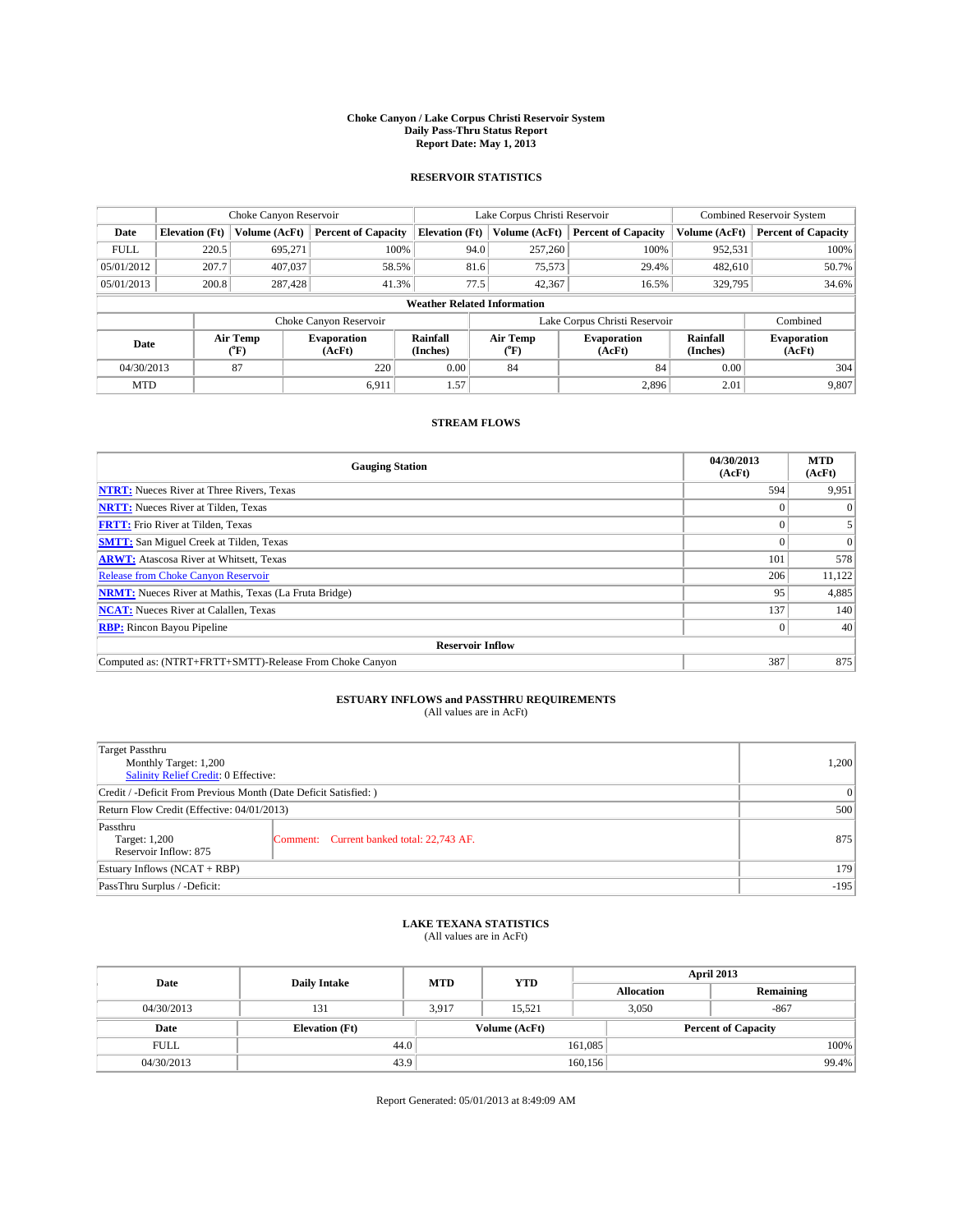#### **Choke Canyon / Lake Corpus Christi Reservoir System Daily Pass-Thru Status Report Report Date: May 2, 2013**

### **RESERVOIR STATISTICS**

|             | Choke Canyon Reservoir |                  |                            |                                    | Lake Corpus Christi Reservoir | <b>Combined Reservoir System</b> |                      |                              |
|-------------|------------------------|------------------|----------------------------|------------------------------------|-------------------------------|----------------------------------|----------------------|------------------------------|
| Date        | <b>Elevation</b> (Ft)  | Volume (AcFt)    | <b>Percent of Capacity</b> | <b>Elevation</b> (Ft)              | Volume (AcFt)                 | <b>Percent of Capacity</b>       | Volume (AcFt)        | Percent of Capacity          |
| <b>FULL</b> | 220.5                  | 695,271          | 100%                       | 94.0                               | 257,260                       | 100%                             | 952,531              | 100%                         |
| 05/02/2012  | 207.6                  | 406,084          | 58.4%                      | 81.6                               | 75,282                        | 29.3%                            | 481,366              | 50.5%                        |
| 05/02/2013  | 200.6                  | 285,541          | 41.1%                      | 77.5                               | 42,367                        | 16.5%                            | 327,908              | 34.4%                        |
|             |                        |                  |                            | <b>Weather Related Information</b> |                               |                                  |                      |                              |
|             |                        |                  | Choke Canyon Reservoir     |                                    |                               | Lake Corpus Christi Reservoir    |                      | Combined                     |
| Date        |                        | Air Temp<br>(°F) | Evaporation<br>(AcFt)      | Rainfall<br>(Inches)               | Air Temp<br>("F)              | <b>Evaporation</b><br>(AcFt)     | Rainfall<br>(Inches) | <b>Evaporation</b><br>(AcFt) |
| 05/01/2013  |                        | 89               | 301                        | 0.00                               | 85                            | 149                              | 0.02                 | 450                          |
| <b>MTD</b>  |                        |                  | 301                        | 0.00                               |                               | 149                              | 0.02                 | 450                          |

### **STREAM FLOWS**

| <b>Gauging Station</b>                                       | 05/01/2013<br>(AcFt) | <b>MTD</b><br>(AcFt) |  |  |  |
|--------------------------------------------------------------|----------------------|----------------------|--|--|--|
| <b>NTRT:</b> Nueces River at Three Rivers, Texas             | 165                  | 165                  |  |  |  |
| <b>NRTT:</b> Nueces River at Tilden, Texas                   |                      | $\theta$             |  |  |  |
| <b>FRTT:</b> Frio River at Tilden, Texas                     |                      | $\overline{0}$       |  |  |  |
| <b>SMTT:</b> San Miguel Creek at Tilden, Texas               |                      | $\overline{0}$       |  |  |  |
| <b>ARWT:</b> Atascosa River at Whitsett, Texas               | 44                   | 44                   |  |  |  |
| <b>Release from Choke Canyon Reservoir</b>                   | 58                   | 58                   |  |  |  |
| <b>NRMT:</b> Nueces River at Mathis, Texas (La Fruta Bridge) | 111                  | 111                  |  |  |  |
| <b>NCAT:</b> Nueces River at Calallen, Texas                 | 139                  | 139                  |  |  |  |
| <b>RBP:</b> Rincon Bayou Pipeline                            | $\Omega$             | $\Omega$             |  |  |  |
| <b>Reservoir Inflow</b>                                      |                      |                      |  |  |  |
| Computed as: (NTRT+FRTT+SMTT)-Release From Choke Canyon      | 108                  | 108                  |  |  |  |

# **ESTUARY INFLOWS and PASSTHRU REQUIREMENTS**<br>(All values are in AcFt)

| Target Passthru                                                  |                                           |     |
|------------------------------------------------------------------|-------------------------------------------|-----|
| Monthly Target: 1,200                                            | 1,200                                     |     |
| Salinity Relief Credit: 0 Effective:                             |                                           |     |
| Credit / -Deficit From Previous Month (Date Deficit Satisfied: ) | $-195$                                    |     |
| Return Flow Credit (Effective: )                                 | $\vert 0 \vert$                           |     |
| Passthru<br>Target: 1,200<br>Reservoir Inflow: 108               | Comment: Current banked total: 22,743 AF. | 108 |
| Estuary Inflows (NCAT + RBP)                                     | 139                                       |     |
| PassThru Surplus / -Deficit:                                     | $-164$                                    |     |

## **LAKE TEXANA STATISTICS** (All values are in AcFt)

| Date        | <b>Daily Intake</b>   | <b>MTD</b> | <b>YTD</b>    | <b>May 2013</b>   |                            |  |  |
|-------------|-----------------------|------------|---------------|-------------------|----------------------------|--|--|
|             |                       |            |               | <b>Allocation</b> | Remaining                  |  |  |
| 05/01/2013  | 131                   | 131        | 15.652        | 4,100             | 3,969                      |  |  |
| Date        | <b>Elevation</b> (Ft) |            | Volume (AcFt) |                   | <b>Percent of Capacity</b> |  |  |
| <b>FULL</b> | 44.0                  |            |               | 161,085           | 100%                       |  |  |
| 05/01/2013  | 44.4                  |            |               | 161,085           | 100.0%                     |  |  |

Report Generated: 05/10/2013 at 9:42:28 AM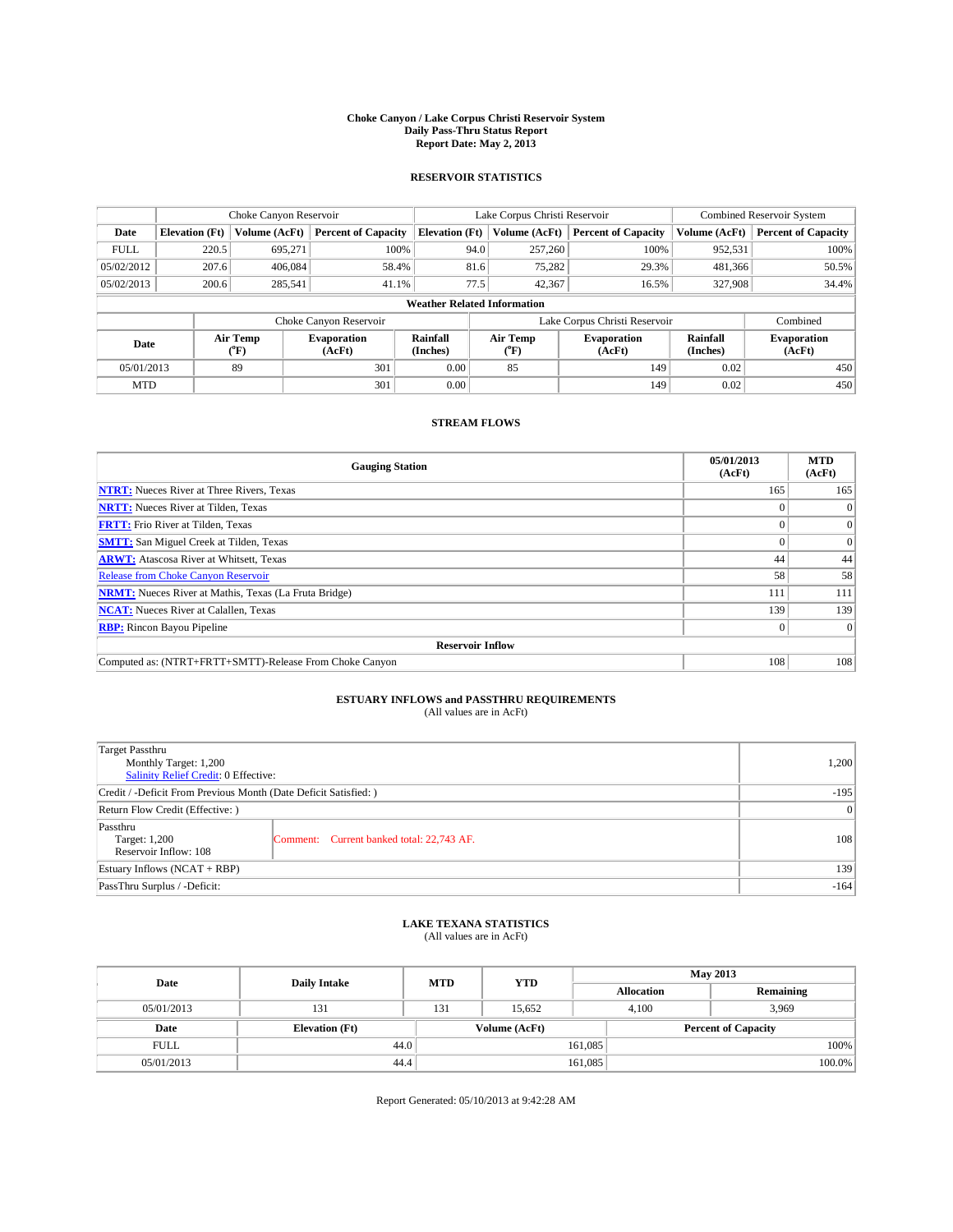#### **Choke Canyon / Lake Corpus Christi Reservoir System Daily Pass-Thru Status Report Report Date: May 3, 2013**

### **RESERVOIR STATISTICS**

|             | Choke Canyon Reservoir |                  |                              |                                    | Lake Corpus Christi Reservoir | <b>Combined Reservoir System</b> |                      |                              |
|-------------|------------------------|------------------|------------------------------|------------------------------------|-------------------------------|----------------------------------|----------------------|------------------------------|
| Date        | <b>Elevation</b> (Ft)  | Volume (AcFt)    | <b>Percent of Capacity</b>   | <b>Elevation (Ft)</b>              | Volume (AcFt)                 | <b>Percent of Capacity</b>       | Volume (AcFt)        | <b>Percent of Capacity</b>   |
| <b>FULL</b> | 220.5                  | 695,271          | 100%                         | 94.0                               | 257,260                       | 100%                             | 952,531              | 100%                         |
| 05/03/2012  | 207.6                  | 406,846          | 58.5%                        | 81.6                               | 74,992                        | 29.2%                            | 481,838              | 50.6%                        |
| 05/03/2013  | 200.7                  | 285,698          | 41.1%                        | 77.5                               | 42,498                        | 16.5%                            | 328,196              | 34.5%                        |
|             |                        |                  |                              | <b>Weather Related Information</b> |                               |                                  |                      |                              |
|             |                        |                  | Choke Canyon Reservoir       |                                    |                               | Lake Corpus Christi Reservoir    |                      | Combined                     |
| Date        |                        | Air Temp<br>(°F) | <b>Evaporation</b><br>(AcFt) | Rainfall<br>(Inches)               | Air Temp<br>("F)              | <b>Evaporation</b><br>(AcFt)     | Rainfall<br>(Inches) | <b>Evaporation</b><br>(AcFt) |
| 05/02/2013  |                        | 71               | 292                          | 0.00                               | 74                            | 172                              | 0.00                 | 464                          |
| <b>MTD</b>  |                        |                  | 593                          | 0.00                               |                               | 321                              | 0.02                 | 914                          |

### **STREAM FLOWS**

| <b>Gauging Station</b>                                       | 05/02/2013<br>(AcFt) | <b>MTD</b><br>(AcFt) |  |  |  |
|--------------------------------------------------------------|----------------------|----------------------|--|--|--|
| <b>NTRT:</b> Nueces River at Three Rivers, Texas             | 310                  | 474                  |  |  |  |
| <b>NRTT:</b> Nueces River at Tilden, Texas                   |                      | $\theta$             |  |  |  |
| <b>FRTT:</b> Frio River at Tilden, Texas                     |                      |                      |  |  |  |
| <b>SMTT:</b> San Miguel Creek at Tilden, Texas               |                      | $\Omega$             |  |  |  |
| <b>ARWT:</b> Atascosa River at Whitsett, Texas               | 28                   | 71                   |  |  |  |
| <b>Release from Choke Canyon Reservoir</b>                   | 58                   | 115                  |  |  |  |
| <b>NRMT:</b> Nueces River at Mathis, Texas (La Fruta Bridge) | 147                  | 258                  |  |  |  |
| <b>NCAT:</b> Nueces River at Calallen, Texas                 | 30                   | 169                  |  |  |  |
| <b>RBP:</b> Rincon Bayou Pipeline                            |                      | $\Omega$             |  |  |  |
| <b>Reservoir Inflow</b>                                      |                      |                      |  |  |  |
| Computed as: (NTRT+FRTT+SMTT)-Release From Choke Canyon      | 252                  | 360                  |  |  |  |

# **ESTUARY INFLOWS and PASSTHRU REQUIREMENTS**<br>(All values are in AcFt)

| <b>Target Passthru</b><br>Monthly Target: 1,200                  | 1,200                                     |     |  |  |
|------------------------------------------------------------------|-------------------------------------------|-----|--|--|
| Salinity Relief Credit: 0 Effective:                             |                                           |     |  |  |
| Credit / -Deficit From Previous Month (Date Deficit Satisfied: ) | $-195$                                    |     |  |  |
| Return Flow Credit (Effective: )                                 | 0                                         |     |  |  |
| Passthru<br>Target: 1,200<br>Reservoir Inflow: 360               | Comment: Current banked total: 22,743 AF. | 360 |  |  |
| Estuary Inflows $(NCAT + RBP)$                                   |                                           |     |  |  |
| PassThru Surplus / -Deficit:                                     | $-386$                                    |     |  |  |

## **LAKE TEXANA STATISTICS** (All values are in AcFt)

| Date        | <b>Daily Intake</b>   | <b>MTD</b> | <b>YTD</b>    | <b>May 2013</b>   |                            |           |  |
|-------------|-----------------------|------------|---------------|-------------------|----------------------------|-----------|--|
|             |                       |            |               | <b>Allocation</b> |                            | Remaining |  |
| 05/02/2013  | 131                   | 262        | 15.783        |                   | 3,838<br>4,100             |           |  |
| Date        | <b>Elevation</b> (Ft) |            | Volume (AcFt) |                   | <b>Percent of Capacity</b> |           |  |
| <b>FULL</b> | 44.0                  |            |               | 161,085           |                            | 100%      |  |
| 05/02/2013  | 44.3                  |            |               | 161,085           |                            | 100.0%    |  |

Report Generated: 05/10/2013 at 9:46:43 AM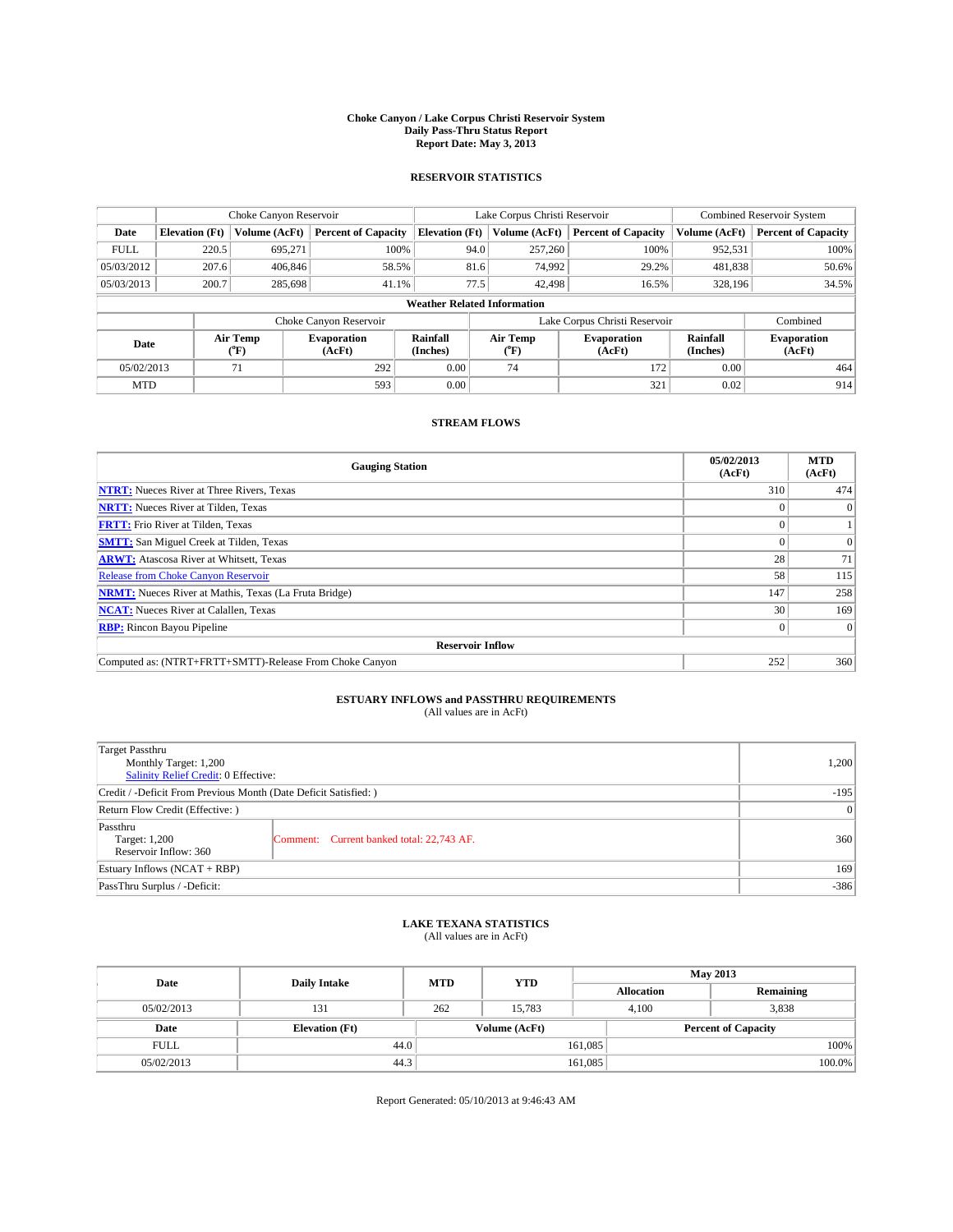#### **Choke Canyon / Lake Corpus Christi Reservoir System Daily Pass-Thru Status Report Report Date: May 4, 2013**

### **RESERVOIR STATISTICS**

|             | Choke Canyon Reservoir             |                  |                              |                       | Lake Corpus Christi Reservoir |                               |                      | Combined Reservoir System    |  |
|-------------|------------------------------------|------------------|------------------------------|-----------------------|-------------------------------|-------------------------------|----------------------|------------------------------|--|
| Date        | <b>Elevation</b> (Ft)              | Volume (AcFt)    | <b>Percent of Capacity</b>   | <b>Elevation (Ft)</b> | Volume (AcFt)                 | <b>Percent of Capacity</b>    | Volume (AcFt)        | <b>Percent of Capacity</b>   |  |
| <b>FULL</b> | 220.5                              | 695.271          | 100%                         | 94.0                  | 257,260                       | 100%                          | 952,531              | 100%                         |  |
| 05/04/2012  | 207.7                              | 407,037          | 58.5%                        | 81.5                  | 74,510                        | 29.0%                         | 481,547              | 50.6%                        |  |
| 05/04/2013  | 200.6                              | 284,917          | 41.0%                        | 77.5                  | 42,498                        | 16.5%                         | 327,415              | 34.4%                        |  |
|             | <b>Weather Related Information</b> |                  |                              |                       |                               |                               |                      |                              |  |
|             |                                    |                  | Choke Canyon Reservoir       |                       |                               | Lake Corpus Christi Reservoir |                      | Combined                     |  |
| Date        |                                    | Air Temp<br>(°F) | <b>Evaporation</b><br>(AcFt) | Rainfall<br>(Inches)  | Air Temp<br>(°F)              | <b>Evaporation</b><br>(AcFt)  | Rainfall<br>(Inches) | <b>Evaporation</b><br>(AcFt) |  |
| 05/03/2013  |                                    | 70               | 310                          | 0.00                  | 68                            | 134                           | 0.00                 | 444                          |  |
| <b>MTD</b>  |                                    |                  | 903                          | 0.00                  |                               | 455                           | 0.02                 | 1,358                        |  |

### **STREAM FLOWS**

| <b>Gauging Station</b>                                       | 05/03/2013<br>(AcFt) | <b>MTD</b><br>(AcFt) |  |  |  |
|--------------------------------------------------------------|----------------------|----------------------|--|--|--|
| <b>NTRT:</b> Nueces River at Three Rivers, Texas             | 93                   | 568                  |  |  |  |
| <b>NRTT:</b> Nueces River at Tilden, Texas                   | 7 <sup>1</sup>       | 72                   |  |  |  |
| <b>FRTT:</b> Frio River at Tilden, Texas                     |                      |                      |  |  |  |
| <b>SMTT:</b> San Miguel Creek at Tilden, Texas               |                      | $\Omega$             |  |  |  |
| <b>ARWT:</b> Atascosa River at Whitsett, Texas               | 19                   | 90                   |  |  |  |
| <b>Release from Choke Canyon Reservoir</b>                   | 58                   | 173                  |  |  |  |
| <b>NRMT:</b> Nueces River at Mathis, Texas (La Fruta Bridge) | 147                  | 405                  |  |  |  |
| <b>NCAT:</b> Nueces River at Calallen, Texas                 |                      | 176                  |  |  |  |
| <b>RBP:</b> Rincon Bayou Pipeline                            | $\Omega$             | $\Omega$             |  |  |  |
| <b>Reservoir Inflow</b>                                      |                      |                      |  |  |  |
| Computed as: (NTRT+FRTT+SMTT)-Release From Choke Canyon      | 36                   | 396                  |  |  |  |

# **ESTUARY INFLOWS and PASSTHRU REQUIREMENTS**<br>(All values are in AcFt)

| <b>Target Passthru</b><br>Monthly Target: 1,200                  | 1,200                                     |     |  |
|------------------------------------------------------------------|-------------------------------------------|-----|--|
| Salinity Relief Credit: 0 Effective:                             |                                           |     |  |
| Credit / -Deficit From Previous Month (Date Deficit Satisfied: ) |                                           |     |  |
| Return Flow Credit (Effective: )                                 |                                           | 0   |  |
| Passthru<br>Target: 1,200<br>Reservoir Inflow: 396               | Comment: Current banked total: 22,743 AF. | 396 |  |
| Estuary Inflows $(NCAT + RBP)$                                   |                                           |     |  |
| PassThru Surplus / -Deficit:                                     | $-415$                                    |     |  |

## **LAKE TEXANA STATISTICS** (All values are in AcFt)

| Date        | <b>Daily Intake</b>   | <b>YTD</b><br><b>MTD</b> |               |                   | <b>May 2013</b>            |           |  |
|-------------|-----------------------|--------------------------|---------------|-------------------|----------------------------|-----------|--|
|             |                       |                          |               | <b>Allocation</b> |                            | Remaining |  |
| 05/03/2013  | 130                   | 392                      | 15.913        | 4,100             |                            | 3,708     |  |
| Date        | <b>Elevation</b> (Ft) |                          | Volume (AcFt) |                   | <b>Percent of Capacity</b> |           |  |
| <b>FULL</b> | 44.0                  |                          |               | 161,085           |                            | 100%      |  |
| 05/03/2013  | 44.2                  |                          |               | 161,085           |                            | 100.0%    |  |

Report Generated: 05/10/2013 at 9:49:42 AM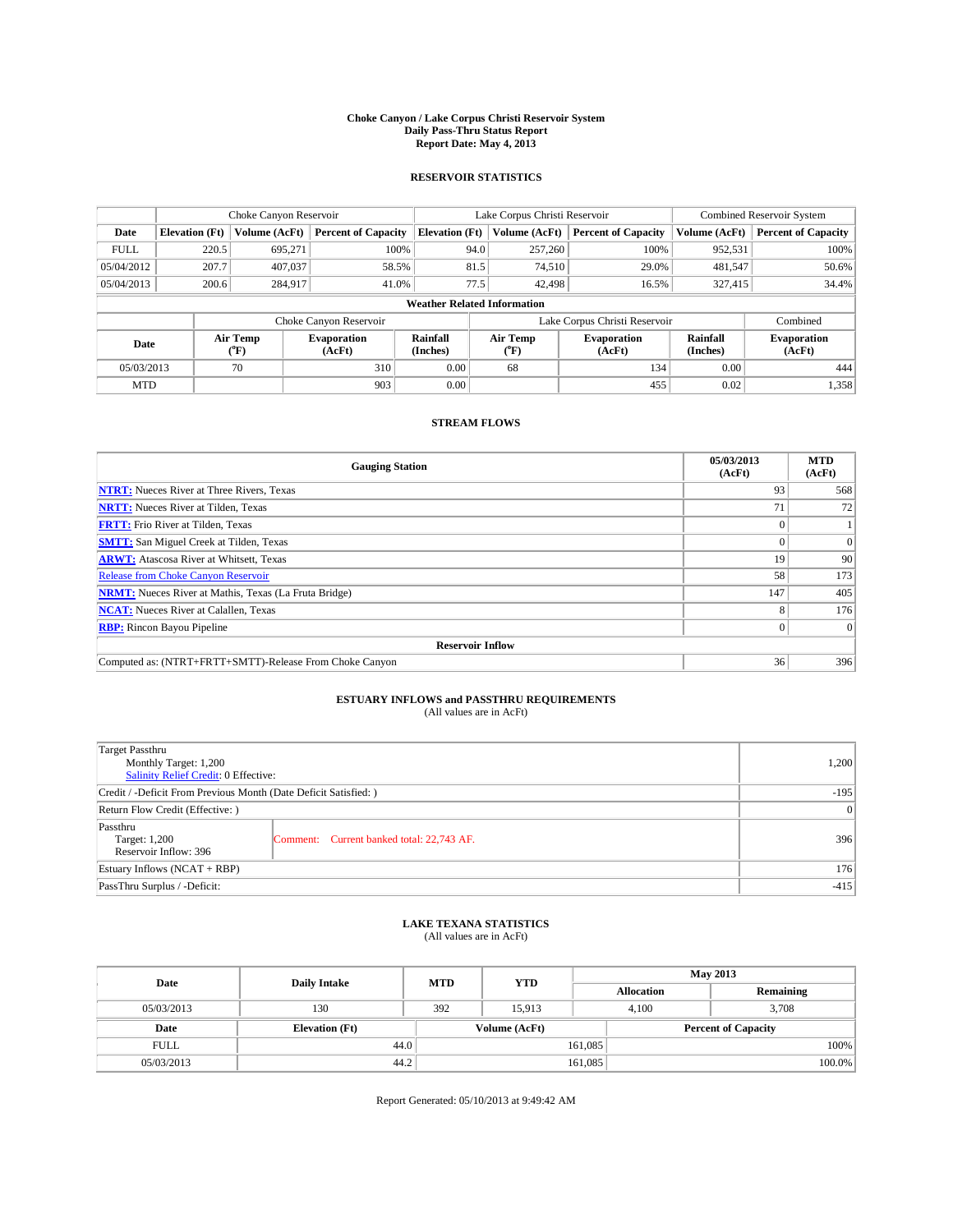#### **Choke Canyon / Lake Corpus Christi Reservoir System Daily Pass-Thru Status Report Report Date: May 5, 2013**

### **RESERVOIR STATISTICS**

|             | Choke Canyon Reservoir             |                  |                            |                       | Lake Corpus Christi Reservoir |                               |                      | <b>Combined Reservoir System</b> |  |
|-------------|------------------------------------|------------------|----------------------------|-----------------------|-------------------------------|-------------------------------|----------------------|----------------------------------|--|
| Date        | <b>Elevation</b> (Ft)              | Volume (AcFt)    | <b>Percent of Capacity</b> | <b>Elevation (Ft)</b> | Volume (AcFt)                 | <b>Percent of Capacity</b>    | Volume (AcFt)        | Percent of Capacity              |  |
| <b>FULL</b> | 220.5                              | 695,271          | 100%                       |                       | 94.0<br>257,260               | 100%                          | 952,531              | 100%                             |  |
| 05/05/2012  | 207.6                              | 405,322          | 58.3%                      |                       | 81.5<br>74,127                | 28.8%                         | 479,449              | 50.3%                            |  |
| 05/05/2013  | 200.6                              | 284,293          | 40.9%                      |                       | 77.5<br>42,564                | 16.5%                         | 326,857              | 34.3%                            |  |
|             | <b>Weather Related Information</b> |                  |                            |                       |                               |                               |                      |                                  |  |
|             |                                    |                  | Choke Canyon Reservoir     |                       |                               | Lake Corpus Christi Reservoir |                      | Combined                         |  |
| Date        |                                    | Air Temp<br>(°F) | Evaporation<br>(AcFt)      | Rainfall<br>(Inches)  | Air Temp<br>("F)              | <b>Evaporation</b><br>(AcFt)  | Rainfall<br>(Inches) | <b>Evaporation</b><br>(AcFt)     |  |
| 05/04/2013  |                                    | 83               | 291                        | 0.00                  | 82                            | 134                           | 0.00                 | 425                              |  |
| <b>MTD</b>  |                                    |                  | 1.194                      | 0.00                  |                               | 589                           | 0.02                 | 1,783                            |  |

### **STREAM FLOWS**

| <b>Gauging Station</b>                                       | 05/04/2013<br>(AcFt) | <b>MTD</b><br>(AcFt) |  |  |  |  |
|--------------------------------------------------------------|----------------------|----------------------|--|--|--|--|
| <b>NTRT:</b> Nueces River at Three Rivers, Texas             | 66                   | 633                  |  |  |  |  |
| <b>NRTT:</b> Nueces River at Tilden, Texas                   | 30                   | 101                  |  |  |  |  |
| <b>FRTT:</b> Frio River at Tilden, Texas                     |                      |                      |  |  |  |  |
| <b>SMTT:</b> San Miguel Creek at Tilden, Texas               |                      | $\Omega$             |  |  |  |  |
| <b>ARWT:</b> Atascosa River at Whitsett, Texas               | 13                   | 103                  |  |  |  |  |
| <b>Release from Choke Canyon Reservoir</b>                   | 58                   | 230                  |  |  |  |  |
| <b>NRMT:</b> Nueces River at Mathis, Texas (La Fruta Bridge) | 127                  | 532                  |  |  |  |  |
| <b>NCAT:</b> Nueces River at Calallen, Texas                 |                      | 182                  |  |  |  |  |
| <b>RBP:</b> Rincon Bayou Pipeline                            | 0                    | $\Omega$             |  |  |  |  |
| <b>Reservoir Inflow</b>                                      |                      |                      |  |  |  |  |
| Computed as: (NTRT+FRTT+SMTT)-Release From Choke Canyon      | 8                    | 404                  |  |  |  |  |

# **ESTUARY INFLOWS and PASSTHRU REQUIREMENTS**<br>(All values are in AcFt)

| <b>Target Passthru</b><br>Monthly Target: 1,200<br>Salinity Relief Credit: 0 Effective: | 1,200                                     |     |
|-----------------------------------------------------------------------------------------|-------------------------------------------|-----|
| Credit / -Deficit From Previous Month (Date Deficit Satisfied: )                        | $-195$                                    |     |
| Return Flow Credit (Effective: )                                                        | 0                                         |     |
| Passthru<br>Target: 1,200<br>Reservoir Inflow: 404                                      | Comment: Current banked total: 22,743 AF. | 404 |
| Estuary Inflows $(NCAT + RBP)$                                                          | 182                                       |     |
| PassThru Surplus / -Deficit:                                                            | $-417$                                    |     |

## **LAKE TEXANA STATISTICS** (All values are in AcFt)

| Date        | <b>Daily Intake</b>   |     | <b>YTD</b><br><b>MTD</b> |                   | <b>May 2013</b>            |  |  |
|-------------|-----------------------|-----|--------------------------|-------------------|----------------------------|--|--|
|             |                       |     |                          | <b>Allocation</b> | Remaining                  |  |  |
| 05/04/2013  | 130                   | 522 | 16.043                   | 4,100             | 3,578                      |  |  |
| Date        | <b>Elevation</b> (Ft) |     | Volume (AcFt)            |                   | <b>Percent of Capacity</b> |  |  |
| <b>FULL</b> | 44.0                  |     |                          | 161,085           | 100%                       |  |  |
| 05/04/2013  | 44.2                  |     |                          | 161,085           | 100.0%                     |  |  |

Report Generated: 05/10/2013 at 9:52:09 AM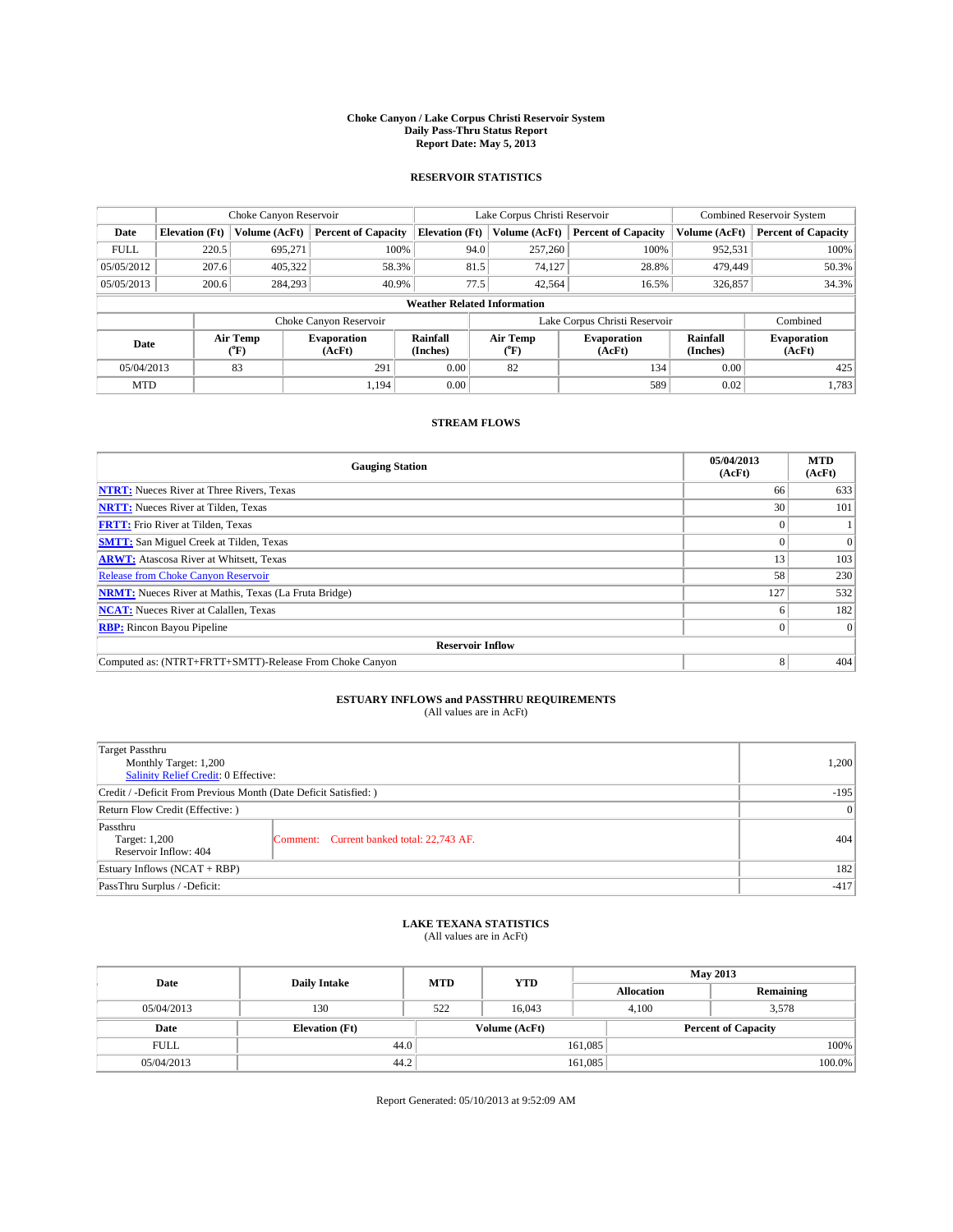#### **Choke Canyon / Lake Corpus Christi Reservoir System Daily Pass-Thru Status Report Report Date: May 6, 2013**

### **RESERVOIR STATISTICS**

|             | Choke Canyon Reservoir             |                  |                              |                       | Lake Corpus Christi Reservoir |                               |                      | <b>Combined Reservoir System</b> |  |
|-------------|------------------------------------|------------------|------------------------------|-----------------------|-------------------------------|-------------------------------|----------------------|----------------------------------|--|
| Date        | <b>Elevation</b> (Ft)              | Volume (AcFt)    | <b>Percent of Capacity</b>   | <b>Elevation (Ft)</b> | Volume (AcFt)                 | <b>Percent of Capacity</b>    | Volume (AcFt)        | Percent of Capacity              |  |
| <b>FULL</b> | 220.5                              | 695,271          | 100%                         | 94.0                  | 257,260                       | 100%                          | 952,531              | 100%                             |  |
| 05/06/2012  | 207.5                              | 404,178          | 58.1%                        | 81.5                  | 74,031                        | 28.8%                         | 478,209              | $50.2\%$                         |  |
| 05/06/2013  | 200.6                              | 285,385          | 41.0%                        | 77.5                  | 42,498                        | 16.5%                         | 327,883              | 34.4%                            |  |
|             | <b>Weather Related Information</b> |                  |                              |                       |                               |                               |                      |                                  |  |
|             |                                    |                  | Choke Canyon Reservoir       |                       |                               | Lake Corpus Christi Reservoir |                      | Combined                         |  |
| Date        |                                    | Air Temp<br>(°F) | <b>Evaporation</b><br>(AcFt) | Rainfall<br>(Inches)  | Air Temp<br>("F)              | <b>Evaporation</b><br>(AcFt)  | Rainfall<br>(Inches) | <b>Evaporation</b><br>(AcFt)     |  |
| 05/05/2013  |                                    | 83               | 337                          | 0.00                  | 82                            | 160                           | 0.00                 | 497                              |  |
| <b>MTD</b>  |                                    |                  | 1,531                        | 0.00                  |                               | 749                           | 0.02                 | 2,280                            |  |

### **STREAM FLOWS**

| <b>Gauging Station</b>                                       | 05/05/2013<br>(AcFt) | <b>MTD</b><br>(AcFt) |  |  |  |  |
|--------------------------------------------------------------|----------------------|----------------------|--|--|--|--|
| <b>NTRT:</b> Nueces River at Three Rivers, Texas             | 56                   | 689                  |  |  |  |  |
| <b>NRTT:</b> Nueces River at Tilden, Texas                   | $\overline{ }$       | 108                  |  |  |  |  |
| <b>FRTT:</b> Frio River at Tilden, Texas                     |                      |                      |  |  |  |  |
| <b>SMTT:</b> San Miguel Creek at Tilden, Texas               | $\theta$             | $\overline{0}$       |  |  |  |  |
| <b>ARWT:</b> Atascosa River at Whitsett, Texas               | 10                   | 113                  |  |  |  |  |
| <b>Release from Choke Canyon Reservoir</b>                   | 58                   | 288                  |  |  |  |  |
| <b>NRMT:</b> Nueces River at Mathis, Texas (La Fruta Bridge) | 107                  | 639                  |  |  |  |  |
| <b>NCAT:</b> Nueces River at Calallen, Texas                 |                      | 183                  |  |  |  |  |
| <b>RBP:</b> Rincon Bayou Pipeline                            | $\Omega$             | $\Omega$             |  |  |  |  |
| <b>Reservoir Inflow</b>                                      |                      |                      |  |  |  |  |
| Computed as: NRTT+FRTT+SMTT+ARWT                             | 17                   | 420                  |  |  |  |  |

# **ESTUARY INFLOWS and PASSTHRU REQUIREMENTS**<br>(All values are in AcFt)

| <b>Target Passthru</b><br>Monthly Target: 1,200<br>Salinity Relief Credit: 0 Effective: | 1,200                                     |        |
|-----------------------------------------------------------------------------------------|-------------------------------------------|--------|
| Credit / -Deficit From Previous Month (Date Deficit Satisfied: )                        |                                           | $-195$ |
| Return Flow Credit (Effective: )                                                        |                                           |        |
| Passthru<br>Target: 1,200<br>Reservoir Inflow: 420                                      | Comment: Current banked total: 22,743 AF. | 420    |
| Estuary Inflows $(NCAT + RBP)$                                                          |                                           |        |
| PassThru Surplus / -Deficit:                                                            | $-433$                                    |        |

## **LAKE TEXANA STATISTICS** (All values are in AcFt)

| Date        | <b>Daily Intake</b>   | <b>YTD</b><br><b>MTD</b> |               | <b>May 2013</b>   |                            |  |
|-------------|-----------------------|--------------------------|---------------|-------------------|----------------------------|--|
|             |                       |                          |               | <b>Allocation</b> | Remaining                  |  |
| 05/05/2013  | 130                   | 652                      | 16,173        | 4,100             | 3,448                      |  |
| Date        | <b>Elevation</b> (Ft) |                          | Volume (AcFt) |                   | <b>Percent of Capacity</b> |  |
| <b>FULL</b> | 44.0                  |                          |               | 161,085           | 100%                       |  |
| 05/05/2013  | 44.2                  |                          |               | 161,085           | 100.0%                     |  |

Report Generated: 05/10/2013 at 9:54:16 AM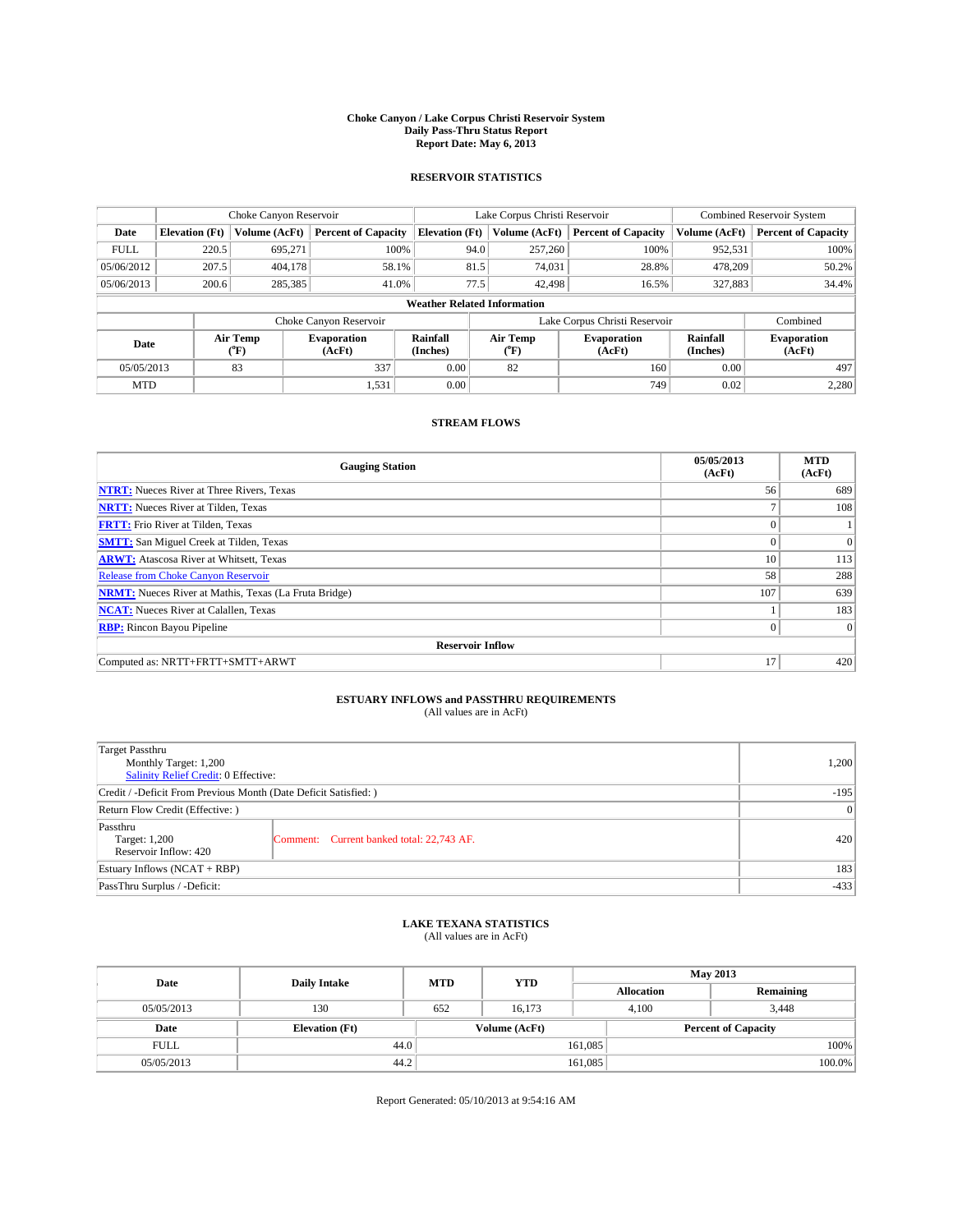#### **Choke Canyon / Lake Corpus Christi Reservoir System Daily Pass-Thru Status Report Report Date: May 7, 2013**

### **RESERVOIR STATISTICS**

|             | Choke Canyon Reservoir             |               |                            |                       | Lake Corpus Christi Reservoir | <b>Combined Reservoir System</b> |               |                              |  |
|-------------|------------------------------------|---------------|----------------------------|-----------------------|-------------------------------|----------------------------------|---------------|------------------------------|--|
| Date        | <b>Elevation</b> (Ft)              | Volume (AcFt) | <b>Percent of Capacity</b> | <b>Elevation (Ft)</b> | Volume (AcFt)                 | <b>Percent of Capacity</b>       | Volume (AcFt) | Percent of Capacity          |  |
| <b>FULL</b> | 220.5                              | 695,271       | 100%                       |                       | 94.0<br>257,260               | 100%                             | 952,531       | 100%                         |  |
| 05/07/2012  | 207.5                              | 404,750       | 58.2%                      |                       | 81.4<br>73,460                | 28.6%                            | 478,210       | $50.2\%$                     |  |
| 05/07/2013  | 200.6                              | 285,073       | 41.0%                      |                       | 77.5<br>42,367                | 16.5%                            | 327,440       | 34.4%                        |  |
|             | <b>Weather Related Information</b> |               |                            |                       |                               |                                  |               |                              |  |
|             |                                    |               | Choke Canyon Reservoir     |                       |                               | Lake Corpus Christi Reservoir    |               | Combined                     |  |
| Date        | Air Temp<br>(°F)                   |               | Evaporation<br>(AcFt)      | Rainfall<br>(Inches)  | Air Temp<br>("F)              | <b>Evaporation</b><br>(AcFt)     |               | <b>Evaporation</b><br>(AcFt) |  |
| 05/06/2013  |                                    | 83            | 237                        | 0.00                  | 82                            | 80                               | 0.00          | 317                          |  |
| <b>MTD</b>  |                                    |               | 1.768                      | 0.00                  |                               | 829                              | 0.02          | 2.597                        |  |

### **STREAM FLOWS**

| <b>Gauging Station</b>                                       | 05/06/2013<br>(AcFt) | <b>MTD</b><br>(AcFt) |  |  |  |  |
|--------------------------------------------------------------|----------------------|----------------------|--|--|--|--|
| <b>NTRT:</b> Nueces River at Three Rivers, Texas             | 50                   | 738                  |  |  |  |  |
| <b>NRTT:</b> Nueces River at Tilden, Texas                   |                      | 109                  |  |  |  |  |
| <b>FRTT:</b> Frio River at Tilden, Texas                     |                      |                      |  |  |  |  |
| <b>SMTT:</b> San Miguel Creek at Tilden, Texas               |                      | $\Omega$             |  |  |  |  |
| <b>ARWT:</b> Atascosa River at Whitsett, Texas               | 8                    | 121                  |  |  |  |  |
| <b>Release from Choke Canyon Reservoir</b>                   | 58                   | 345                  |  |  |  |  |
| <b>NRMT:</b> Nueces River at Mathis, Texas (La Fruta Bridge) | 105                  | 744                  |  |  |  |  |
| <b>NCAT:</b> Nueces River at Calallen, Texas                 | $\theta$             | 183                  |  |  |  |  |
| <b>RBP:</b> Rincon Bayou Pipeline                            | $\Omega$             | $\Omega$             |  |  |  |  |
| <b>Reservoir Inflow</b>                                      |                      |                      |  |  |  |  |
| Computed as: NRTT+FRTT+SMTT+ARWT                             | 9                    | 430                  |  |  |  |  |

# **ESTUARY INFLOWS and PASSTHRU REQUIREMENTS**<br>(All values are in AcFt)

| Target Passthru<br>Monthly Target: 1,200<br>Salinity Relief Credit: 0 Effective: | 1,200                                     |     |  |  |
|----------------------------------------------------------------------------------|-------------------------------------------|-----|--|--|
| Credit / -Deficit From Previous Month (Date Deficit Satisfied: )                 |                                           |     |  |  |
| Return Flow Credit (Effective: )                                                 |                                           |     |  |  |
| Passthru<br>Target: 1,200<br>Reservoir Inflow: 430                               | Comment: Current banked total: 22,743 AF. | 430 |  |  |
| Estuary Inflows $(NCAT + RBP)$                                                   |                                           |     |  |  |
| PassThru Surplus / -Deficit:                                                     | $-442$                                    |     |  |  |

## **LAKE TEXANA STATISTICS** (All values are in AcFt)

| Date        | <b>Daily Intake</b>   | <b>MTD</b> | <b>YTD</b>    | <b>May 2013</b>   |                            |           |  |
|-------------|-----------------------|------------|---------------|-------------------|----------------------------|-----------|--|
|             |                       |            |               | <b>Allocation</b> |                            | Remaining |  |
| 05/06/2013  | 130                   | 782        | 16,303        | 4,100             | 3,318                      |           |  |
| Date        | <b>Elevation</b> (Ft) |            | Volume (AcFt) |                   | <b>Percent of Capacity</b> |           |  |
| <b>FULL</b> | 44.0                  |            |               | 161,085           |                            | 100%      |  |
| 05/06/2013  | 44.1                  |            |               | 161,085           |                            | 100.0%    |  |

Report Generated: 05/10/2013 at 9:56:19 AM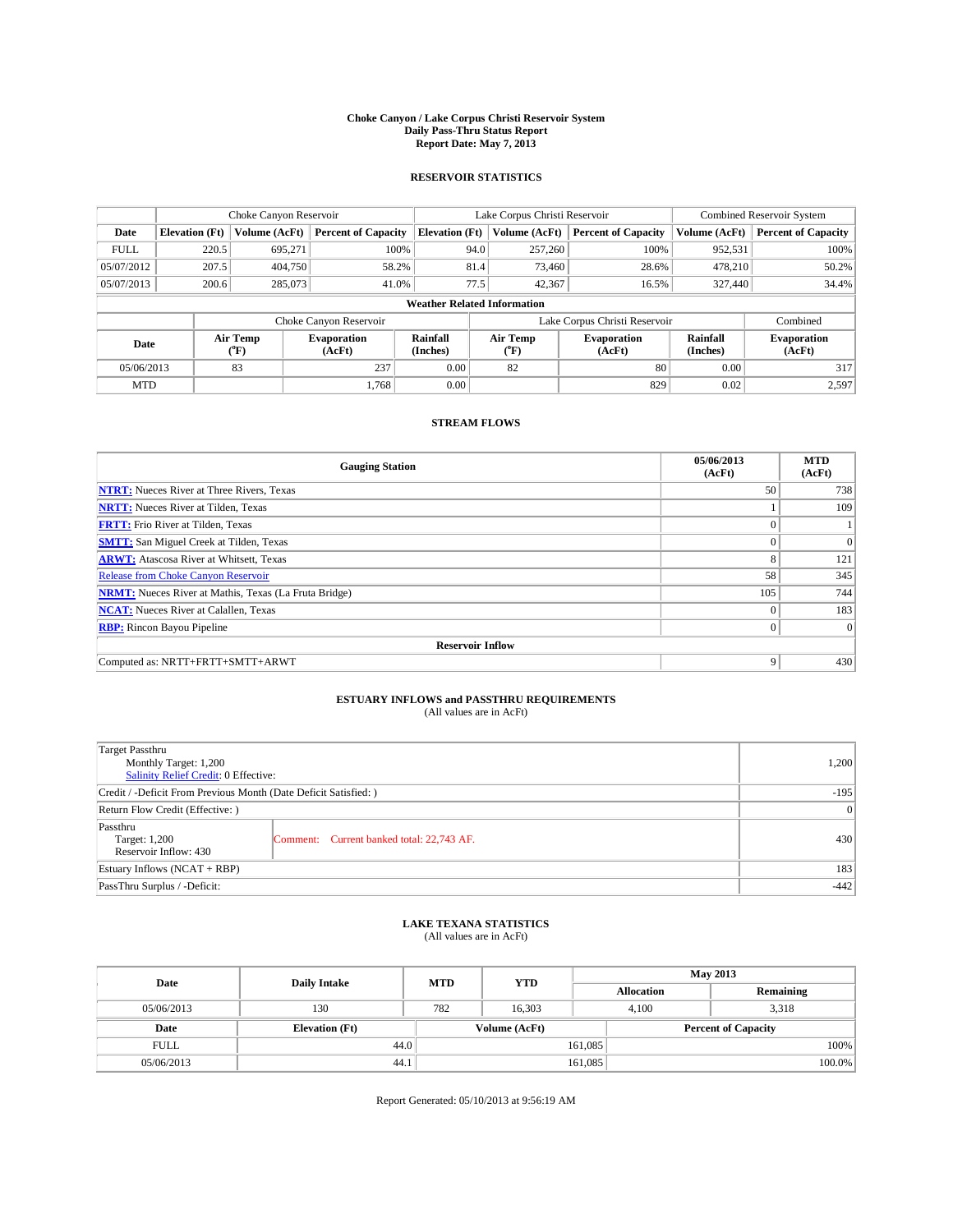#### **Choke Canyon / Lake Corpus Christi Reservoir System Daily Pass-Thru Status Report Report Date: May 8, 2013**

### **RESERVOIR STATISTICS**

|             | Choke Canyon Reservoir             |                  |                              |                       | Lake Corpus Christi Reservoir                    | <b>Combined Reservoir System</b> |                      |                              |  |
|-------------|------------------------------------|------------------|------------------------------|-----------------------|--------------------------------------------------|----------------------------------|----------------------|------------------------------|--|
| Date        | <b>Elevation</b> (Ft)              | Volume (AcFt)    | <b>Percent of Capacity</b>   | <b>Elevation</b> (Ft) | Volume (AcFt)                                    | <b>Percent of Capacity</b>       | Volume (AcFt)        | <b>Percent of Capacity</b>   |  |
| <b>FULL</b> | 220.5                              | 695,271          | 100%                         | 94.0                  | 257,260                                          | 100%                             | 952,531              | 100%                         |  |
| 05/08/2012  | 207.5                              | 404,369          | 58.2%                        | 81.4                  | 73,460                                           | 28.6%                            | 477,829              | 50.2%                        |  |
| 05/08/2013  | 200.6                              | 284,605          | 40.9%                        | 77.4                  | 42,041                                           | 16.3%                            | 326,646              | 34.3%                        |  |
|             | <b>Weather Related Information</b> |                  |                              |                       |                                                  |                                  |                      |                              |  |
|             |                                    |                  | Choke Canyon Reservoir       |                       |                                                  | Lake Corpus Christi Reservoir    |                      | Combined                     |  |
| Date        |                                    | Air Temp<br>(°F) | <b>Evaporation</b><br>(AcFt) | Rainfall<br>(Inches)  | Air Temp<br><b>Evaporation</b><br>(AcFt)<br>(°F) |                                  | Rainfall<br>(Inches) | <b>Evaporation</b><br>(AcFt) |  |
| 05/07/2013  |                                    | 87               | 319                          | 0.00                  | 83                                               | 163                              | 0.00                 | 482                          |  |
| <b>MTD</b>  |                                    |                  | 2.087                        | 0.00                  |                                                  | 992                              | 0.02                 | 3,079                        |  |

### **STREAM FLOWS**

| <b>Gauging Station</b>                                       | 05/07/2013<br>(AcFt) | <b>MTD</b><br>(AcFt) |  |  |  |
|--------------------------------------------------------------|----------------------|----------------------|--|--|--|
| <b>NTRT:</b> Nueces River at Three Rivers, Texas             | 71                   | 810                  |  |  |  |
| <b>NRTT:</b> Nueces River at Tilden, Texas                   |                      | 109                  |  |  |  |
| <b>FRTT:</b> Frio River at Tilden, Texas                     |                      |                      |  |  |  |
| <b>SMTT:</b> San Miguel Creek at Tilden, Texas               |                      | $\Omega$             |  |  |  |
| <b>ARWT:</b> Atascosa River at Whitsett, Texas               |                      | 128                  |  |  |  |
| <b>Release from Choke Canyon Reservoir</b>                   | 58                   | 403                  |  |  |  |
| <b>NRMT:</b> Nueces River at Mathis, Texas (La Fruta Bridge) | 103                  | 848                  |  |  |  |
| <b>NCAT:</b> Nueces River at Calallen, Texas                 |                      | 183                  |  |  |  |
| <b>RBP:</b> Rincon Bayou Pipeline                            | 0                    | $\Omega$             |  |  |  |
| <b>Reservoir Inflow</b>                                      |                      |                      |  |  |  |
| Computed as: (NTRT+FRTT+SMTT)-Release From Choke Canyon      | 14                   | 444                  |  |  |  |

# **ESTUARY INFLOWS and PASSTHRU REQUIREMENTS**<br>(All values are in AcFt)

| <b>Target Passthru</b><br>Monthly Target: 1,200<br>Salinity Relief Credit: 0 Effective: | 1,200                                     |     |  |
|-----------------------------------------------------------------------------------------|-------------------------------------------|-----|--|
| Credit / -Deficit From Previous Month (Date Deficit Satisfied: )                        | $-195$                                    |     |  |
| Return Flow Credit (Effective: )                                                        |                                           |     |  |
| Passthru<br>Target: 1,200<br>Reservoir Inflow: 444                                      | Comment: Current banked total: 22,743 AF. | 444 |  |
| Estuary Inflows $(NCAT + RBP)$                                                          | 183                                       |     |  |
| PassThru Surplus / -Deficit:                                                            | $-456$                                    |     |  |

## **LAKE TEXANA STATISTICS** (All values are in AcFt)

| Date        | <b>Daily Intake</b>   | <b>MTD</b> | <b>YTD</b>    | <b>May 2013</b>   |                            |  |  |
|-------------|-----------------------|------------|---------------|-------------------|----------------------------|--|--|
|             |                       |            |               | <b>Allocation</b> | Remaining                  |  |  |
| 05/07/2013  | 130                   | 912        | 16.433        | 4,100             | 3,188                      |  |  |
| Date        | <b>Elevation</b> (Ft) |            | Volume (AcFt) |                   | <b>Percent of Capacity</b> |  |  |
| <b>FULL</b> | 44.0                  |            |               | 161,085           | 100%                       |  |  |
| 05/07/2013  | 44.0                  |            |               | 161,085           | 100.0%                     |  |  |

Report Generated: 05/10/2013 at 9:58:48 AM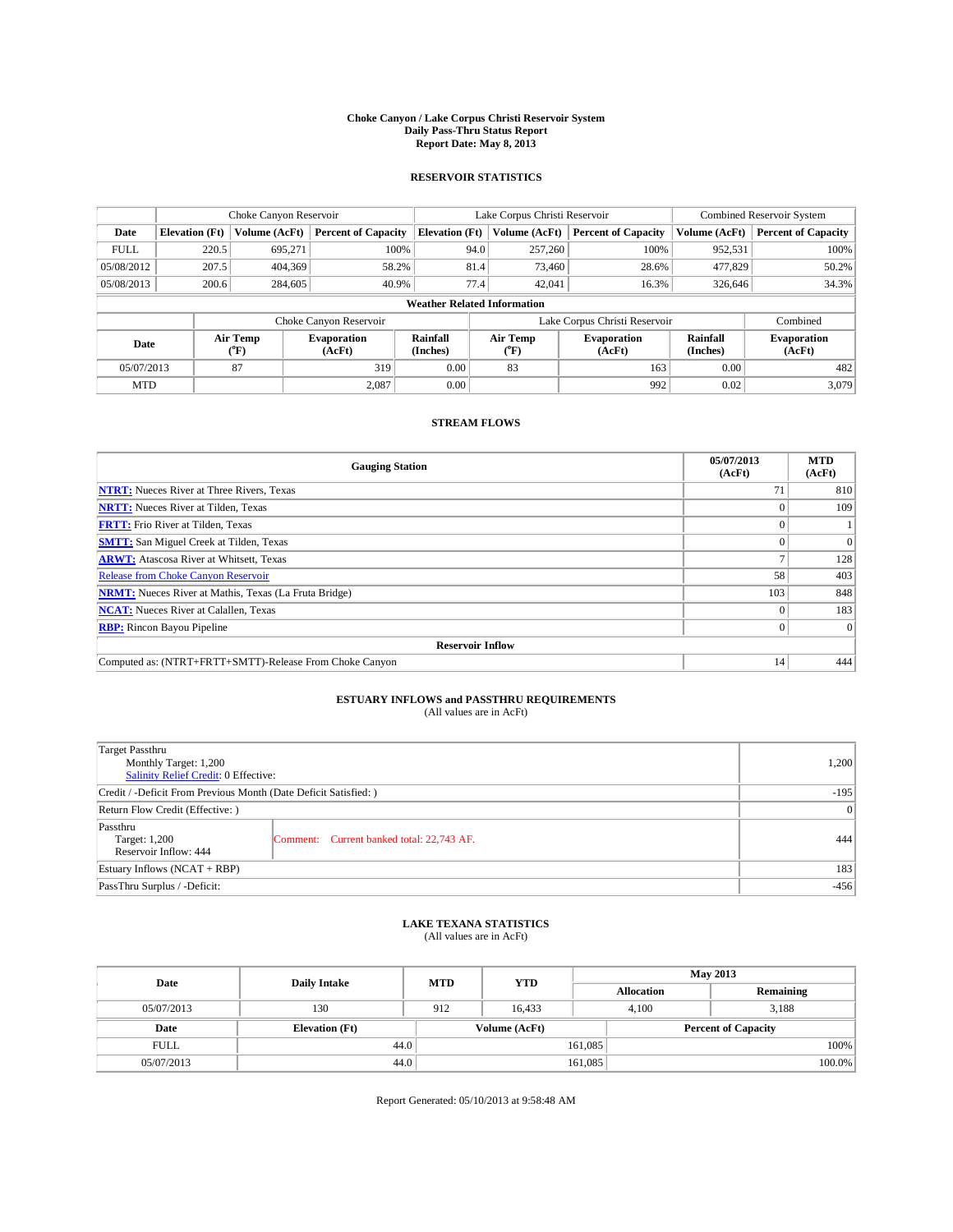#### **Choke Canyon / Lake Corpus Christi Reservoir System Daily Pass-Thru Status Report Report Date: May 9, 2013**

### **RESERVOIR STATISTICS**

|             | Choke Canyon Reservoir             |                  |                            |                       | Lake Corpus Christi Reservoir | <b>Combined Reservoir System</b> |                      |                              |  |
|-------------|------------------------------------|------------------|----------------------------|-----------------------|-------------------------------|----------------------------------|----------------------|------------------------------|--|
| Date        | <b>Elevation</b> (Ft)              | Volume (AcFt)    | <b>Percent of Capacity</b> | <b>Elevation (Ft)</b> | Volume (AcFt)                 | <b>Percent of Capacity</b>       | Volume (AcFt)        | Percent of Capacity          |  |
| <b>FULL</b> | 220.5                              | 695,271          | 100%                       | 94.0                  | 257,260                       | 100%                             | 952,531              | 100%                         |  |
| 05/09/2012  | 207.5                              | 404,750          | 58.2%                      | 81.4                  | 73,175                        | 28.4%                            | 477,925              | $50.2\%$                     |  |
| 05/09/2013  | 200.5                              | 283,044          | 40.7%                      | 77.4                  | 41.781                        | 16.2%                            | 324,825              | $34.1\%$                     |  |
|             | <b>Weather Related Information</b> |                  |                            |                       |                               |                                  |                      |                              |  |
|             |                                    |                  | Choke Canyon Reservoir     |                       |                               | Lake Corpus Christi Reservoir    |                      | Combined                     |  |
| Date        |                                    | Air Temp<br>(°F) | Evaporation<br>(AcFt)      | Rainfall<br>(Inches)  | Air Temp<br>("F)              | <b>Evaporation</b><br>(AcFt)     | Rainfall<br>(Inches) | <b>Evaporation</b><br>(AcFt) |  |
| 05/08/2013  |                                    | 89               | 345                        | 0.00                  | 86                            | 136                              | 0.00                 | 481                          |  |
| <b>MTD</b>  |                                    |                  | 2,432                      | 0.00                  |                               | 1,128                            | 0.02                 | 3,560                        |  |

### **STREAM FLOWS**

| <b>Gauging Station</b>                                       | 05/08/2013<br>(AcFt) | <b>MTD</b><br>(AcFt) |  |  |  |  |
|--------------------------------------------------------------|----------------------|----------------------|--|--|--|--|
| <b>NTRT:</b> Nueces River at Three Rivers, Texas             | 69                   | 879                  |  |  |  |  |
| <b>NRTT:</b> Nueces River at Tilden, Texas                   |                      | 109                  |  |  |  |  |
| <b>FRTT:</b> Frio River at Tilden, Texas                     |                      |                      |  |  |  |  |
| <b>SMTT:</b> San Miguel Creek at Tilden, Texas               |                      | $\Omega$             |  |  |  |  |
| <b>ARWT:</b> Atascosa River at Whitsett, Texas               |                      | 134                  |  |  |  |  |
| <b>Release from Choke Canyon Reservoir</b>                   | 58                   | 461                  |  |  |  |  |
| <b>NRMT:</b> Nueces River at Mathis, Texas (La Fruta Bridge) | 109                  | 957                  |  |  |  |  |
| <b>NCAT:</b> Nueces River at Calallen, Texas                 |                      | 183                  |  |  |  |  |
| <b>RBP:</b> Rincon Bayou Pipeline                            | 0                    | $\Omega$             |  |  |  |  |
| <b>Reservoir Inflow</b>                                      |                      |                      |  |  |  |  |
| Computed as: (NTRT+FRTT+SMTT)-Release From Choke Canyon      | 12                   | 455                  |  |  |  |  |

# **ESTUARY INFLOWS and PASSTHRU REQUIREMENTS**<br>(All values are in AcFt)

| <b>Target Passthru</b><br>Monthly Target: 1,200<br>Salinity Relief Credit: 0 Effective: | 1,200                                     |     |  |  |
|-----------------------------------------------------------------------------------------|-------------------------------------------|-----|--|--|
| Credit / -Deficit From Previous Month (Date Deficit Satisfied: )                        | $-195$                                    |     |  |  |
| Return Flow Credit (Effective: )                                                        |                                           |     |  |  |
| Passthru<br>Target: 1,200<br>Reservoir Inflow: 455                                      | Comment: Current banked total: 22,743 AF. | 455 |  |  |
| Estuary Inflows $(NCAT + RBP)$                                                          |                                           |     |  |  |
| PassThru Surplus / -Deficit:                                                            | $-468$                                    |     |  |  |

## **LAKE TEXANA STATISTICS** (All values are in AcFt)

| Date        | <b>Daily Intake</b>   | <b>MTD</b> | <b>YTD</b>    | <b>May 2013</b>   |                            |           |  |
|-------------|-----------------------|------------|---------------|-------------------|----------------------------|-----------|--|
|             |                       |            |               | <b>Allocation</b> |                            | Remaining |  |
| 05/08/2013  | 130                   | 1.042      | 16.563        |                   | 3,058<br>4.100             |           |  |
| Date        | <b>Elevation</b> (Ft) |            | Volume (AcFt) |                   | <b>Percent of Capacity</b> |           |  |
| <b>FULL</b> | 44.0                  |            |               | 161,085           |                            | 100%      |  |
| 05/08/2013  | 43.9                  |            |               | 160, 156          |                            | 99.4%     |  |

Report Generated: 05/10/2013 at 7:04:03 AM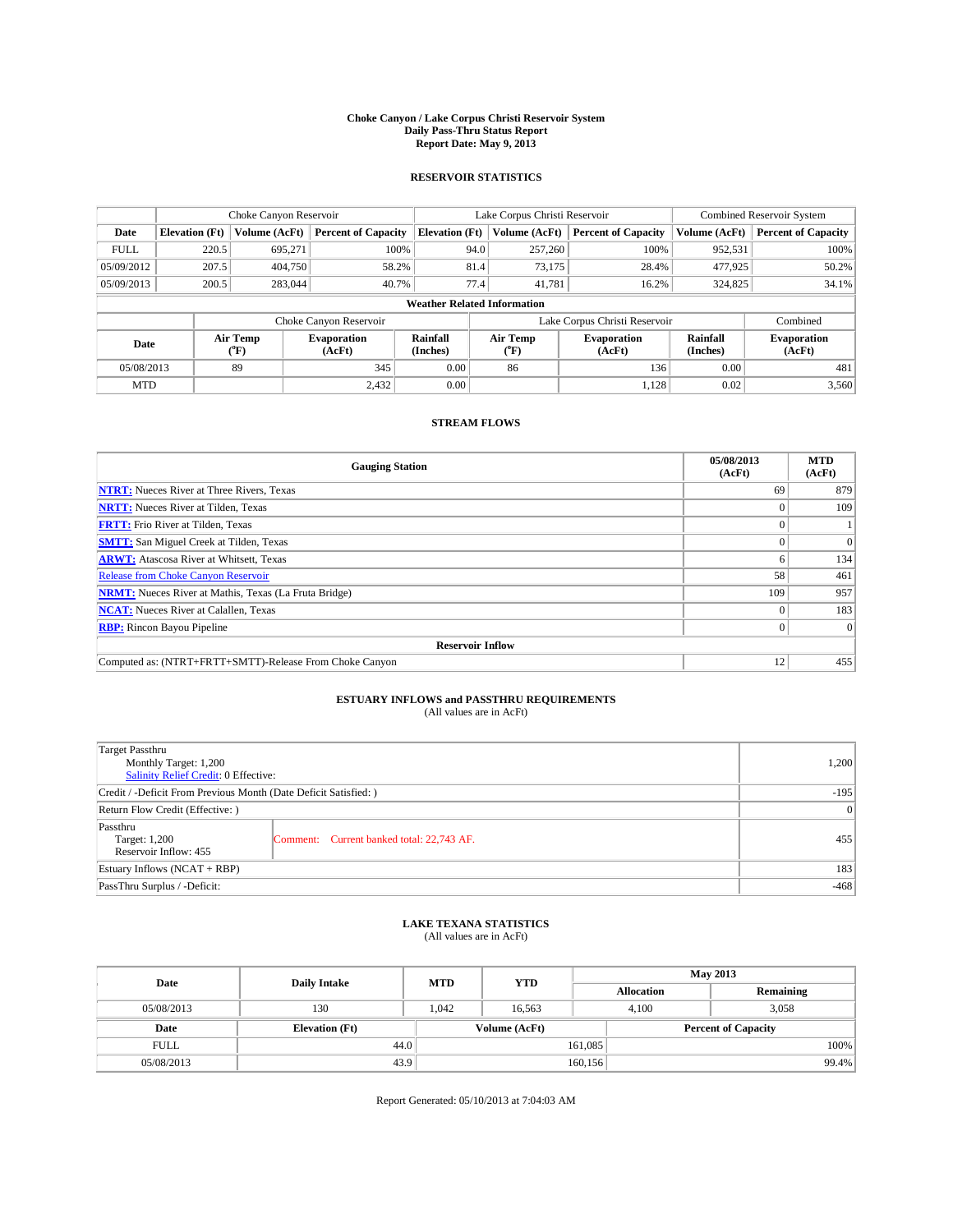#### **Choke Canyon / Lake Corpus Christi Reservoir System Daily Pass-Thru Status Report Report Date: May 10, 2013**

### **RESERVOIR STATISTICS**

|             |                       | Choke Canyon Reservoir |                              | Lake Corpus Christi Reservoir |                                    |                              |                               | <b>Combined Reservoir System</b> |                              |  |
|-------------|-----------------------|------------------------|------------------------------|-------------------------------|------------------------------------|------------------------------|-------------------------------|----------------------------------|------------------------------|--|
| Date        | <b>Elevation</b> (Ft) | Volume (AcFt)          | <b>Percent of Capacity</b>   | <b>Elevation (Ft)</b>         | Volume (AcFt)                      |                              | <b>Percent of Capacity</b>    | Volume (AcFt)                    | Percent of Capacity          |  |
| <b>FULL</b> | 220.5                 | 695,271                | 100%                         |                               | 94.0<br>257,260                    |                              | 100%                          | 952,531                          | 100%                         |  |
| 05/10/2012  | 207.5                 | 404,940                | 58.2%                        |                               | 81.4<br>73,270                     |                              | 28.5%                         | 478,210                          | $50.2\%$                     |  |
| 05/10/2013  | 200.5                 | 282,888                | 40.7%                        |                               | 77.3<br>41.586                     |                              | 16.2%                         | 324,474                          | $34.1\%$                     |  |
|             |                       |                        |                              |                               | <b>Weather Related Information</b> |                              |                               |                                  |                              |  |
|             |                       |                        | Choke Canyon Reservoir       |                               |                                    |                              | Lake Corpus Christi Reservoir |                                  | Combined                     |  |
| Date        |                       | Air Temp<br>(°F)       | <b>Evaporation</b><br>(AcFt) | Rainfall<br>(Inches)          | Air Temp<br>("F)                   | <b>Evaporation</b><br>(AcFt) |                               | Rainfall<br>(Inches)             | <b>Evaporation</b><br>(AcFt) |  |
| 05/09/2013  |                       | 86                     | 165                          | 0.00                          | 84                                 |                              | 136                           | 0.00                             | 301                          |  |
| <b>MTD</b>  |                       |                        | 2,597                        | 0.00                          |                                    |                              | 1.264                         | 0.02                             | 3,861                        |  |

### **STREAM FLOWS**

| <b>Gauging Station</b>                                       | 05/09/2013<br>(AcFt) | <b>MTD</b><br>(AcFt) |  |  |  |  |
|--------------------------------------------------------------|----------------------|----------------------|--|--|--|--|
| <b>NTRT:</b> Nueces River at Three Rivers, Texas             | 66                   | 945                  |  |  |  |  |
| <b>NRTT:</b> Nueces River at Tilden, Texas                   |                      | 109                  |  |  |  |  |
| <b>FRTT:</b> Frio River at Tilden, Texas                     |                      |                      |  |  |  |  |
| <b>SMTT:</b> San Miguel Creek at Tilden, Texas               |                      | $\Omega$             |  |  |  |  |
| <b>ARWT:</b> Atascosa River at Whitsett, Texas               |                      | 140                  |  |  |  |  |
| <b>Release from Choke Canyon Reservoir</b>                   | 58                   | 518                  |  |  |  |  |
| <b>NRMT:</b> Nueces River at Mathis, Texas (La Fruta Bridge) | 121                  | 1,078                |  |  |  |  |
| <b>NCAT:</b> Nueces River at Calallen, Texas                 |                      | 183                  |  |  |  |  |
| <b>RBP:</b> Rincon Bayou Pipeline                            | 0                    | $\Omega$             |  |  |  |  |
| <b>Reservoir Inflow</b>                                      |                      |                      |  |  |  |  |
| Computed as: (NTRT+FRTT+SMTT)-Release From Choke Canyon      | 8                    | 464                  |  |  |  |  |

# **ESTUARY INFLOWS and PASSTHRU REQUIREMENTS**<br>(All values are in AcFt)

| <b>Target Passthru</b><br>Monthly Target: 1,200<br>Salinity Relief Credit: 0 Effective: | 1,200                                     |     |  |  |
|-----------------------------------------------------------------------------------------|-------------------------------------------|-----|--|--|
| Credit / -Deficit From Previous Month (Date Deficit Satisfied: )                        |                                           |     |  |  |
| Return Flow Credit (Effective: )                                                        |                                           |     |  |  |
| Passthru<br>Target: 1,200<br>Reservoir Inflow: 464                                      | Comment: Current banked total: 22,743 AF. | 464 |  |  |
| Estuary Inflows $(NCAT + RBP)$                                                          | 183                                       |     |  |  |
| PassThru Surplus / -Deficit:                                                            | $-476$                                    |     |  |  |

## **LAKE TEXANA STATISTICS** (All values are in AcFt)

| Date        | <b>Daily Intake</b>   | <b>MTD</b> | <b>YTD</b>    | <b>May 2013</b>   |                            |           |  |
|-------------|-----------------------|------------|---------------|-------------------|----------------------------|-----------|--|
|             |                       |            |               | <b>Allocation</b> |                            | Remaining |  |
| 05/09/2013  | 130                   | 1.173      | 16.694        |                   | 2.927<br>4.100             |           |  |
| Date        | <b>Elevation</b> (Ft) |            | Volume (AcFt) |                   | <b>Percent of Capacity</b> |           |  |
| <b>FULL</b> | 44.0                  |            |               | 161,085           |                            | 100%      |  |
| 05/09/2013  | 43.8                  |            |               | 159,229           |                            | 98.8%     |  |

Report Generated: 05/10/2013 at 8:07:44 AM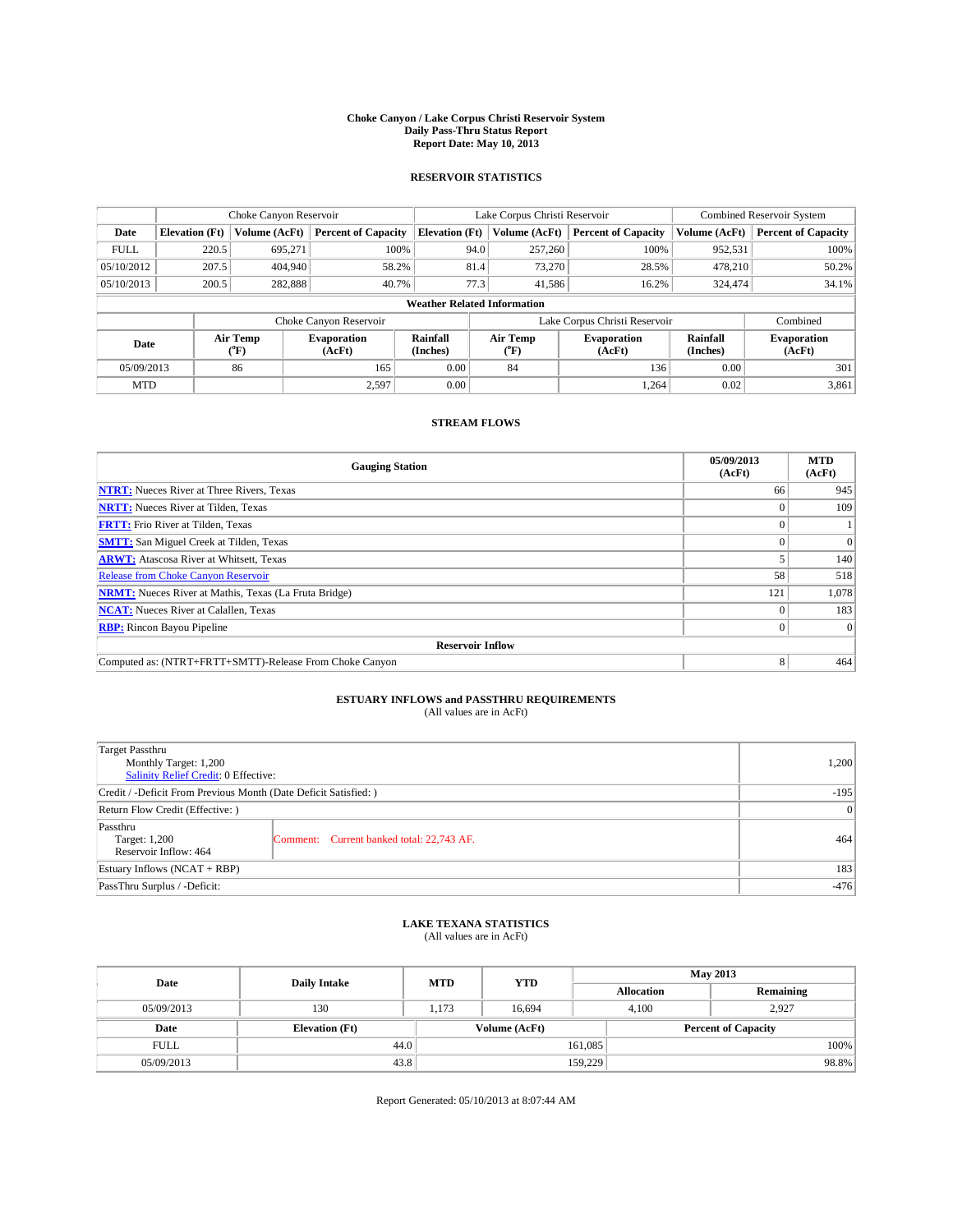#### **Choke Canyon / Lake Corpus Christi Reservoir System Daily Pass-Thru Status Report Report Date: May 11, 2013**

### **RESERVOIR STATISTICS**

|             |                       | Choke Canyon Reservoir |                              |                                    | Lake Corpus Christi Reservoir | <b>Combined Reservoir System</b> |                      |                              |
|-------------|-----------------------|------------------------|------------------------------|------------------------------------|-------------------------------|----------------------------------|----------------------|------------------------------|
| Date        | <b>Elevation</b> (Ft) | Volume (AcFt)          | <b>Percent of Capacity</b>   | <b>Elevation (Ft)</b>              | Volume (AcFt)                 | <b>Percent of Capacity</b>       | Volume (AcFt)        | Percent of Capacity          |
| <b>FULL</b> | 220.5                 | 695,271                | 100%                         | 94.0                               | 257,260                       | 100%                             | 952,531              | 100%                         |
| 05/11/2012  | 207.8                 | 409,531                | 58.9%                        | 81.6                               | 75,573                        | 29.4%                            | 485,104              | 50.9%                        |
| 05/11/2013  | 200.6                 | 284,293                | 40.9%                        | 77.4                               | 41,976                        | 16.3%                            | 326,269              | 34.3%                        |
|             |                       |                        |                              | <b>Weather Related Information</b> |                               |                                  |                      |                              |
|             |                       |                        | Choke Canyon Reservoir       |                                    |                               | Lake Corpus Christi Reservoir    |                      | Combined                     |
| Date        |                       | Air Temp<br>(°F)       | <b>Evaporation</b><br>(AcFt) | Rainfall<br>(Inches)               | Air Temp<br>("F)              | <b>Evaporation</b><br>(AcFt)     | Rainfall<br>(Inches) | <b>Evaporation</b><br>(AcFt) |
| 05/10/2013  |                       | 89                     | 227                          | 1.03                               | 84                            | 140                              | 0.35                 | 367                          |
| <b>MTD</b>  |                       |                        | 2,824                        | 1.03                               |                               | 1.404                            | 0.37                 | 4,228                        |

### **STREAM FLOWS**

| <b>Gauging Station</b>                                       | 05/10/2013<br>(AcFt) | <b>MTD</b><br>(AcFt) |  |  |  |  |
|--------------------------------------------------------------|----------------------|----------------------|--|--|--|--|
| <b>NTRT:</b> Nueces River at Three Rivers, Texas             | 67                   | 1,012                |  |  |  |  |
| <b>NRTT:</b> Nueces River at Tilden, Texas                   |                      | 109                  |  |  |  |  |
| <b>FRTT:</b> Frio River at Tilden, Texas                     |                      |                      |  |  |  |  |
| <b>SMTT:</b> San Miguel Creek at Tilden, Texas               |                      | $\Omega$             |  |  |  |  |
| <b>ARWT:</b> Atascosa River at Whitsett, Texas               |                      | 145                  |  |  |  |  |
| <b>Release from Choke Canyon Reservoir</b>                   | 58                   | 576                  |  |  |  |  |
| <b>NRMT:</b> Nueces River at Mathis, Texas (La Fruta Bridge) | 125                  | 1,203                |  |  |  |  |
| <b>NCAT:</b> Nueces River at Calallen, Texas                 |                      |                      |  |  |  |  |
| <b>RBP:</b> Rincon Bayou Pipeline                            | $\Omega$             | $\Omega$             |  |  |  |  |
| <b>Reservoir Inflow</b>                                      |                      |                      |  |  |  |  |
| Computed as: (NTRT+FRTT+SMTT)-Release From Choke Canyon      | 10                   | 474                  |  |  |  |  |

# **ESTUARY INFLOWS and PASSTHRU REQUIREMENTS**<br>(All values are in AcFt)

| <b>Target Passthru</b><br>Monthly Target: 1,200<br>Salinity Relief Credit: 0 Effective: | 1,200                                     |     |  |  |
|-----------------------------------------------------------------------------------------|-------------------------------------------|-----|--|--|
| Credit / -Deficit From Previous Month (Date Deficit Satisfied: )                        |                                           |     |  |  |
| Return Flow Credit (Effective: )                                                        |                                           |     |  |  |
| Passthru<br>Target: 1,200<br>Reservoir Inflow: 474                                      | Comment: Current banked total: 22,743 AF. | 474 |  |  |
| Estuary Inflows $(NCAT + RBP)$                                                          |                                           |     |  |  |
| PassThru Surplus / -Deficit:                                                            | $-486$                                    |     |  |  |

## **LAKE TEXANA STATISTICS** (All values are in AcFt)

| Date        | <b>Daily Intake</b>   | <b>MTD</b> | <b>YTD</b> | <b>May 2013</b>   |                |                            |  |
|-------------|-----------------------|------------|------------|-------------------|----------------|----------------------------|--|
|             |                       |            |            | <b>Allocation</b> |                | Remaining                  |  |
| 05/10/2013  | 131                   | 1.304      | 16.825     |                   | 2,796<br>4.100 |                            |  |
| Date        | <b>Elevation</b> (Ft) |            |            | Volume (AcFt)     |                | <b>Percent of Capacity</b> |  |
| <b>FULL</b> | 44.0                  |            |            | 161,085           |                | 100%                       |  |
| 05/10/2013  | 43.8                  |            |            | 159,229           |                | 98.8%                      |  |

Report Generated: 05/11/2013 at 7:57:39 AM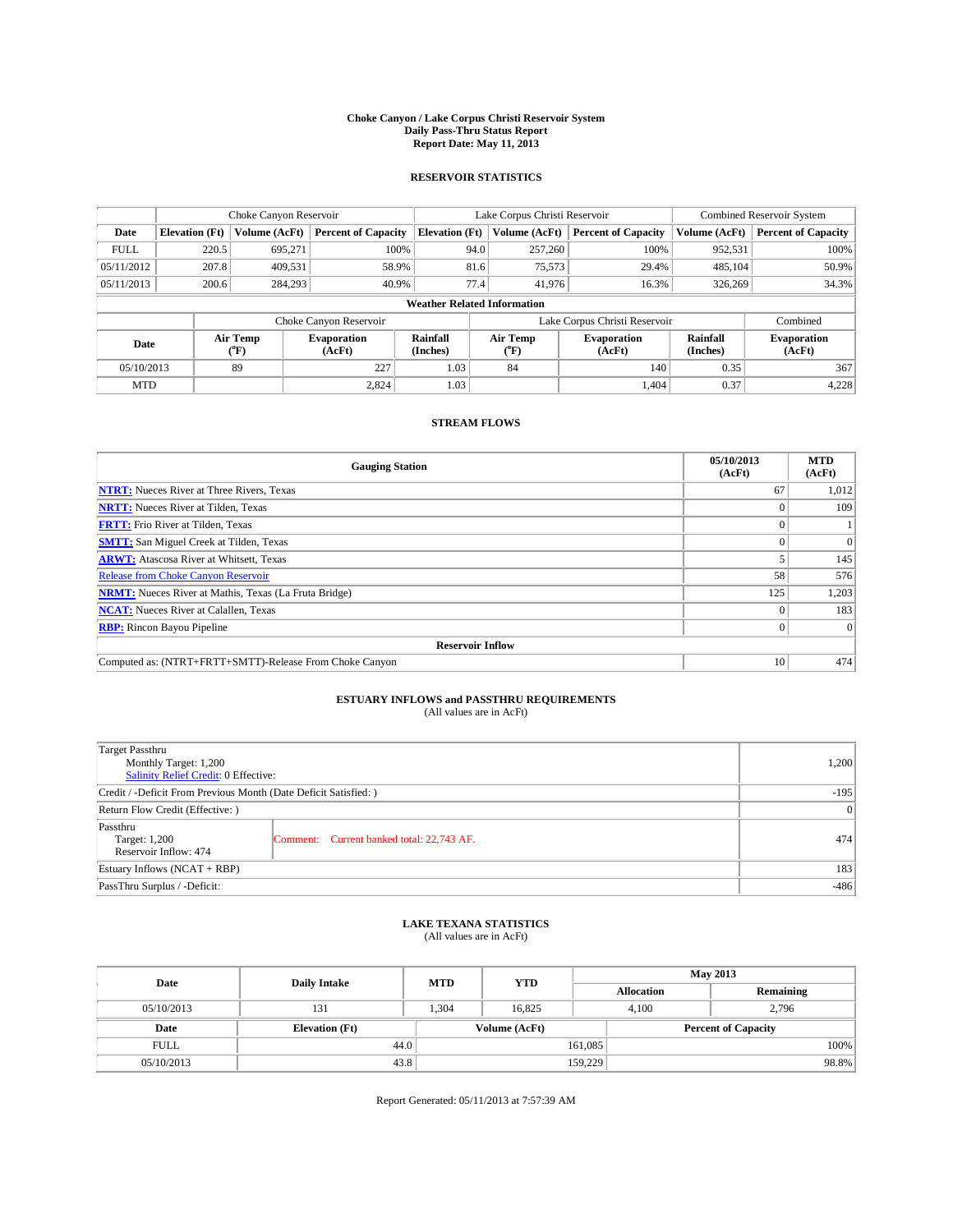#### **Choke Canyon / Lake Corpus Christi Reservoir System Daily Pass-Thru Status Report Report Date: May 12, 2013**

### **RESERVOIR STATISTICS**

|             |                       | Choke Canyon Reservoir |                              |                                    | Lake Corpus Christi Reservoir | <b>Combined Reservoir System</b> |                      |                              |
|-------------|-----------------------|------------------------|------------------------------|------------------------------------|-------------------------------|----------------------------------|----------------------|------------------------------|
| Date        | <b>Elevation</b> (Ft) | Volume (AcFt)          | <b>Percent of Capacity</b>   | <b>Elevation (Ft)</b>              | Volume (AcFt)                 | <b>Percent of Capacity</b>       | Volume (AcFt)        | Percent of Capacity          |
| <b>FULL</b> | 220.5                 | 695,271                | 100%                         | 94.0                               | 257,260                       | 100%                             | 952,531              | 100%                         |
| 05/12/2012  | 207.9                 | 411,632                | 59.2%                        | 81.7                               | 76,647                        | 29.8%                            | 488,279              | 51.3%                        |
| 05/12/2013  | 200.6                 | 284,293                | 40.9%                        | 77.4                               | 41,716                        | 16.2%                            | 326,009              | $34.2\%$                     |
|             |                       |                        |                              | <b>Weather Related Information</b> |                               |                                  |                      |                              |
|             |                       |                        | Choke Canyon Reservoir       |                                    |                               | Lake Corpus Christi Reservoir    |                      | Combined                     |
| Date        |                       | Air Temp<br>(°F)       | <b>Evaporation</b><br>(AcFt) | Rainfall<br>(Inches)               | Air Temp<br>("F)              | <b>Evaporation</b><br>(AcFt)     | Rainfall<br>(Inches) | <b>Evaporation</b><br>(AcFt) |
| 05/11/2013  |                       | 91                     | 309                          | 0.00                               | 84                            | 128                              | 0.06                 | 437                          |
| <b>MTD</b>  |                       |                        | 3,133                        | 1.03                               |                               | 1,532                            | 0.43                 | 4,665                        |

### **STREAM FLOWS**

| <b>Gauging Station</b>                                       | 05/11/2013<br>(AcFt) | <b>MTD</b><br>(AcFt) |  |  |  |  |
|--------------------------------------------------------------|----------------------|----------------------|--|--|--|--|
| <b>NTRT:</b> Nueces River at Three Rivers, Texas             | 73                   | 1,086                |  |  |  |  |
| <b>NRTT:</b> Nueces River at Tilden, Texas                   |                      | 109                  |  |  |  |  |
| <b>FRTT:</b> Frio River at Tilden, Texas                     |                      |                      |  |  |  |  |
| <b>SMTT:</b> San Miguel Creek at Tilden, Texas               |                      | $\Omega$             |  |  |  |  |
| <b>ARWT:</b> Atascosa River at Whitsett, Texas               |                      | 149                  |  |  |  |  |
| <b>Release from Choke Canyon Reservoir</b>                   | 58                   | 633                  |  |  |  |  |
| <b>NRMT:</b> Nueces River at Mathis, Texas (La Fruta Bridge) | 145                  | 1,348                |  |  |  |  |
| <b>NCAT:</b> Nueces River at Calallen, Texas                 |                      |                      |  |  |  |  |
| <b>RBP:</b> Rincon Bayou Pipeline                            | $\Omega$             | $\Omega$             |  |  |  |  |
| <b>Reservoir Inflow</b>                                      |                      |                      |  |  |  |  |
| Computed as: (NTRT+FRTT+SMTT)-Release From Choke Canyon      | 16                   | 490                  |  |  |  |  |

# **ESTUARY INFLOWS and PASSTHRU REQUIREMENTS**<br>(All values are in AcFt)

| <b>Target Passthru</b><br>Monthly Target: 1,200<br>Salinity Relief Credit: 0 Effective: |                                           |     |  |  |
|-----------------------------------------------------------------------------------------|-------------------------------------------|-----|--|--|
| Credit / -Deficit From Previous Month (Date Deficit Satisfied: )                        |                                           |     |  |  |
| Return Flow Credit (Effective: )                                                        |                                           |     |  |  |
| Passthru<br>Target: 1,200<br>Reservoir Inflow: 490                                      | Comment: Current banked total: 22,743 AF. | 490 |  |  |
| Estuary Inflows $(NCAT + RBP)$                                                          |                                           |     |  |  |
| PassThru Surplus / -Deficit:                                                            | $-502$                                    |     |  |  |

## **LAKE TEXANA STATISTICS** (All values are in AcFt)

| Date        | <b>Daily Intake</b>   | <b>MTD</b> | <b>YTD</b>    | <b>May 2013</b>   |                            |           |  |
|-------------|-----------------------|------------|---------------|-------------------|----------------------------|-----------|--|
|             |                       |            |               | <b>Allocation</b> |                            | Remaining |  |
| 05/11/2013  | 130                   | 1.434      | 16.955        |                   | 4.100<br>2,666             |           |  |
| Date        | <b>Elevation</b> (Ft) |            | Volume (AcFt) |                   | <b>Percent of Capacity</b> |           |  |
| <b>FULL</b> | 44.0                  |            |               | 161,085           |                            | 100%      |  |
| 05/11/2013  | 43.9                  |            |               | 160, 156          |                            | 99.4%     |  |

Report Generated: 05/12/2013 at 8:43:07 AM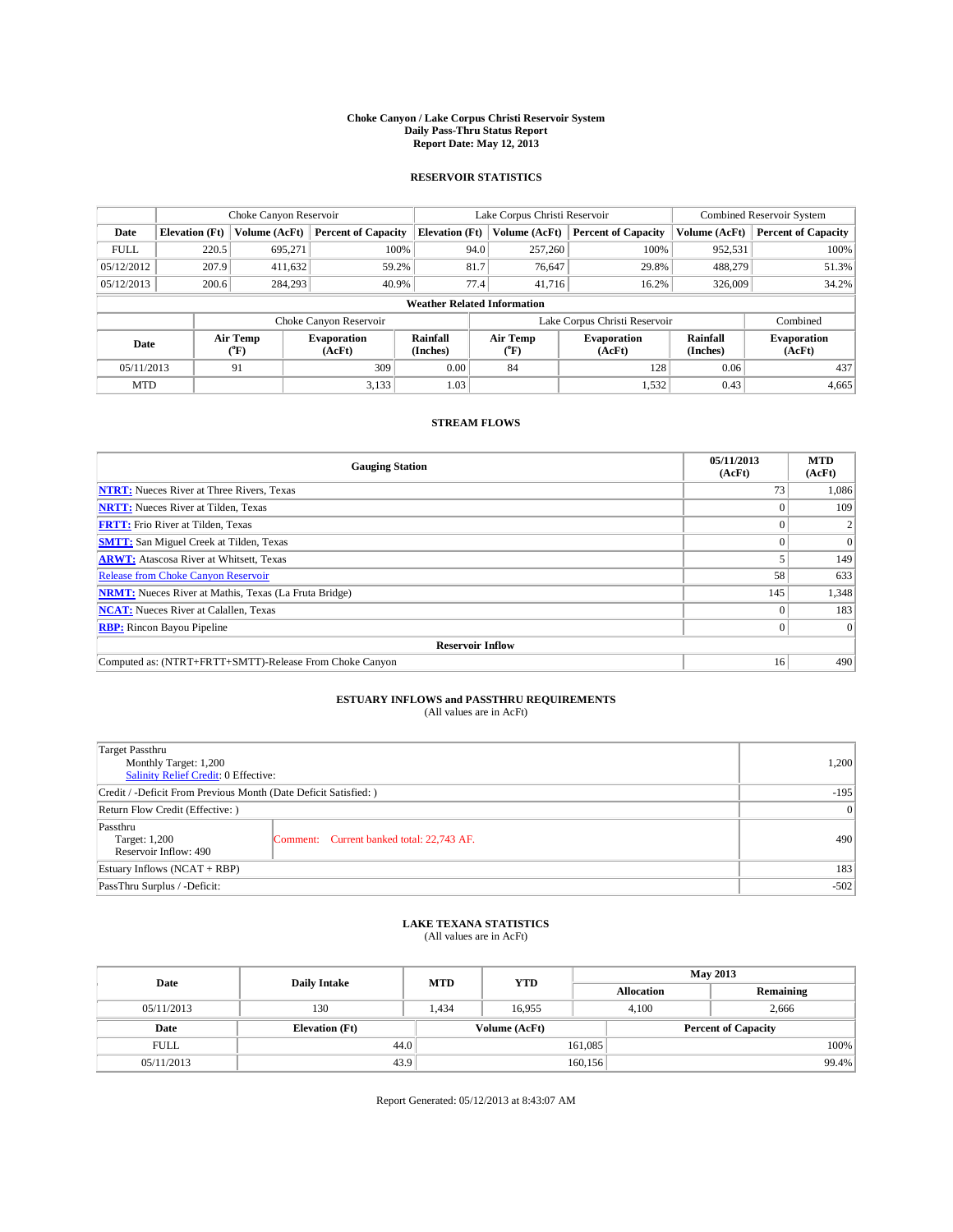#### **Choke Canyon / Lake Corpus Christi Reservoir System Daily Pass-Thru Status Report Report Date: May 13, 2013**

### **RESERVOIR STATISTICS**

|             | Choke Canyon Reservoir             |                  |                              |                       | Lake Corpus Christi Reservoir | <b>Combined Reservoir System</b> |               |                              |  |
|-------------|------------------------------------|------------------|------------------------------|-----------------------|-------------------------------|----------------------------------|---------------|------------------------------|--|
| Date        | <b>Elevation</b> (Ft)              | Volume (AcFt)    | <b>Percent of Capacity</b>   | <b>Elevation (Ft)</b> | Volume (AcFt)                 | <b>Percent of Capacity</b>       | Volume (AcFt) | Percent of Capacity          |  |
| <b>FULL</b> | 220.5                              | 695,271          | 100%                         | 94.0                  | 257,260                       | 100%                             | 952,531       | 100%                         |  |
| 05/13/2012  | 207.9                              | 412,209          | 59.3%                        | 81.9                  | 77,931                        | 30.3%                            | 490,140       | 51.5%                        |  |
| 05/13/2013  | 200.6                              | 284,449          | 40.9%                        | 77.4                  | 41,716                        | 16.2%                            | 326,165       | $34.2\%$                     |  |
|             | <b>Weather Related Information</b> |                  |                              |                       |                               |                                  |               |                              |  |
|             |                                    |                  | Choke Canyon Reservoir       |                       |                               | Lake Corpus Christi Reservoir    |               | Combined                     |  |
| Date        |                                    | Air Temp<br>(°F) | <b>Evaporation</b><br>(AcFt) | Rainfall<br>(Inches)  | Air Temp<br>("F)              | <b>Evaporation</b><br>(AcFt)     |               | <b>Evaporation</b><br>(AcFt) |  |
| 05/12/2013  |                                    | 84               | 200                          | 0.00                  | 77                            | 30                               | 0.14          | 230                          |  |
| <b>MTD</b>  |                                    |                  | 3,333                        | 1.03                  |                               | 1,562                            | 0.57          | 4,895                        |  |

### **STREAM FLOWS**

| <b>Gauging Station</b>                                       | 05/12/2013<br>(AcFt) | <b>MTD</b><br>(AcFt) |  |  |  |  |
|--------------------------------------------------------------|----------------------|----------------------|--|--|--|--|
| <b>NTRT:</b> Nueces River at Three Rivers, Texas             | 66                   | 1,151                |  |  |  |  |
| <b>NRTT:</b> Nueces River at Tilden, Texas                   |                      | 109                  |  |  |  |  |
| <b>FRTT:</b> Frio River at Tilden, Texas                     |                      |                      |  |  |  |  |
| <b>SMTT:</b> San Miguel Creek at Tilden, Texas               |                      | $\Omega$             |  |  |  |  |
| <b>ARWT:</b> Atascosa River at Whitsett, Texas               |                      | 154                  |  |  |  |  |
| <b>Release from Choke Canyon Reservoir</b>                   | 58                   | 691                  |  |  |  |  |
| <b>NRMT:</b> Nueces River at Mathis, Texas (La Fruta Bridge) | 161                  | 1,509                |  |  |  |  |
| <b>NCAT:</b> Nueces River at Calallen, Texas                 |                      | 183                  |  |  |  |  |
| <b>RBP:</b> Rincon Bayou Pipeline                            | $\Omega$             | $\Omega$             |  |  |  |  |
| <b>Reservoir Inflow</b>                                      |                      |                      |  |  |  |  |
| Computed as: (NTRT+FRTT+SMTT)-Release From Choke Canyon      | 8                    | 498                  |  |  |  |  |

# **ESTUARY INFLOWS and PASSTHRU REQUIREMENTS**<br>(All values are in AcFt)

| <b>Target Passthru</b><br>Monthly Target: 1,200<br>Salinity Relief Credit: 0 Effective: | 1,200                                     |     |  |  |
|-----------------------------------------------------------------------------------------|-------------------------------------------|-----|--|--|
| Credit / -Deficit From Previous Month (Date Deficit Satisfied: )                        |                                           |     |  |  |
| Return Flow Credit (Effective: )                                                        |                                           |     |  |  |
| Passthru<br>Target: 1,200<br>Reservoir Inflow: 498                                      | Comment: Current banked total: 22,743 AF. | 498 |  |  |
| Estuary Inflows $(NCAT + RBP)$                                                          |                                           |     |  |  |
| PassThru Surplus / -Deficit:                                                            | $-510$                                    |     |  |  |

## **LAKE TEXANA STATISTICS** (All values are in AcFt)

| Date        | <b>Daily Intake</b>   | <b>MTD</b> | <b>YTD</b>    | <b>May 2013</b> |                            |           |  |
|-------------|-----------------------|------------|---------------|-----------------|----------------------------|-----------|--|
|             |                       |            |               |                 | <b>Allocation</b>          | Remaining |  |
| 05/12/2013  | 129                   | 1.562      | 17.083        |                 | 2,538<br>4.100             |           |  |
| Date        | <b>Elevation</b> (Ft) |            | Volume (AcFt) |                 | <b>Percent of Capacity</b> |           |  |
| <b>FULL</b> | 44.0                  |            |               | 161,085         |                            | 100%      |  |
| 05/12/2013  | 43.9                  |            |               | 160, 156        |                            | 99.4%     |  |

Report Generated: 05/13/2013 at 9:14:29 AM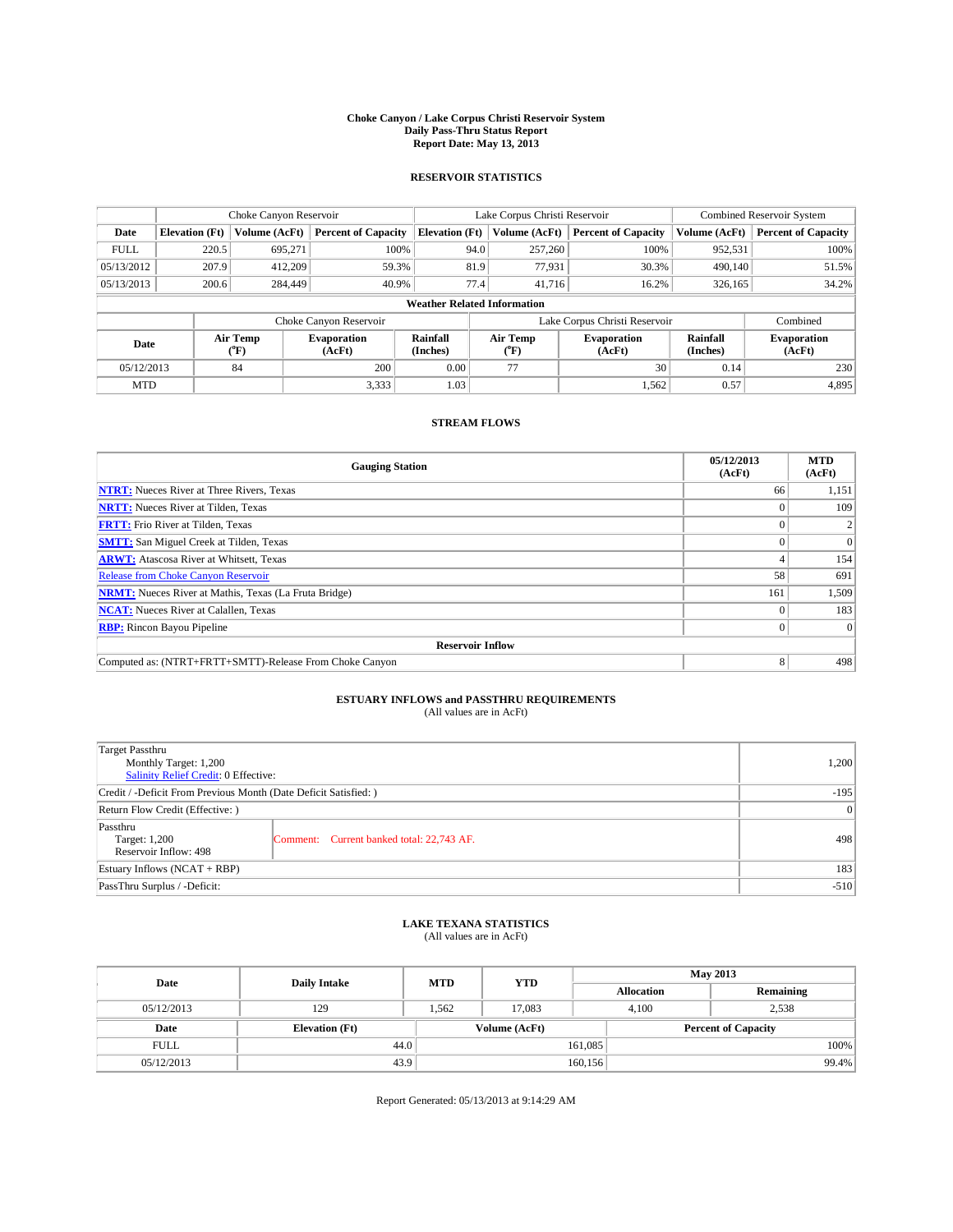#### **Choke Canyon / Lake Corpus Christi Reservoir System Daily Pass-Thru Status Report Report Date: May 14, 2013**

### **RESERVOIR STATISTICS**

|             |                                    | Choke Canyon Reservoir |                              |                       | Lake Corpus Christi Reservoir | <b>Combined Reservoir System</b> |                      |                              |  |
|-------------|------------------------------------|------------------------|------------------------------|-----------------------|-------------------------------|----------------------------------|----------------------|------------------------------|--|
| Date        | <b>Elevation</b> (Ft)              | Volume (AcFt)          | <b>Percent of Capacity</b>   | <b>Elevation (Ft)</b> | Volume (AcFt)                 | <b>Percent of Capacity</b>       | Volume (AcFt)        | <b>Percent of Capacity</b>   |  |
| <b>FULL</b> | 220.5                              | 695,271                | 100%                         | 94.0                  | 257,260                       | 100%                             | 952,531              | 100%                         |  |
| 05/14/2012  | 208.0                              | 412,980                | 59.4%                        | 82.2                  | 81,563                        | 31.7%                            | 494,543              | 51.9%                        |  |
| 05/14/2013  | 200.5                              | 283,512                | 40.8%                        | 77.3                  | 41.392                        | 16.1%                            | 324,904              | 34.1%                        |  |
|             | <b>Weather Related Information</b> |                        |                              |                       |                               |                                  |                      |                              |  |
|             |                                    |                        | Choke Canyon Reservoir       |                       |                               | Lake Corpus Christi Reservoir    |                      | Combined                     |  |
| Date        |                                    | Air Temp<br>(°F)       | <b>Evaporation</b><br>(AcFt) | Rainfall<br>(Inches)  | Air Temp<br>(°F)              | <b>Evaporation</b><br>(AcFt)     | Rainfall<br>(Inches) | <b>Evaporation</b><br>(AcFt) |  |
| 05/13/2013  |                                    | 86                     | 327                          | 0.00                  | 81                            | 120                              | 0.00                 | 447                          |  |
| <b>MTD</b>  |                                    |                        | 3.660                        | 1.03                  |                               | 1,682                            | 0.57                 | 5,342                        |  |

### **STREAM FLOWS**

| <b>Gauging Station</b>                                       | 05/13/2013<br>(AcFt) | <b>MTD</b><br>(AcFt) |  |  |  |  |
|--------------------------------------------------------------|----------------------|----------------------|--|--|--|--|
| <b>NTRT:</b> Nueces River at Three Rivers, Texas             | 64                   | 1,215                |  |  |  |  |
| <b>NRTT:</b> Nueces River at Tilden, Texas                   |                      | 109                  |  |  |  |  |
| <b>FRTT:</b> Frio River at Tilden, Texas                     |                      |                      |  |  |  |  |
| <b>SMTT:</b> San Miguel Creek at Tilden, Texas               |                      | $\Omega$             |  |  |  |  |
| <b>ARWT:</b> Atascosa River at Whitsett, Texas               |                      | 157                  |  |  |  |  |
| <b>Release from Choke Canyon Reservoir</b>                   | 58                   | 748                  |  |  |  |  |
| <b>NRMT:</b> Nueces River at Mathis, Texas (La Fruta Bridge) | 161                  | 1,669                |  |  |  |  |
| <b>NCAT:</b> Nueces River at Calallen, Texas                 |                      | 183                  |  |  |  |  |
| <b>RBP:</b> Rincon Bayou Pipeline                            |                      | $\Omega$             |  |  |  |  |
| <b>Reservoir Inflow</b>                                      |                      |                      |  |  |  |  |
| Computed as: (NTRT+FRTT+SMTT)-Release From Choke Canyon      | h                    | 504                  |  |  |  |  |

# **ESTUARY INFLOWS and PASSTHRU REQUIREMENTS**<br>(All values are in AcFt)

| <b>Target Passthru</b><br>Monthly Target: 1,200<br>Salinity Relief Credit: 0 Effective: | 1,200                                     |     |  |  |
|-----------------------------------------------------------------------------------------|-------------------------------------------|-----|--|--|
| Credit / -Deficit From Previous Month (Date Deficit Satisfied: )                        |                                           |     |  |  |
| Return Flow Credit (Effective: )                                                        |                                           |     |  |  |
| Passthru<br>Target: 1,200<br>Reservoir Inflow: 504                                      | Comment: Current banked total: 22,743 AF. | 504 |  |  |
| Estuary Inflows $(NCAT + RBP)$                                                          |                                           |     |  |  |
| PassThru Surplus / -Deficit:                                                            | $-517$                                    |     |  |  |

## **LAKE TEXANA STATISTICS** (All values are in AcFt)

| Date        | <b>Daily Intake</b>   | <b>MTD</b> | <b>YTD</b>    | <b>May 2013</b>   |                            |           |  |
|-------------|-----------------------|------------|---------------|-------------------|----------------------------|-----------|--|
|             |                       |            |               | <b>Allocation</b> |                            | Remaining |  |
| 05/13/2013  | 129                   | 1,691      | 17.212        | 4,100             | 2,409                      |           |  |
| Date        | <b>Elevation</b> (Ft) |            | Volume (AcFt) |                   | <b>Percent of Capacity</b> |           |  |
| <b>FULL</b> | 44.0                  |            |               | 161,085           |                            | 100%      |  |
| 05/13/2013  | 44.0                  |            |               | 161,085           |                            | 100.0%    |  |

Report Generated: 05/14/2013 at 8:39:37 AM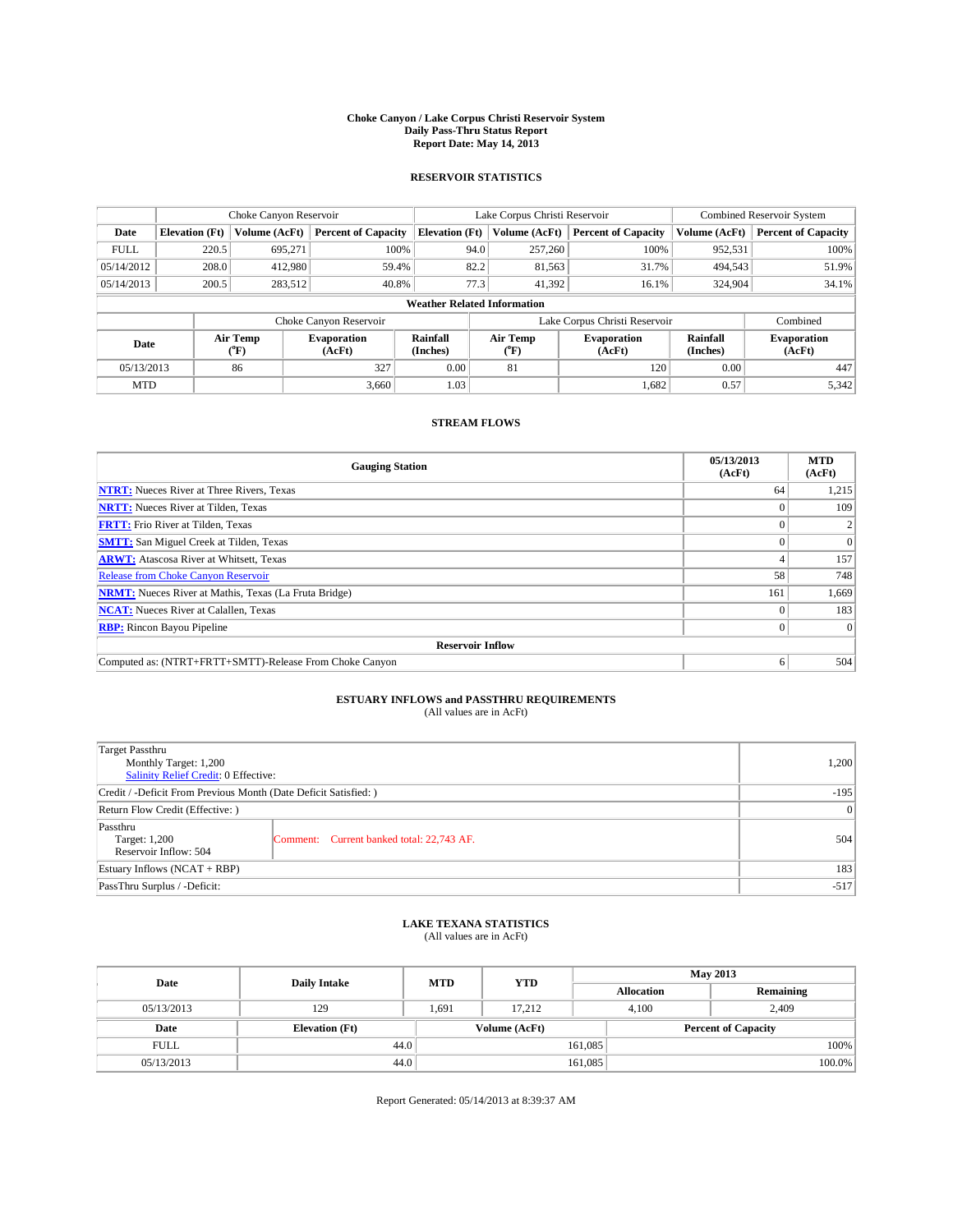#### **Choke Canyon / Lake Corpus Christi Reservoir System Daily Pass-Thru Status Report Report Date: May 15, 2013**

### **RESERVOIR STATISTICS**

|             |                                    | Choke Canyon Reservoir |                              |                       | Lake Corpus Christi Reservoir | <b>Combined Reservoir System</b> |                      |                              |  |
|-------------|------------------------------------|------------------------|------------------------------|-----------------------|-------------------------------|----------------------------------|----------------------|------------------------------|--|
| Date        | <b>Elevation</b> (Ft)              | Volume (AcFt)          | <b>Percent of Capacity</b>   | <b>Elevation (Ft)</b> | Volume (AcFt)                 | <b>Percent of Capacity</b>       | Volume (AcFt)        | <b>Percent of Capacity</b>   |  |
| <b>FULL</b> | 220.5                              | 695,271                | 100%                         | 94.0                  | 257,260                       | 100%                             | 952,531              | 100%                         |  |
| 05/15/2012  | 208.0                              | 413,944                | 59.5%                        | 82.6                  | 85,197                        | 33.1%                            | 499,141              | 52.4%                        |  |
| 05/15/2013  | 200.5                              | 283,044                | 40.7%                        | 77.3                  | 41.328                        | 16.1%                            | 324,372              | 34.1%                        |  |
|             | <b>Weather Related Information</b> |                        |                              |                       |                               |                                  |                      |                              |  |
|             |                                    |                        | Choke Canyon Reservoir       |                       |                               | Lake Corpus Christi Reservoir    |                      | Combined                     |  |
| Date        |                                    | Air Temp<br>(°F)       | <b>Evaporation</b><br>(AcFt) | Rainfall<br>(Inches)  | Air Temp<br>(°F)              | <b>Evaporation</b><br>(AcFt)     | Rainfall<br>(Inches) | <b>Evaporation</b><br>(AcFt) |  |
| 05/14/2013  |                                    | 86                     | 209                          | 0.12                  | 83                            | 98                               | 0.04                 | 307                          |  |
| <b>MTD</b>  |                                    |                        | 3.869                        | 1.15                  |                               | 1.780                            | 0.61                 | 5,649                        |  |

### **STREAM FLOWS**

| <b>Gauging Station</b>                                       | 05/14/2013<br>(AcFt) | <b>MTD</b><br>(AcFt) |  |  |  |  |
|--------------------------------------------------------------|----------------------|----------------------|--|--|--|--|
| <b>NTRT:</b> Nueces River at Three Rivers, Texas             | 64                   | 1,278                |  |  |  |  |
| <b>NRTT:</b> Nueces River at Tilden, Texas                   |                      | 109                  |  |  |  |  |
| <b>FRTT:</b> Frio River at Tilden, Texas                     |                      |                      |  |  |  |  |
| <b>SMTT:</b> San Miguel Creek at Tilden, Texas               |                      | $\Omega$             |  |  |  |  |
| <b>ARWT:</b> Atascosa River at Whitsett, Texas               |                      | 161                  |  |  |  |  |
| <b>Release from Choke Canyon Reservoir</b>                   | 58                   | 806                  |  |  |  |  |
| <b>NRMT:</b> Nueces River at Mathis, Texas (La Fruta Bridge) | 163                  | 1,832                |  |  |  |  |
| <b>NCAT:</b> Nueces River at Calallen, Texas                 |                      | 183                  |  |  |  |  |
| <b>RBP:</b> Rincon Bayou Pipeline                            | 3                    |                      |  |  |  |  |
| <b>Reservoir Inflow</b>                                      |                      |                      |  |  |  |  |
| Computed as: (NTRT+FRTT+SMTT)-Release From Choke Canyon      | o                    | 510                  |  |  |  |  |

# **ESTUARY INFLOWS and PASSTHRU REQUIREMENTS**<br>(All values are in AcFt)

| <b>Target Passthru</b><br>Monthly Target: 1,200<br>Salinity Relief Credit: 0 Effective: | 1,200                                     |     |
|-----------------------------------------------------------------------------------------|-------------------------------------------|-----|
| Credit / -Deficit From Previous Month (Date Deficit Satisfied: )                        | $-195$                                    |     |
| Return Flow Credit (Effective: )                                                        | 0                                         |     |
| Passthru<br>Target: 1,200<br>Reservoir Inflow: 510                                      | Comment: Current banked total: 22,743 AF. | 510 |
| Estuary Inflows $(NCAT + RBP)$                                                          | 185                                       |     |
| PassThru Surplus / -Deficit:                                                            | $-520$                                    |     |

## **LAKE TEXANA STATISTICS** (All values are in AcFt)

| Date        | <b>Daily Intake</b>   | <b>MTD</b> | <b>YTD</b>    | <b>May 2013</b>   |                            |           |  |
|-------------|-----------------------|------------|---------------|-------------------|----------------------------|-----------|--|
|             |                       |            |               | <b>Allocation</b> |                            | Remaining |  |
| 05/14/2013  | 129                   | 1,820      | 17.341        | 4,100             | 2,280                      |           |  |
| Date        | <b>Elevation</b> (Ft) |            | Volume (AcFt) |                   | <b>Percent of Capacity</b> |           |  |
| <b>FULL</b> | 44.0                  |            |               | 161,085           |                            | 100%      |  |
| 05/14/2013  | 44.0                  |            |               | 161,085           |                            | 100.0%    |  |

Report Generated: 05/15/2013 at 8:55:00 AM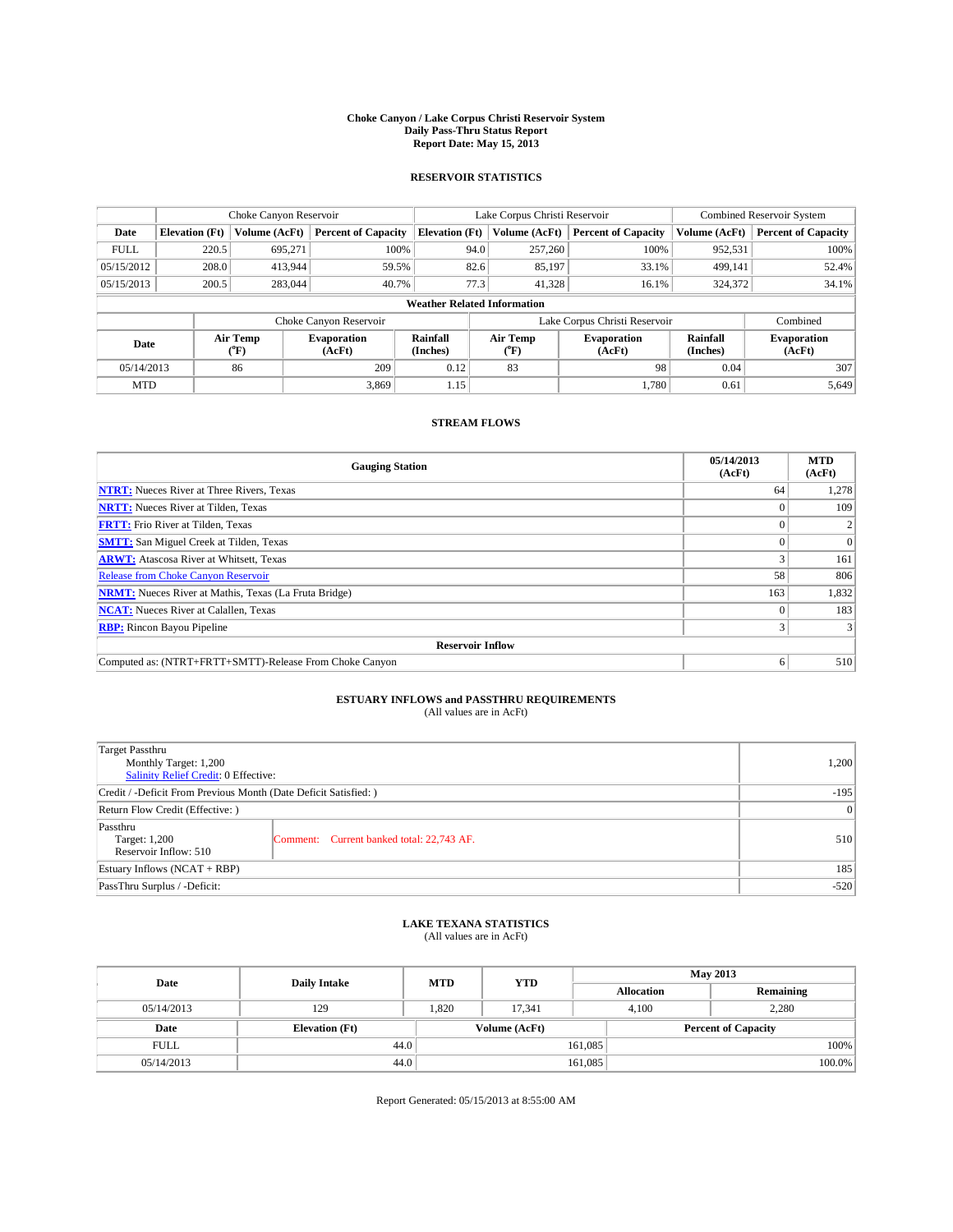#### **Choke Canyon / Lake Corpus Christi Reservoir System Daily Pass-Thru Status Report Report Date: May 16, 2013**

### **RESERVOIR STATISTICS**

|             | Choke Canyon Reservoir             |                  | Lake Corpus Christi Reservoir |                       |                  |         | <b>Combined Reservoir System</b> |                      |                              |  |
|-------------|------------------------------------|------------------|-------------------------------|-----------------------|------------------|---------|----------------------------------|----------------------|------------------------------|--|
| Date        | <b>Elevation</b> (Ft)              | Volume (AcFt)    | <b>Percent of Capacity</b>    | <b>Elevation</b> (Ft) | Volume (AcFt)    |         | <b>Percent of Capacity</b>       | Volume (AcFt)        | <b>Percent of Capacity</b>   |  |
| <b>FULL</b> | 220.5                              | 695,271          | 100%                          |                       | 94.0             | 257,260 | 100%                             | 952,531              | 100%                         |  |
| 05/16/2012  | 208.1                              | 415,101          | 59.7%                         |                       | 82.7             | 87,106  | 33.9%                            | 502,207              | 52.7%                        |  |
| 05/16/2013  | 200.5                              | 283,200          | 40.7%                         |                       | 77.2             | 40.814  | 15.9%                            | 324,014              | 34.0%                        |  |
|             | <b>Weather Related Information</b> |                  |                               |                       |                  |         |                                  |                      |                              |  |
|             |                                    |                  | Choke Canyon Reservoir        |                       |                  |         | Lake Corpus Christi Reservoir    |                      | Combined                     |  |
| Date        |                                    | Air Temp<br>(°F) | <b>Evaporation</b><br>(AcFt)  | Rainfall<br>(Inches)  | Air Temp<br>(°F) |         | <b>Evaporation</b><br>(AcFt)     | Rainfall<br>(Inches) | <b>Evaporation</b><br>(AcFt) |  |
| 05/15/2013  |                                    | 86               | 218                           | 0.00                  | 80               |         | 82                               | 0.06                 | 300                          |  |
| <b>MTD</b>  |                                    |                  | 4.087                         | 1.15                  |                  |         | 1,862                            | 0.67                 | 5,949                        |  |

### **STREAM FLOWS**

| <b>Gauging Station</b>                                       | 05/15/2013<br>(AcFt) | <b>MTD</b><br>(AcFt) |  |  |  |  |
|--------------------------------------------------------------|----------------------|----------------------|--|--|--|--|
| <b>NTRT:</b> Nueces River at Three Rivers, Texas             | 64                   | 1,342                |  |  |  |  |
| <b>NRTT:</b> Nueces River at Tilden, Texas                   |                      | 109                  |  |  |  |  |
| <b>FRTT:</b> Frio River at Tilden, Texas                     |                      |                      |  |  |  |  |
| <b>SMTT:</b> San Miguel Creek at Tilden, Texas               |                      | $\Omega$             |  |  |  |  |
| <b>ARWT:</b> Atascosa River at Whitsett, Texas               |                      | 164                  |  |  |  |  |
| <b>Release from Choke Canyon Reservoir</b>                   | 58                   | 863                  |  |  |  |  |
| <b>NRMT:</b> Nueces River at Mathis, Texas (La Fruta Bridge) | 159                  | 1,991                |  |  |  |  |
| <b>NCAT:</b> Nueces River at Calallen, Texas                 |                      | 183                  |  |  |  |  |
| <b>RBP:</b> Rincon Bayou Pipeline                            | 12                   | 15                   |  |  |  |  |
| <b>Reservoir Inflow</b>                                      |                      |                      |  |  |  |  |
| Computed as: (NTRT+FRTT+SMTT)-Release From Choke Canyon      | <sub>0</sub>         | 516                  |  |  |  |  |

# **ESTUARY INFLOWS and PASSTHRU REQUIREMENTS**<br>(All values are in AcFt)

| Target Passthru                                                            |        |  |  |  |
|----------------------------------------------------------------------------|--------|--|--|--|
| Monthly Target: 1,200                                                      | 1,200  |  |  |  |
| Salinity Relief Credit: 0 Effective:                                       |        |  |  |  |
| Credit / -Deficit From Previous Month (Date Deficit Satisfied: 05/15/2013) | $-195$ |  |  |  |
| Return Flow Credit (Effective: 05/15/2013)                                 | 500    |  |  |  |
| Passthru                                                                   |        |  |  |  |
| Comment: Current banked total: 22,743 AF.<br>Target: 1,200                 | 516    |  |  |  |
| Reservoir Inflow: 516                                                      |        |  |  |  |
| Estuary Inflows $(NCAT + RBP)$                                             |        |  |  |  |
| PassThru Surplus / -Deficit:                                               | $-14$  |  |  |  |

## **LAKE TEXANA STATISTICS** (All values are in AcFt)

| Date        |                       | <b>MTD</b> | <b>YTD</b>    | <b>May 2013</b>   |                            |           |       |
|-------------|-----------------------|------------|---------------|-------------------|----------------------------|-----------|-------|
|             | <b>Daily Intake</b>   |            |               | <b>Allocation</b> |                            | Remaining |       |
| 05/15/2013  | 130                   | 1.950      | 17.471        |                   | 2.150<br>4.100             |           |       |
| Date        | <b>Elevation</b> (Ft) |            | Volume (AcFt) |                   | <b>Percent of Capacity</b> |           |       |
| <b>FULL</b> | 44.0                  |            |               | 161,085           |                            |           | 100%  |
| 05/15/2013  | 43.8                  |            |               | 159,229           |                            |           | 98.8% |

Report Generated: 05/16/2013 at 8:51:05 AM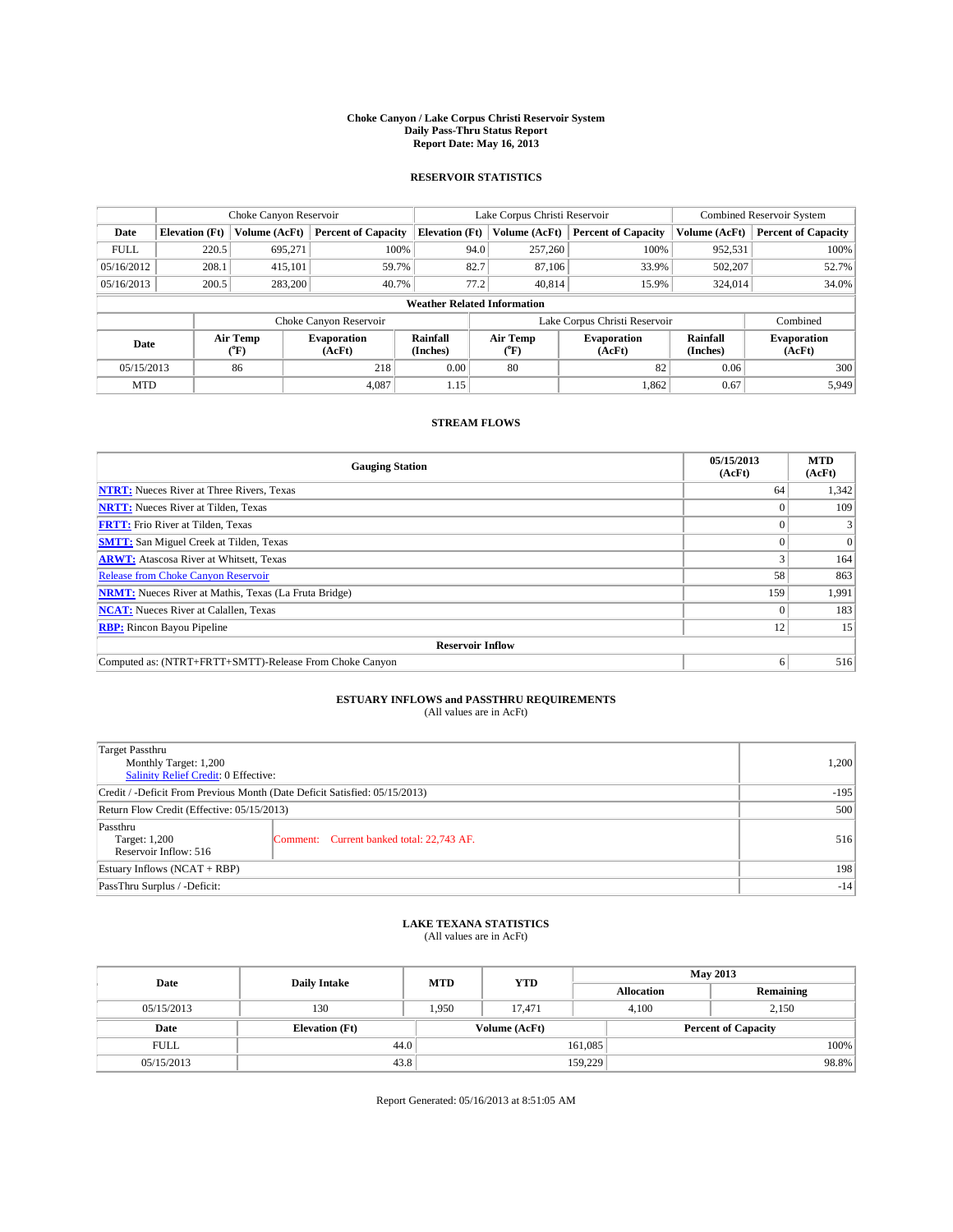#### **Choke Canyon / Lake Corpus Christi Reservoir System Daily Pass-Thru Status Report Report Date: May 17, 2013**

### **RESERVOIR STATISTICS**

|             |                                    | Choke Canyon Reservoir |                              |                       | Lake Corpus Christi Reservoir               | Combined Reservoir System     |                      |                              |  |  |
|-------------|------------------------------------|------------------------|------------------------------|-----------------------|---------------------------------------------|-------------------------------|----------------------|------------------------------|--|--|
| Date        | <b>Elevation</b> (Ft)              | Volume (AcFt)          | <b>Percent of Capacity</b>   | <b>Elevation (Ft)</b> | Volume (AcFt)<br><b>Percent of Capacity</b> |                               | Volume (AcFt)        | <b>Percent of Capacity</b>   |  |  |
| <b>FULL</b> | 220.5                              | 695,271                | 100%                         | 94.0                  | 257,260                                     | 100%                          | 952,531              | 100%                         |  |  |
| 05/17/2012  | 208.1                              | 415,294                | 59.7%                        | 82.8                  | 87,855                                      | 34.2%                         | 503,149              | 52.8%                        |  |  |
| 05/17/2013  | 200.5                              | 282,732                | 40.7%                        | 77.2                  | 40.750                                      | 15.8%                         | 323,482              | 34.0%                        |  |  |
|             | <b>Weather Related Information</b> |                        |                              |                       |                                             |                               |                      |                              |  |  |
|             |                                    |                        | Choke Canyon Reservoir       |                       |                                             | Lake Corpus Christi Reservoir |                      | Combined                     |  |  |
| Date        |                                    | Air Temp<br>(°F)       | <b>Evaporation</b><br>(AcFt) | Rainfall<br>(Inches)  | Air Temp<br>$(^{\circ}\text{F})$            | <b>Evaporation</b><br>(AcFt)  | Rainfall<br>(Inches) | <b>Evaporation</b><br>(AcFt) |  |  |
| 05/16/2013  |                                    | 97                     | 390                          | 0.00                  | 92                                          | 134                           | 0.00                 | 524                          |  |  |
| <b>MTD</b>  |                                    |                        | 4.477                        | 1.15                  |                                             | 1,996                         | 0.67                 | 6,473                        |  |  |

### **STREAM FLOWS**

| <b>Gauging Station</b>                                       | 05/16/2013<br>(AcFt) | <b>MTD</b><br>(AcFt) |  |  |  |  |
|--------------------------------------------------------------|----------------------|----------------------|--|--|--|--|
| <b>NTRT:</b> Nueces River at Three Rivers, Texas             | 64                   | 1,405                |  |  |  |  |
| <b>NRTT:</b> Nueces River at Tilden, Texas                   |                      | 109                  |  |  |  |  |
| <b>FRTT:</b> Frio River at Tilden, Texas                     |                      |                      |  |  |  |  |
| <b>SMTT:</b> San Miguel Creek at Tilden, Texas               |                      | $\Omega$             |  |  |  |  |
| <b>ARWT:</b> Atascosa River at Whitsett, Texas               |                      | 167                  |  |  |  |  |
| Release from Choke Canyon Reservoir                          | 58                   | 921                  |  |  |  |  |
| <b>NRMT:</b> Nueces River at Mathis, Texas (La Fruta Bridge) | 157                  | 2,148                |  |  |  |  |
| <b>NCAT:</b> Nueces River at Calallen, Texas                 |                      | 183                  |  |  |  |  |
| <b>RBP:</b> Rincon Bayou Pipeline                            | 0                    | 15                   |  |  |  |  |
| <b>Reservoir Inflow</b>                                      |                      |                      |  |  |  |  |
| Computed as: (NTRT+FRTT+SMTT)-Release From Choke Canyon      | 6                    | 523                  |  |  |  |  |

# **ESTUARY INFLOWS and PASSTHRU REQUIREMENTS**<br>(All values are in AcFt)

| Target Passthru                                                            |        |  |  |  |
|----------------------------------------------------------------------------|--------|--|--|--|
| Monthly Target: 1,200                                                      | 1,200  |  |  |  |
| Salinity Relief Credit: 0 Effective:                                       |        |  |  |  |
| Credit / -Deficit From Previous Month (Date Deficit Satisfied: 05/15/2013) | $-195$ |  |  |  |
| Return Flow Credit (Effective: 05/15/2013)                                 | 500    |  |  |  |
| Passthru                                                                   |        |  |  |  |
| Comment: Current banked total: 22,743 AF.<br>Target: 1,200                 | 523    |  |  |  |
| Reservoir Inflow: 523                                                      |        |  |  |  |
| Estuary Inflows $(NCAT + RBP)$                                             | 198    |  |  |  |
| PassThru Surplus / -Deficit:                                               | $-20$  |  |  |  |

## **LAKE TEXANA STATISTICS** (All values are in AcFt)

| Date        | <b>Daily Intake</b>   | <b>MTD</b> | <b>YTD</b>    |                   | <b>May 2013</b>            |           |  |  |
|-------------|-----------------------|------------|---------------|-------------------|----------------------------|-----------|--|--|
|             |                       |            |               | <b>Allocation</b> |                            | Remaining |  |  |
| 05/16/2013  | 130                   | 2.080      | 17.601        |                   | 2.020<br>4.100             |           |  |  |
| Date        | <b>Elevation</b> (Ft) |            | Volume (AcFt) |                   | <b>Percent of Capacity</b> |           |  |  |
| <b>FULL</b> | 44.0                  |            |               | 161,085           |                            | 100%      |  |  |
| 05/16/2013  | 43.8                  |            |               | 159,229           |                            | 98.8%     |  |  |

Report Generated: 05/17/2013 at 8:57:38 AM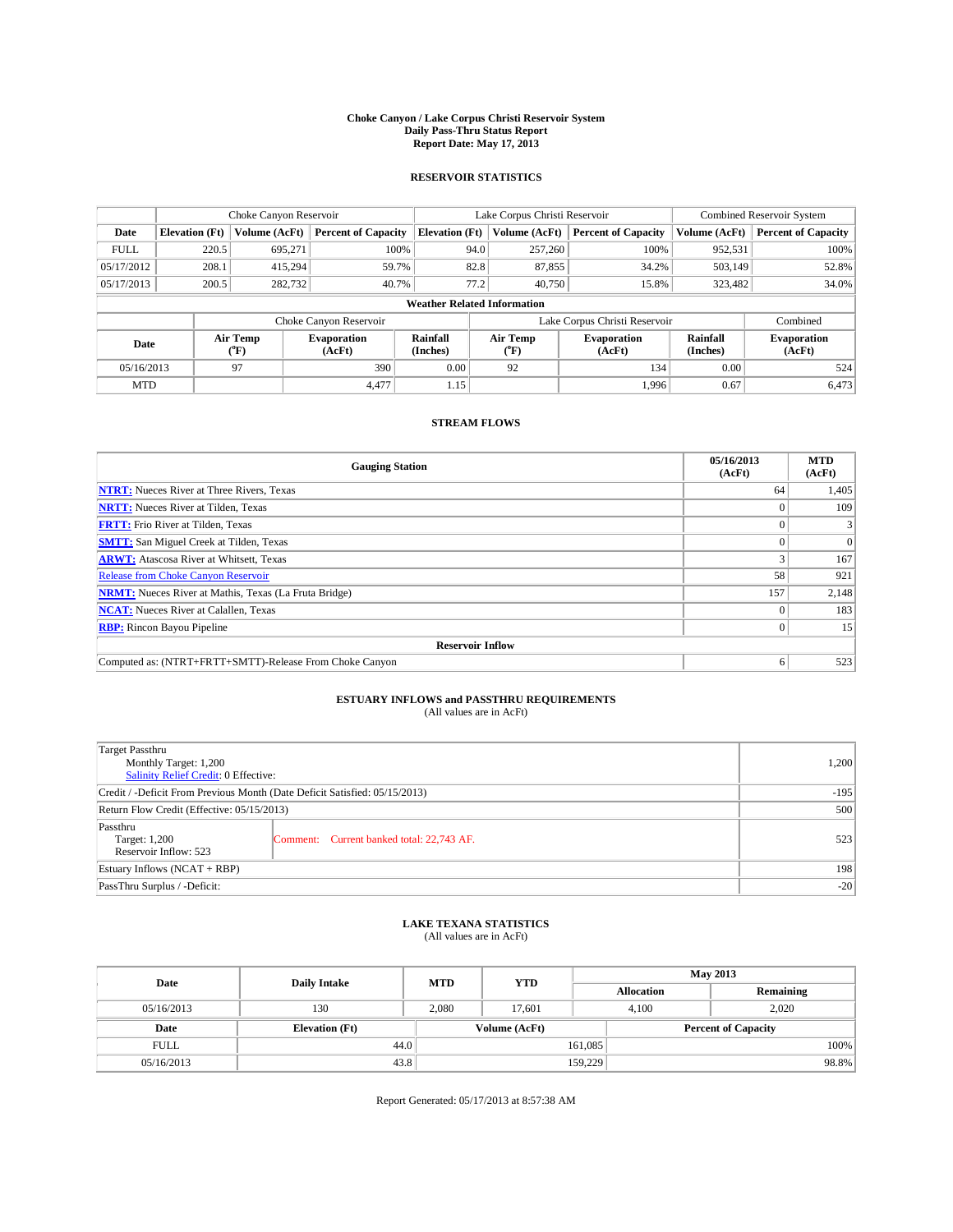#### **Choke Canyon / Lake Corpus Christi Reservoir System Daily Pass-Thru Status Report Report Date: May 18, 2013**

### **RESERVOIR STATISTICS**

|             |                                    | Choke Canyon Reservoir |                              |                       | Lake Corpus Christi Reservoir | <b>Combined Reservoir System</b> |                      |                              |  |  |
|-------------|------------------------------------|------------------------|------------------------------|-----------------------|-------------------------------|----------------------------------|----------------------|------------------------------|--|--|
| Date        | <b>Elevation</b> (Ft)              | Volume (AcFt)          | <b>Percent of Capacity</b>   | <b>Elevation (Ft)</b> | Volume (AcFt)                 | <b>Percent of Capacity</b>       | Volume (AcFt)        | <b>Percent of Capacity</b>   |  |  |
| <b>FULL</b> | 220.5                              | 695,271                | 100%                         | 94.0                  | 257,260                       | 100%                             | 952,531              | 100%                         |  |  |
| 05/18/2012  | 208.1                              | 416,258                | 59.9%                        | 82.9                  | 88,717                        | 34.5%                            | 504,975              | 53.0%                        |  |  |
| 05/18/2013  | 200.4                              | 282,263                | 40.6%                        | 77.2                  | 40,430                        | 15.7%                            | 322,693              | 33.9%                        |  |  |
|             | <b>Weather Related Information</b> |                        |                              |                       |                               |                                  |                      |                              |  |  |
|             |                                    |                        | Choke Canyon Reservoir       |                       |                               | Lake Corpus Christi Reservoir    |                      | Combined                     |  |  |
| Date        | Air Temp<br>(°F)                   |                        | <b>Evaporation</b><br>(AcFt) | Rainfall<br>(Inches)  | Air Temp<br>(°F)              | <b>Evaporation</b><br>(AcFt)     | Rainfall<br>(Inches) | <b>Evaporation</b><br>(AcFt) |  |  |
| 05/17/2013  |                                    | 99                     | 326                          | 0.00                  | 93                            | 148                              | 0.00                 | 474                          |  |  |
| <b>MTD</b>  |                                    |                        | 4.803                        | 1.15                  |                               | 2.144                            | 0.67                 | 6.947                        |  |  |

### **STREAM FLOWS**

| <b>Gauging Station</b>                                       | 05/17/2013<br>(AcFt) | <b>MTD</b><br>(AcFt) |  |  |  |  |
|--------------------------------------------------------------|----------------------|----------------------|--|--|--|--|
| <b>NTRT:</b> Nueces River at Three Rivers, Texas             | 64                   | 1,469                |  |  |  |  |
| <b>NRTT:</b> Nueces River at Tilden, Texas                   |                      | 109                  |  |  |  |  |
| <b>FRTT:</b> Frio River at Tilden, Texas                     |                      |                      |  |  |  |  |
| <b>SMTT:</b> San Miguel Creek at Tilden, Texas               |                      | $\Omega$             |  |  |  |  |
| <b>ARWT:</b> Atascosa River at Whitsett, Texas               |                      | 169                  |  |  |  |  |
| <b>Release from Choke Canyon Reservoir</b>                   | 58                   | 979                  |  |  |  |  |
| <b>NRMT:</b> Nueces River at Mathis, Texas (La Fruta Bridge) | 163                  | 2,311                |  |  |  |  |
| <b>NCAT:</b> Nueces River at Calallen, Texas                 |                      | 183                  |  |  |  |  |
| <b>RBP:</b> Rincon Bayou Pipeline                            | $\Omega$             | 15                   |  |  |  |  |
| <b>Reservoir Inflow</b>                                      |                      |                      |  |  |  |  |
| Computed as: (NTRT+FRTT+SMTT)-Release From Choke Canyon      | o                    | 529                  |  |  |  |  |

# **ESTUARY INFLOWS and PASSTHRU REQUIREMENTS**<br>(All values are in AcFt)

| Target Passthru                                                            |        |  |  |  |
|----------------------------------------------------------------------------|--------|--|--|--|
| Monthly Target: 1,200                                                      | 1,200  |  |  |  |
| Salinity Relief Credit: 0 Effective:                                       |        |  |  |  |
| Credit / -Deficit From Previous Month (Date Deficit Satisfied: 05/15/2013) | $-195$ |  |  |  |
| Return Flow Credit (Effective: 05/15/2013)                                 | 500    |  |  |  |
| Passthru                                                                   |        |  |  |  |
| Comment: Current banked total: 22,743 AF.<br>Target: 1,200                 | 529    |  |  |  |
| Reservoir Inflow: 529                                                      |        |  |  |  |
| Estuary Inflows $(NCAT + RBP)$                                             | 198    |  |  |  |
| PassThru Surplus / -Deficit:                                               | $-26$  |  |  |  |

## **LAKE TEXANA STATISTICS** (All values are in AcFt)

| Date        | <b>Daily Intake</b>   | <b>MTD</b> | <b>YTD</b>    | <b>May 2013</b>   |                |                            |  |
|-------------|-----------------------|------------|---------------|-------------------|----------------|----------------------------|--|
|             |                       |            |               | <b>Allocation</b> |                | Remaining                  |  |
| 05/17/2013  | 130                   | 2.210      | 17.731        |                   | 1,890<br>4.100 |                            |  |
| Date        | <b>Elevation</b> (Ft) |            | Volume (AcFt) |                   |                | <b>Percent of Capacity</b> |  |
| <b>FULL</b> | 44.0                  |            |               | 161,085           |                | 100%                       |  |
| 05/17/2013  | 43.8                  |            |               | 159,229           |                | 98.8%                      |  |

Report Generated: 05/18/2013 at 8:45:35 AM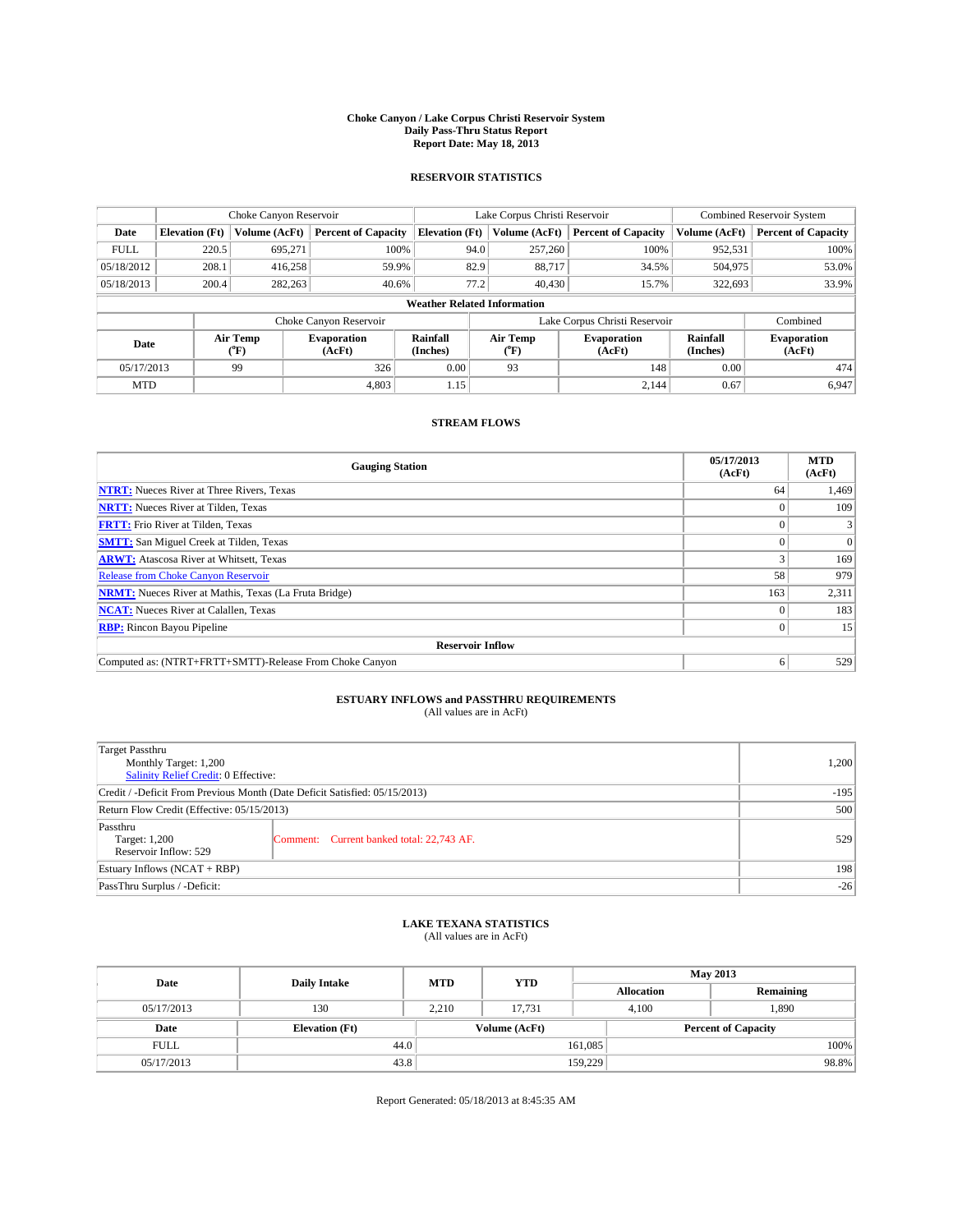#### **Choke Canyon / Lake Corpus Christi Reservoir System Daily Pass-Thru Status Report Report Date: May 19, 2013**

### **RESERVOIR STATISTICS**

|             |                                    | Choke Canyon Reservoir |                              |                       | Lake Corpus Christi Reservoir             | <b>Combined Reservoir System</b> |                      |                              |  |
|-------------|------------------------------------|------------------------|------------------------------|-----------------------|-------------------------------------------|----------------------------------|----------------------|------------------------------|--|
| Date        | <b>Elevation</b> (Ft)              | Volume (AcFt)          | <b>Percent of Capacity</b>   | <b>Elevation</b> (Ft) | Volume (AcFt)                             | <b>Percent of Capacity</b>       | Volume (AcFt)        | <b>Percent of Capacity</b>   |  |
| <b>FULL</b> | 220.5                              | 695,271                | 100%                         | 94.0                  | 257,260                                   | 100%                             | 952,531              | 100%                         |  |
| 05/19/2012  | 208.1                              | 415,680                | 59.8%                        | 83.0                  | 89,366                                    | 34.7%                            | 505,046              | 53.0%                        |  |
| 05/19/2013  | 200.4                              | 281,487                | 40.5%                        | 77.1                  | 39.797                                    | 15.5%                            | 321,284              | 33.7%                        |  |
|             | <b>Weather Related Information</b> |                        |                              |                       |                                           |                                  |                      |                              |  |
|             |                                    |                        | Choke Canyon Reservoir       |                       | Lake Corpus Christi Reservoir<br>Combined |                                  |                      |                              |  |
| Date        |                                    | Air Temp<br>(°F)       | <b>Evaporation</b><br>(AcFt) | Rainfall<br>(Inches)  | Air Temp<br>(°F)                          | <b>Evaporation</b><br>(AcFt)     | Rainfall<br>(Inches) | <b>Evaporation</b><br>(AcFt) |  |
| 05/18/2013  |                                    | 94                     | 344                          | 0.00                  | 91                                        | 151                              | 0.00                 | 495                          |  |
| <b>MTD</b>  |                                    |                        | 5,147                        | 1.15                  |                                           | 2,295                            | 0.67                 | 7.442                        |  |

### **STREAM FLOWS**

| <b>Gauging Station</b>                                       | 05/18/2013<br>(AcFt) | <b>MTD</b><br>(AcFt) |  |  |  |  |
|--------------------------------------------------------------|----------------------|----------------------|--|--|--|--|
| <b>NTRT:</b> Nueces River at Three Rivers, Texas             | 64                   | 1,532                |  |  |  |  |
| <b>NRTT:</b> Nueces River at Tilden, Texas                   |                      | 109                  |  |  |  |  |
| <b>FRTT:</b> Frio River at Tilden, Texas                     |                      |                      |  |  |  |  |
| <b>SMTT:</b> San Miguel Creek at Tilden, Texas               |                      | $\Omega$             |  |  |  |  |
| <b>ARWT:</b> Atascosa River at Whitsett, Texas               |                      | 171                  |  |  |  |  |
| <b>Release from Choke Canyon Reservoir</b>                   | 58                   | 1,036                |  |  |  |  |
| <b>NRMT:</b> Nueces River at Mathis, Texas (La Fruta Bridge) | 161                  | 2,471                |  |  |  |  |
| <b>NCAT:</b> Nueces River at Calallen, Texas                 |                      | 183                  |  |  |  |  |
| <b>RBP:</b> Rincon Bayou Pipeline                            | $\Omega$             | 15                   |  |  |  |  |
| <b>Reservoir Inflow</b>                                      |                      |                      |  |  |  |  |
| Computed as: (NTRT+FRTT+SMTT)-Release From Choke Canyon      | o                    | 535                  |  |  |  |  |

# **ESTUARY INFLOWS and PASSTHRU REQUIREMENTS**<br>(All values are in AcFt)

| Target Passthru                                                            |        |  |  |  |  |
|----------------------------------------------------------------------------|--------|--|--|--|--|
| Monthly Target: 1,200                                                      | 1,200  |  |  |  |  |
| Salinity Relief Credit: 0 Effective:                                       |        |  |  |  |  |
| Credit / -Deficit From Previous Month (Date Deficit Satisfied: 05/15/2013) | $-195$ |  |  |  |  |
| Return Flow Credit (Effective: 05/15/2013)                                 | 500    |  |  |  |  |
| Passthru                                                                   |        |  |  |  |  |
| Comment: Current banked total: 22,743 AF.<br>Target: 1,200                 | 535    |  |  |  |  |
| Reservoir Inflow: 535                                                      |        |  |  |  |  |
| Estuary Inflows $(NCAT + RBP)$                                             | 198    |  |  |  |  |
| PassThru Surplus / -Deficit:                                               | $-32$  |  |  |  |  |

## **LAKE TEXANA STATISTICS** (All values are in AcFt)

| Date        |                       | <b>MTD</b> | <b>YTD</b>    | <b>May 2013</b>   |                            |           |       |
|-------------|-----------------------|------------|---------------|-------------------|----------------------------|-----------|-------|
|             | <b>Daily Intake</b>   |            |               | <b>Allocation</b> |                            | Remaining |       |
| 05/18/2013  | 130                   | 2.340      | 17.861        |                   | 1.760<br>4.100             |           |       |
| Date        | <b>Elevation</b> (Ft) |            | Volume (AcFt) |                   | <b>Percent of Capacity</b> |           |       |
| <b>FULL</b> | 44.0                  |            |               | 161,085           |                            |           | 100%  |
| 05/18/2013  | 43.8                  |            |               | 159,229           |                            |           | 98.8% |

Report Generated: 05/19/2013 at 8:42:39 AM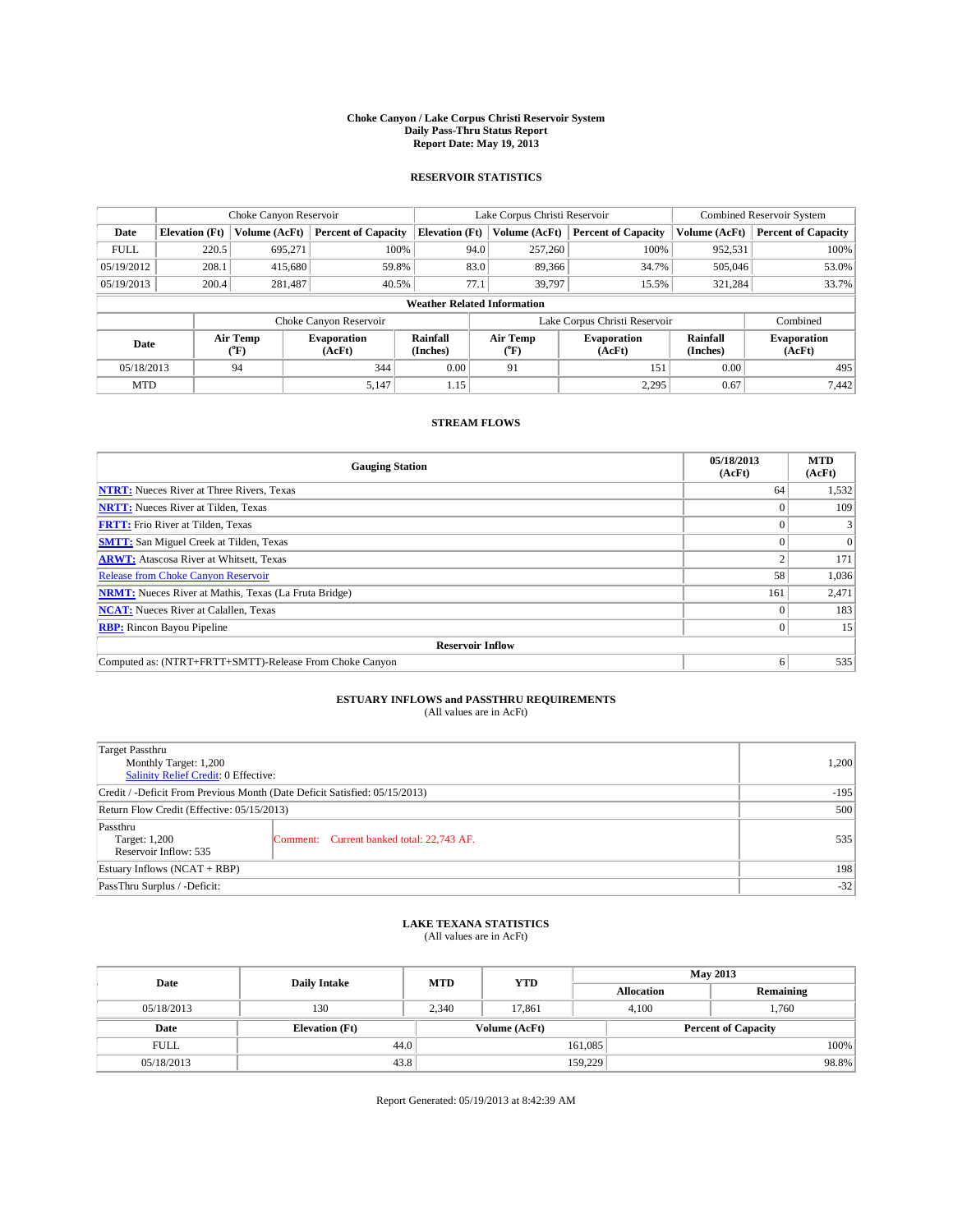#### **Choke Canyon / Lake Corpus Christi Reservoir System Daily Pass-Thru Status Report Report Date: May 20, 2013**

### **RESERVOIR STATISTICS**

|             |                                    | Choke Canyon Reservoir |                              |                       | Lake Corpus Christi Reservoir               | <b>Combined Reservoir System</b> |                      |                              |  |
|-------------|------------------------------------|------------------------|------------------------------|-----------------------|---------------------------------------------|----------------------------------|----------------------|------------------------------|--|
| Date        | <b>Elevation</b> (Ft)              | Volume (AcFt)          | <b>Percent of Capacity</b>   | <b>Elevation (Ft)</b> | Volume (AcFt)<br><b>Percent of Capacity</b> |                                  | Volume (AcFt)        | Percent of Capacity          |  |
| <b>FULL</b> | 220.5                              | 695,271                | 100%                         | 94.0                  | 257,260                                     | 100%                             | 952,531              | 100%                         |  |
| 05/20/2012  | 208.1                              | 415,294                | 59.7%                        | 83.0                  | 90,237                                      | 35.1%                            | 505,531              | 53.1%                        |  |
| 05/20/2013  | 200.4                              | 281,641                | 40.5%                        | 77.0                  | 39,545                                      | 15.4%                            | 321,186              | 33.7%                        |  |
|             | <b>Weather Related Information</b> |                        |                              |                       |                                             |                                  |                      |                              |  |
|             |                                    |                        | Choke Canyon Reservoir       |                       | Combined<br>Lake Corpus Christi Reservoir   |                                  |                      |                              |  |
| Date        |                                    | Air Temp<br>(°F)       | <b>Evaporation</b><br>(AcFt) | Rainfall<br>(Inches)  | Air Temp<br>("F)                            | <b>Evaporation</b><br>(AcFt)     | Rainfall<br>(Inches) | <b>Evaporation</b><br>(AcFt) |  |
| 05/19/2013  |                                    | 95                     | 371                          | 0.00                  | 91                                          | 187                              | 0.00                 | 558                          |  |
| <b>MTD</b>  |                                    |                        | 5,518                        | 1.15                  |                                             | 2.482                            | 0.67                 | 8,000                        |  |

### **STREAM FLOWS**

| <b>Gauging Station</b>                                       | 05/19/2013<br>(AcFt) | <b>MTD</b><br>(AcFt) |  |  |  |  |
|--------------------------------------------------------------|----------------------|----------------------|--|--|--|--|
| <b>NTRT:</b> Nueces River at Three Rivers, Texas             | 64                   | 1,596                |  |  |  |  |
| <b>NRTT:</b> Nueces River at Tilden, Texas                   |                      | 109                  |  |  |  |  |
| <b>FRTT:</b> Frio River at Tilden, Texas                     |                      |                      |  |  |  |  |
| <b>SMTT:</b> San Miguel Creek at Tilden, Texas               |                      | $\Omega$             |  |  |  |  |
| <b>ARWT:</b> Atascosa River at Whitsett, Texas               |                      | 173                  |  |  |  |  |
| <b>Release from Choke Canyon Reservoir</b>                   | 58                   | 1,094                |  |  |  |  |
| <b>NRMT:</b> Nueces River at Mathis, Texas (La Fruta Bridge) | 159                  | 2,630                |  |  |  |  |
| <b>NCAT:</b> Nueces River at Calallen, Texas                 |                      | 183                  |  |  |  |  |
| <b>RBP:</b> Rincon Bayou Pipeline                            | $\Omega$             | 15                   |  |  |  |  |
| <b>Reservoir Inflow</b>                                      |                      |                      |  |  |  |  |
| Computed as: (NTRT+FRTT+SMTT)-Release From Choke Canyon      | o                    | 541                  |  |  |  |  |

# **ESTUARY INFLOWS and PASSTHRU REQUIREMENTS**<br>(All values are in AcFt)

| 1,200  |
|--------|
|        |
| $-195$ |
| 500    |
|        |
| 541    |
|        |
| 198    |
| $-38$  |
|        |

## **LAKE TEXANA STATISTICS** (All values are in AcFt)

| Date        | <b>Daily Intake</b>   | <b>MTD</b> | <b>YTD</b>    | <b>May 2013</b>   |                            |           |       |
|-------------|-----------------------|------------|---------------|-------------------|----------------------------|-----------|-------|
|             |                       |            |               | <b>Allocation</b> |                            | Remaining |       |
| 05/19/2013  | 130                   | 2.470      | 17.991        |                   | 1,630<br>4.100             |           |       |
| Date        | <b>Elevation</b> (Ft) |            | Volume (AcFt) |                   | <b>Percent of Capacity</b> |           |       |
| <b>FULL</b> | 44.0                  |            |               | 161,085           |                            |           | 100%  |
| 05/19/2013  | 43.6                  |            |               | 157,385           |                            |           | 97.7% |

Report Generated: 05/20/2013 at 8:32:58 AM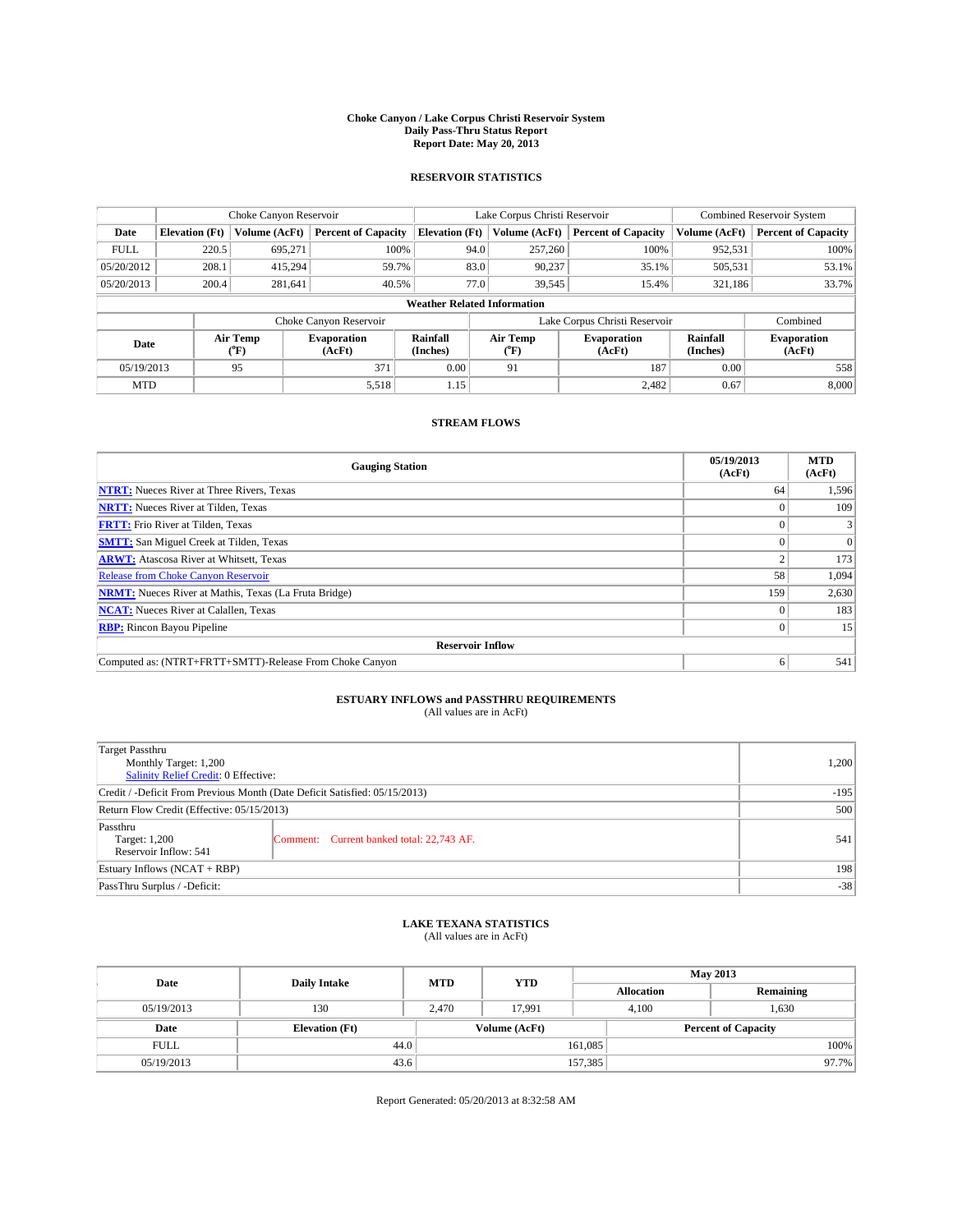#### **Choke Canyon / Lake Corpus Christi Reservoir System Daily Pass-Thru Status Report Report Date: May 21, 2013**

### **RESERVOIR STATISTICS**

|             |                                    | Choke Canyon Reservoir |                              |                       | Lake Corpus Christi Reservoir | <b>Combined Reservoir System</b> |                      |                              |  |
|-------------|------------------------------------|------------------------|------------------------------|-----------------------|-------------------------------|----------------------------------|----------------------|------------------------------|--|
| Date        | <b>Elevation</b> (Ft)              | Volume (AcFt)          | <b>Percent of Capacity</b>   | <b>Elevation (Ft)</b> | Volume (AcFt)                 | <b>Percent of Capacity</b>       | Volume (AcFt)        | <b>Percent of Capacity</b>   |  |
| <b>FULL</b> | 220.5                              | 695,271                | 100%                         | 94.0                  | 257,260                       | 100%                             | 952,531              | 100%                         |  |
| 05/21/2012  | 208.1                              | 414,908                | 59.7%                        | 83.1                  | 91,113                        | 35.4%                            | 506,021              | 53.1%                        |  |
| 05/21/2013  | 200.3                              | 280.718                | 40.4%                        | 77.0                  | 39,357                        | 15.3%                            | 320,075              | 33.6%                        |  |
|             | <b>Weather Related Information</b> |                        |                              |                       |                               |                                  |                      |                              |  |
|             |                                    |                        | Choke Canyon Reservoir       |                       | Lake Corpus Christi Reservoir | Combined                         |                      |                              |  |
| Date        |                                    | Air Temp<br>(°F)       | <b>Evaporation</b><br>(AcFt) | Rainfall<br>(Inches)  | Air Temp<br>("F)              | <b>Evaporation</b><br>(AcFt)     | Rainfall<br>(Inches) | <b>Evaporation</b><br>(AcFt) |  |
| 05/20/2013  |                                    | 93                     | 379                          | 0.00                  | 90                            | 157                              | 0.00                 | 536                          |  |
| <b>MTD</b>  |                                    |                        | 5,897                        | 1.15                  |                               | 2,639                            | 0.67                 | 8,536                        |  |

### **STREAM FLOWS**

| <b>Gauging Station</b>                                       | 05/20/2013<br>(AcFt) | <b>MTD</b><br>(AcFt) |  |  |  |  |  |
|--------------------------------------------------------------|----------------------|----------------------|--|--|--|--|--|
| <b>NTRT:</b> Nueces River at Three Rivers, Texas             | 75                   | 1,671                |  |  |  |  |  |
| <b>NRTT:</b> Nueces River at Tilden, Texas                   | $\theta$             | 109                  |  |  |  |  |  |
| <b>FRTT:</b> Frio River at Tilden, Texas                     |                      |                      |  |  |  |  |  |
| <b>SMTT:</b> San Miguel Creek at Tilden, Texas               | $\theta$             | $\Omega$             |  |  |  |  |  |
| <b>ARWT:</b> Atascosa River at Whitsett, Texas               | 2                    | 175                  |  |  |  |  |  |
| <b>Release from Choke Canyon Reservoir</b>                   | 206                  | 1,300                |  |  |  |  |  |
| <b>NRMT:</b> Nueces River at Mathis, Texas (La Fruta Bridge) | 161                  | 2,791                |  |  |  |  |  |
| <b>NCAT:</b> Nueces River at Calallen, Texas                 | $\theta$             | 183                  |  |  |  |  |  |
| <b>RBP:</b> Rincon Bayou Pipeline                            | $\Omega$             | 15                   |  |  |  |  |  |
| <b>Reservoir Inflow</b>                                      |                      |                      |  |  |  |  |  |
| Computed as: NRTT+FRTT+SMTT+ARWT                             | $\overline{2}$       | 542                  |  |  |  |  |  |

# **ESTUARY INFLOWS and PASSTHRU REQUIREMENTS**<br>(All values are in AcFt)

| Target Passthru                                                            |                                           |     |
|----------------------------------------------------------------------------|-------------------------------------------|-----|
| Monthly Target: 1,200                                                      | 1,200                                     |     |
| Salinity Relief Credit: 0 Effective:                                       |                                           |     |
| Credit / -Deficit From Previous Month (Date Deficit Satisfied: 05/15/2013) | $-195$                                    |     |
| Return Flow Credit (Effective: 05/15/2013)                                 | 500                                       |     |
| Passthru<br>Target: 1,200                                                  | Comment: Current banked total: 22,743 AF. | 542 |
| Reservoir Inflow: 542                                                      |                                           |     |
| Estuary Inflows (NCAT + RBP)                                               | 198                                       |     |
| PassThru Surplus / -Deficit:                                               | $-40$                                     |     |

## **LAKE TEXANA STATISTICS** (All values are in AcFt)

| Date        | <b>Daily Intake</b>   | <b>MTD</b> | <b>YTD</b>    | <b>May 2013</b>   |                            |           |  |
|-------------|-----------------------|------------|---------------|-------------------|----------------------------|-----------|--|
|             |                       |            |               | <b>Allocation</b> |                            | Remaining |  |
| 05/20/2013  | 130                   | 2.601      | 18.122        |                   | 499.ء<br>4.100             |           |  |
| Date        | <b>Elevation</b> (Ft) |            | Volume (AcFt) |                   | <b>Percent of Capacity</b> |           |  |
| <b>FULL</b> | 44.0                  |            |               | 161,085           |                            | 100%      |  |
| 05/20/2013  | 43.6                  |            |               | 157,385           |                            | 97.7%     |  |

Report Generated: 05/21/2013 at 8:24:21 AM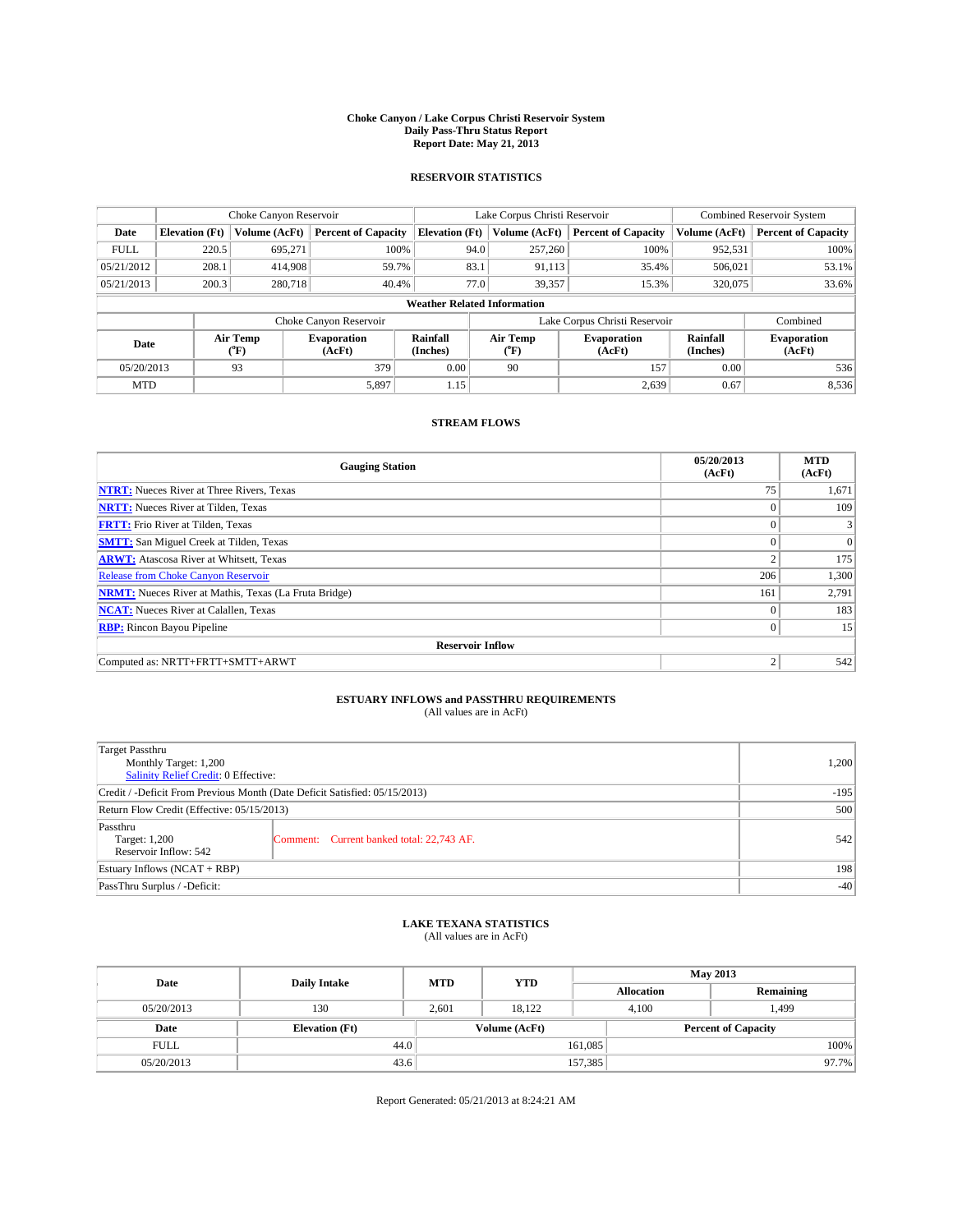#### **Choke Canyon / Lake Corpus Christi Reservoir System Daily Pass-Thru Status Report Report Date: May 22, 2013**

### **RESERVOIR STATISTICS**

|             |                       | Choke Canyon Reservoir |                              |                                    | Lake Corpus Christi Reservoir | <b>Combined Reservoir System</b> |                      |                              |
|-------------|-----------------------|------------------------|------------------------------|------------------------------------|-------------------------------|----------------------------------|----------------------|------------------------------|
| Date        | <b>Elevation</b> (Ft) | Volume (AcFt)          | <b>Percent of Capacity</b>   | <b>Elevation (Ft)</b>              | Volume (AcFt)                 | <b>Percent of Capacity</b>       | Volume (AcFt)        | Percent of Capacity          |
| <b>FULL</b> | 220.5                 | 695,271                | 100%                         | 94.0                               | 257,260                       | 100%                             | 952,531              | 100%                         |
| 05/22/2012  | 208.0                 | 414,330                | 59.6%                        | 83.1                               | 91,333                        | 35.5%                            | 505,663              | 53.1%                        |
| 05/22/2013  | 200.4                 | 281,795                | 40.5%                        | 77.0                               | 39,734                        | 15.4%                            | 321,529              | 33.8%                        |
|             |                       |                        |                              | <b>Weather Related Information</b> |                               |                                  |                      |                              |
|             |                       |                        | Choke Canyon Reservoir       |                                    | Lake Corpus Christi Reservoir |                                  | Combined             |                              |
| Date        |                       | Air Temp<br>(°F)       | <b>Evaporation</b><br>(AcFt) | Rainfall<br>(Inches)               | Air Temp<br>("F)              | <b>Evaporation</b><br>(AcFt)     | Rainfall<br>(Inches) | <b>Evaporation</b><br>(AcFt) |
| 05/21/2013  |                       | 91                     | 253                          | 0.00                               | 90                            | 114                              | 0.00                 | 367                          |
| <b>MTD</b>  |                       |                        | 6.150                        | 1.15                               |                               | 2,753                            | 0.67                 | 8,903                        |

### **STREAM FLOWS**

| <b>Gauging Station</b>                                       | 05/21/2013<br>(AcFt) | <b>MTD</b><br>(AcFt) |  |  |  |  |  |
|--------------------------------------------------------------|----------------------|----------------------|--|--|--|--|--|
| <b>NTRT:</b> Nueces River at Three Rivers, Texas             | 286                  | 1,957                |  |  |  |  |  |
| <b>NRTT:</b> Nueces River at Tilden, Texas                   | $\theta$             | 109                  |  |  |  |  |  |
| <b>FRTT:</b> Frio River at Tilden, Texas                     |                      |                      |  |  |  |  |  |
| <b>SMTT:</b> San Miguel Creek at Tilden, Texas               | $\theta$             | $\Omega$             |  |  |  |  |  |
| <b>ARWT:</b> Atascosa River at Whitsett, Texas               | 2                    | 177                  |  |  |  |  |  |
| <b>Release from Choke Canyon Reservoir</b>                   | 357                  | 1,657                |  |  |  |  |  |
| <b>NRMT:</b> Nueces River at Mathis, Texas (La Fruta Bridge) | 165                  | 2,956                |  |  |  |  |  |
| <b>NCAT:</b> Nueces River at Calallen, Texas                 | $\theta$             | 183                  |  |  |  |  |  |
| <b>RBP:</b> Rincon Bayou Pipeline                            | $\Omega$             | 15                   |  |  |  |  |  |
| <b>Reservoir Inflow</b>                                      |                      |                      |  |  |  |  |  |
| Computed as: NRTT+FRTT+SMTT+ARWT                             | $\overline{2}$       | 544                  |  |  |  |  |  |

## **ESTUARY INFLOWS and PASSTHRU REQUIREMENTS**<br>(All values are in AcFt)

| Target Passthru                                                            |        |
|----------------------------------------------------------------------------|--------|
| Monthly Target: 1,200                                                      | 1,200  |
| Salinity Relief Credit: 0 Effective:                                       |        |
| Credit / -Deficit From Previous Month (Date Deficit Satisfied: 05/15/2013) | $-195$ |
| Return Flow Credit (Effective: 05/15/2013)                                 | 500    |
| Passthru                                                                   |        |
| Comment: Current banked total: 22,743 AF.<br>Target: 1,200                 | 544    |
| Reservoir Inflow: 544                                                      |        |
| Estuary Inflows (NCAT + RBP)                                               | 198    |
| PassThru Surplus / -Deficit:                                               | $-42$  |

## **LAKE TEXANA STATISTICS** (All values are in AcFt)

| Date        |                       | <b>MTD</b> | <b>YTD</b>    | <b>May 2013</b>   |                            |           |          |
|-------------|-----------------------|------------|---------------|-------------------|----------------------------|-----------|----------|
|             | <b>Daily Intake</b>   |            |               | <b>Allocation</b> |                            | Remaining |          |
| 05/21/2013  | 130                   | 2.731      | 18.252        |                   | 1,369<br>4.100             |           |          |
| Date        | <b>Elevation</b> (Ft) |            | Volume (AcFt) |                   | <b>Percent of Capacity</b> |           |          |
| <b>FULL</b> | 44.0                  |            |               | 161,085           |                            |           | 100%     |
| 05/21/2013  | 43.5                  |            |               | 156,467           |                            |           | $97.1\%$ |

Report Generated: 05/22/2013 at 8:09:07 AM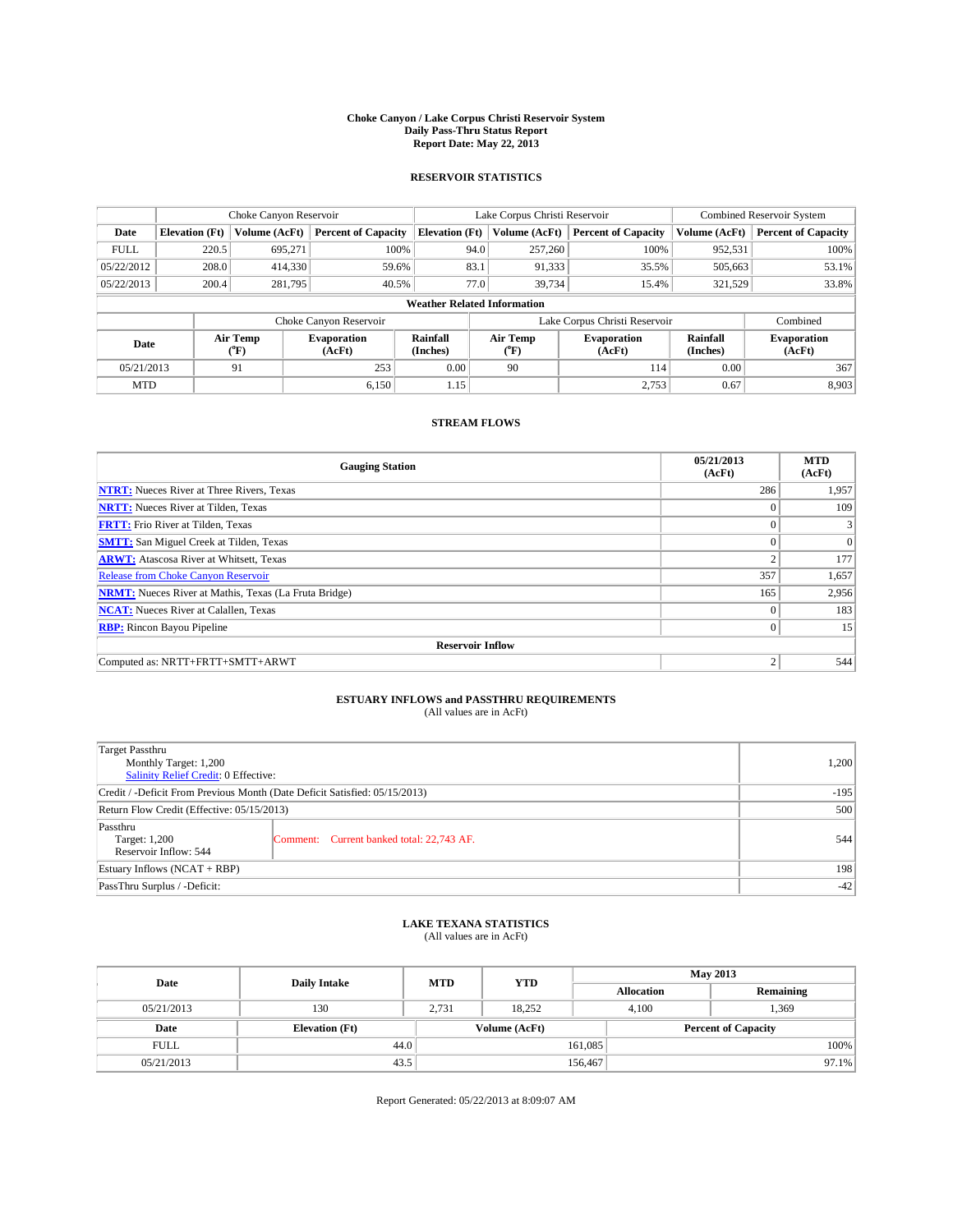#### **Choke Canyon / Lake Corpus Christi Reservoir System Daily Pass-Thru Status Report Report Date: May 23, 2013**

### **RESERVOIR STATISTICS**

|             |                       | Choke Canyon Reservoir |                              |                                    | Lake Corpus Christi Reservoir | <b>Combined Reservoir System</b> |                      |                              |
|-------------|-----------------------|------------------------|------------------------------|------------------------------------|-------------------------------|----------------------------------|----------------------|------------------------------|
| Date        | <b>Elevation</b> (Ft) | Volume (AcFt)          | <b>Percent of Capacity</b>   | <b>Elevation</b> (Ft)              | Volume (AcFt)                 | <b>Percent of Capacity</b>       | Volume (AcFt)        | <b>Percent of Capacity</b>   |
| <b>FULL</b> | 220.5                 | 695,271                | 100%                         | 94.0                               | 257,260                       | 100%                             | 952,531              | 100%                         |
| 05/23/2012  | 207.9                 | 412,594                | 59.3%                        | 83.1                               | 91,333                        | 35.5%                            | 503,927              | 52.9%                        |
| 05/23/2013  | 200.3                 | 280,257                | 40.3%                        | 77.0                               | 39,545                        | 15.4%                            | 319,802              | 33.6%                        |
|             |                       |                        |                              | <b>Weather Related Information</b> |                               |                                  |                      |                              |
|             |                       |                        | Choke Canyon Reservoir       |                                    | Lake Corpus Christi Reservoir |                                  | Combined             |                              |
| Date        |                       | Air Temp<br>(°F)       | <b>Evaporation</b><br>(AcFt) | Rainfall<br>(Inches)               | Air Temp<br>(°F)              | <b>Evaporation</b><br>(AcFt)     | Rainfall<br>(Inches) | <b>Evaporation</b><br>(AcFt) |
| 05/22/2013  |                       | 92                     | 235                          | 0.00                               | 89                            | 99                               | 0.00                 | 334                          |
| <b>MTD</b>  |                       |                        | 6,385                        | 1.15                               |                               | 2,852                            | 0.67                 | 9,237                        |

### **STREAM FLOWS**

| <b>Gauging Station</b>                                       | 05/22/2013<br>(AcFt) | <b>MTD</b><br>(AcFt) |  |  |  |  |  |
|--------------------------------------------------------------|----------------------|----------------------|--|--|--|--|--|
| <b>NTRT:</b> Nueces River at Three Rivers, Texas             | 306                  | 2,263                |  |  |  |  |  |
| <b>NRTT:</b> Nueces River at Tilden, Texas                   | $\theta$             | 109                  |  |  |  |  |  |
| <b>FRTT:</b> Frio River at Tilden, Texas                     |                      |                      |  |  |  |  |  |
| <b>SMTT:</b> San Miguel Creek at Tilden, Texas               | $\theta$             | $\overline{0}$       |  |  |  |  |  |
| <b>ARWT:</b> Atascosa River at Whitsett, Texas               |                      | 178                  |  |  |  |  |  |
| <b>Release from Choke Canyon Reservoir</b>                   | 357                  | 2,015                |  |  |  |  |  |
| <b>NRMT:</b> Nueces River at Mathis, Texas (La Fruta Bridge) | 175                  | 3,130                |  |  |  |  |  |
| <b>NCAT:</b> Nueces River at Calallen, Texas                 | $\theta$             | 183                  |  |  |  |  |  |
| <b>RBP:</b> Rincon Bayou Pipeline                            | $\Omega$             | 15                   |  |  |  |  |  |
| <b>Reservoir Inflow</b>                                      |                      |                      |  |  |  |  |  |
| Computed as: NRTT+FRTT+SMTT+ARWT                             | $\overline{2}$       | 546                  |  |  |  |  |  |

# **ESTUARY INFLOWS and PASSTHRU REQUIREMENTS**<br>(All values are in AcFt)

| Target Passthru                                                            |                                           |     |
|----------------------------------------------------------------------------|-------------------------------------------|-----|
| Monthly Target: 1,200                                                      | 1,200                                     |     |
| Salinity Relief Credit: 0 Effective:                                       |                                           |     |
| Credit / -Deficit From Previous Month (Date Deficit Satisfied: 05/15/2013) | $-195$                                    |     |
| Return Flow Credit (Effective: 05/15/2013)                                 | 500                                       |     |
| Passthru<br>Target: 1,200<br>Reservoir Inflow: 546                         | Comment: Current banked total: 22,743 AF. | 546 |
| Estuary Inflows (NCAT + RBP)                                               | 198                                       |     |
| PassThru Surplus / -Deficit:                                               | $-43$                                     |     |

## **LAKE TEXANA STATISTICS** (All values are in AcFt)

| Date        | <b>Daily Intake</b>   | <b>MTD</b> | <b>YTD</b>    | <b>May 2013</b>   |                            |           |  |
|-------------|-----------------------|------------|---------------|-------------------|----------------------------|-----------|--|
|             |                       |            |               | <b>Allocation</b> |                            | Remaining |  |
| 05/22/2013  | 120                   | 2,851      | 18.372        |                   | 1,249<br>4.100             |           |  |
| Date        | <b>Elevation</b> (Ft) |            | Volume (AcFt) |                   | <b>Percent of Capacity</b> |           |  |
| <b>FULL</b> | 44.0                  |            |               | 161,085           |                            | 100%      |  |
| 05/22/2013  | 43.5                  |            |               | 156,467           |                            | $97.1\%$  |  |

Report Generated: 05/23/2013 at 8:57:08 AM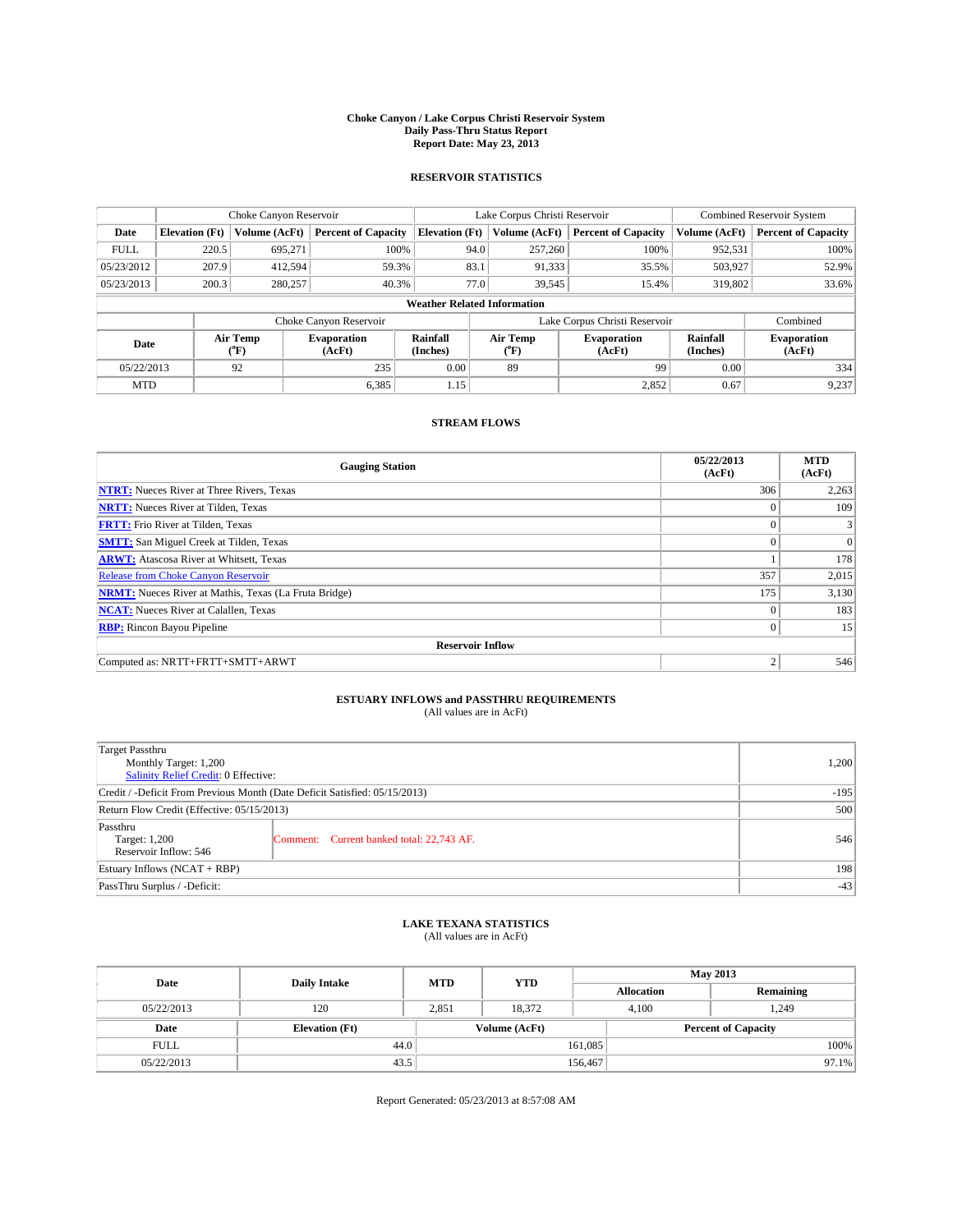#### **Choke Canyon / Lake Corpus Christi Reservoir System Daily Pass-Thru Status Report Report Date: May 24, 2013**

### **RESERVOIR STATISTICS**

|             |                                    | Choke Canyon Reservoir |                              |                       | Lake Corpus Christi Reservoir | <b>Combined Reservoir System</b> |                      |                              |  |
|-------------|------------------------------------|------------------------|------------------------------|-----------------------|-------------------------------|----------------------------------|----------------------|------------------------------|--|
| Date        | <b>Elevation</b> (Ft)              | Volume (AcFt)          | <b>Percent of Capacity</b>   | <b>Elevation</b> (Ft) | Volume (AcFt)                 | <b>Percent of Capacity</b>       | Volume (AcFt)        | <b>Percent of Capacity</b>   |  |
| <b>FULL</b> | 220.5                              | 695,271                | 100%                         | 94.0                  | 257,260                       | 100%                             | 952,531              | 100%                         |  |
| 05/24/2012  | 207.9                              | 412,209                | 59.3%                        | 83.2                  | 92,105                        | 35.8%                            | 504,314              | 52.9%                        |  |
| 05/24/2013  | 200.2                              | 279,008                | 40.1%                        | 77.0                  | 39,608                        | 15.4%                            | 318,616              | 33.4%                        |  |
|             | <b>Weather Related Information</b> |                        |                              |                       |                               |                                  |                      |                              |  |
|             |                                    |                        | Choke Canyon Reservoir       |                       | Lake Corpus Christi Reservoir |                                  | Combined             |                              |  |
| Date        |                                    | Air Temp<br>(°F)       | <b>Evaporation</b><br>(AcFt) | Rainfall<br>(Inches)  | Air Temp<br>(°F)              | <b>Evaporation</b><br>(AcFt)     | Rainfall<br>(Inches) | <b>Evaporation</b><br>(AcFt) |  |
| 05/23/2013  |                                    | 94                     | 234                          | 0.00                  | 92                            | 143                              | 0.00                 | 377                          |  |
| <b>MTD</b>  |                                    |                        | 6.619                        | 1.15                  |                               | 2,995                            | 0.67                 | 9,614                        |  |

### **STREAM FLOWS**

| <b>Gauging Station</b>                                       | 05/23/2013<br>(AcFt) | <b>MTD</b><br>(AcFt) |  |  |  |  |  |
|--------------------------------------------------------------|----------------------|----------------------|--|--|--|--|--|
| <b>NTRT:</b> Nueces River at Three Rivers, Texas             | 308                  | 2,571                |  |  |  |  |  |
| <b>NRTT:</b> Nueces River at Tilden, Texas                   | $\theta$             | 109                  |  |  |  |  |  |
| <b>FRTT:</b> Frio River at Tilden, Texas                     |                      |                      |  |  |  |  |  |
| <b>SMTT:</b> San Miguel Creek at Tilden, Texas               | $\theta$             | $\overline{0}$       |  |  |  |  |  |
| <b>ARWT:</b> Atascosa River at Whitsett, Texas               |                      | 180                  |  |  |  |  |  |
| <b>Release from Choke Canyon Reservoir</b>                   | 357                  | 2,372                |  |  |  |  |  |
| <b>NRMT:</b> Nueces River at Mathis, Texas (La Fruta Bridge) | 171                  | 3,301                |  |  |  |  |  |
| <b>NCAT:</b> Nueces River at Calallen, Texas                 | $\theta$             | 183                  |  |  |  |  |  |
| <b>RBP:</b> Rincon Bayou Pipeline                            | $\Omega$             | 15                   |  |  |  |  |  |
| <b>Reservoir Inflow</b>                                      |                      |                      |  |  |  |  |  |
| Computed as: NRTT+FRTT+SMTT+ARWT                             |                      | 547                  |  |  |  |  |  |

# **ESTUARY INFLOWS and PASSTHRU REQUIREMENTS**<br>(All values are in AcFt)

| Target Passthru                                                            |                                           |     |
|----------------------------------------------------------------------------|-------------------------------------------|-----|
| Monthly Target: 1,200                                                      | 1,200                                     |     |
| Salinity Relief Credit: 0 Effective:                                       |                                           |     |
| Credit / -Deficit From Previous Month (Date Deficit Satisfied: 05/15/2013) | $-195$                                    |     |
| Return Flow Credit (Effective: 05/15/2013)                                 | 500                                       |     |
| Passthru<br>Target: 1,200<br>Reservoir Inflow: 547                         | Comment: Current banked total: 22,743 AF. | 547 |
| Estuary Inflows (NCAT + RBP)                                               | 198                                       |     |
| PassThru Surplus / -Deficit:                                               | $-45$                                     |     |

# **LAKE TEXANA STATISTICS** (All values are in AcFt)

| Date        | <b>Daily Intake</b>   | <b>MTD</b> | <b>YTD</b>    | <b>May 2013</b>   |                            |           |  |
|-------------|-----------------------|------------|---------------|-------------------|----------------------------|-----------|--|
|             |                       |            |               | <b>Allocation</b> |                            | Remaining |  |
| 05/23/2013  | 132                   | 2.983      | 18.504        |                   | 4.100<br>1.117             |           |  |
| Date        | <b>Elevation</b> (Ft) |            | Volume (AcFt) |                   | <b>Percent of Capacity</b> |           |  |
| <b>FULL</b> | 44.0                  |            |               | 161,085           |                            | 100%      |  |
| 05/23/2013  | 43.5                  |            |               | 156,467           |                            | $97.1\%$  |  |

Report Generated: 05/24/2013 at 8:31:14 AM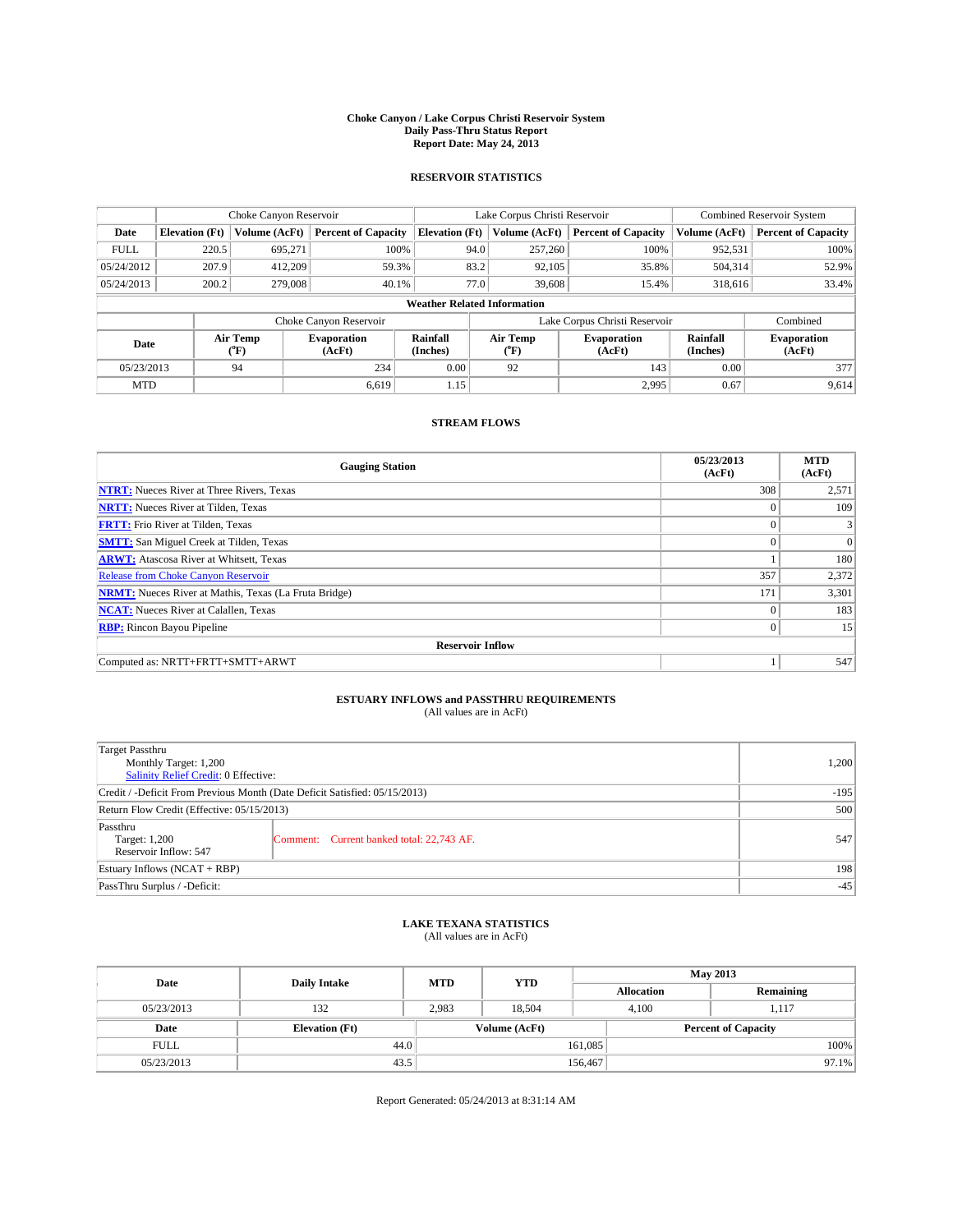#### **Choke Canyon / Lake Corpus Christi Reservoir System Daily Pass-Thru Status Report Report Date: May 25, 2013**

### **RESERVOIR STATISTICS**

|             |                       | Choke Canyon Reservoir |                              |                                    | Lake Corpus Christi Reservoir                    | <b>Combined Reservoir System</b> |                      |                              |
|-------------|-----------------------|------------------------|------------------------------|------------------------------------|--------------------------------------------------|----------------------------------|----------------------|------------------------------|
| Date        | <b>Elevation</b> (Ft) | Volume (AcFt)          | <b>Percent of Capacity</b>   | <b>Elevation (Ft)</b>              | Volume (AcFt)                                    | <b>Percent of Capacity</b>       | Volume (AcFt)        | <b>Percent of Capacity</b>   |
| <b>FULL</b> | 220.5                 | 695,271                | 100%                         | 94.0                               | 257,260                                          | 100%                             | 952,531              | 100%                         |
| 05/25/2012  | 207.9                 | 411,632                | 59.2%                        | 83.3                               | 92,881                                           | 36.1%                            | 504,513              | 53.0%                        |
| 05/25/2013  | 200.3                 | 280,257                | 40.3%                        | 77.1                               | 40.113                                           | 15.6%                            | 320,370              | 33.6%                        |
|             |                       |                        |                              | <b>Weather Related Information</b> |                                                  |                                  |                      |                              |
|             |                       |                        | Choke Canyon Reservoir       |                                    |                                                  | Lake Corpus Christi Reservoir    |                      | Combined                     |
| Date        |                       | Air Temp<br>(°F)       | <b>Evaporation</b><br>(AcFt) | Rainfall<br>(Inches)               | Air Temp<br><b>Evaporation</b><br>(AcFt)<br>(°F) |                                  | Rainfall<br>(Inches) | <b>Evaporation</b><br>(AcFt) |
| 05/24/2013  |                       | 86                     | 153                          | 1.57'                              | 92                                               | 96                               | 0.90                 | 249                          |
| <b>MTD</b>  |                       |                        | 6,772                        | 2.72                               |                                                  | 3,091                            | 1.57                 | 9,863                        |

### **STREAM FLOWS**

| <b>Gauging Station</b>                                       | 05/24/2013<br>(AcFt) | <b>MTD</b><br>(AcFt) |  |  |  |
|--------------------------------------------------------------|----------------------|----------------------|--|--|--|
| <b>NTRT:</b> Nueces River at Three Rivers, Texas             | 328                  | 2,898                |  |  |  |
| <b>NRTT:</b> Nueces River at Tilden, Texas                   | $\theta$             | 109                  |  |  |  |
| <b>FRTT:</b> Frio River at Tilden, Texas                     |                      | 8                    |  |  |  |
| <b>SMTT:</b> San Miguel Creek at Tilden, Texas               | 36                   | 36                   |  |  |  |
| <b>ARWT:</b> Atascosa River at Whitsett, Texas               | 2                    | 182                  |  |  |  |
| <b>Release from Choke Canyon Reservoir</b>                   | 357                  | 2,729                |  |  |  |
| <b>NRMT:</b> Nueces River at Mathis, Texas (La Fruta Bridge) | 175                  | 3,476                |  |  |  |
| <b>NCAT:</b> Nueces River at Calallen, Texas                 | $\theta$             | 183                  |  |  |  |
| <b>RBP:</b> Rincon Bayou Pipeline                            | $\mathbf{0}$         | 15                   |  |  |  |
| <b>Reservoir Inflow</b>                                      |                      |                      |  |  |  |
| Computed as: NRTT+FRTT+SMTT+ARWT                             | 43                   | 590                  |  |  |  |

# **ESTUARY INFLOWS and PASSTHRU REQUIREMENTS**<br>(All values are in AcFt)

| Target Passthru                                                            |        |  |
|----------------------------------------------------------------------------|--------|--|
| Monthly Target: 1,200                                                      | 1,200  |  |
| Salinity Relief Credit: 0 Effective:                                       |        |  |
| Credit / -Deficit From Previous Month (Date Deficit Satisfied: 05/15/2013) | $-195$ |  |
| Return Flow Credit (Effective: 05/15/2013)                                 | 500    |  |
| Passthru                                                                   |        |  |
| Comment: Current banked total: 22,743 AF.<br>Target: 1,200                 | 590    |  |
| Reservoir Inflow: 590                                                      |        |  |
| Estuary Inflows (NCAT + RBP)                                               |        |  |
| PassThru Surplus / -Deficit:                                               | $-88$  |  |

# **LAKE TEXANA STATISTICS** (All values are in AcFt)

| Date        | <b>Daily Intake</b>   | <b>MTD</b> | <b>YTD</b>    |                            | <b>May 2013</b>   |           |  |
|-------------|-----------------------|------------|---------------|----------------------------|-------------------|-----------|--|
|             |                       |            |               |                            | <b>Allocation</b> | Remaining |  |
| 05/24/2013  | 133                   | 3.116      | 18.637        |                            | 4.100             | 984       |  |
| Date        | <b>Elevation</b> (Ft) |            | Volume (AcFt) | <b>Percent of Capacity</b> |                   |           |  |
| <b>FULL</b> | 44.0                  |            |               | 161,085                    |                   | 100%      |  |
| 05/24/2013  | 43.5                  |            |               | 156,467                    |                   | 97.1%     |  |

Report Generated: 05/25/2013 at 8:42:53 AM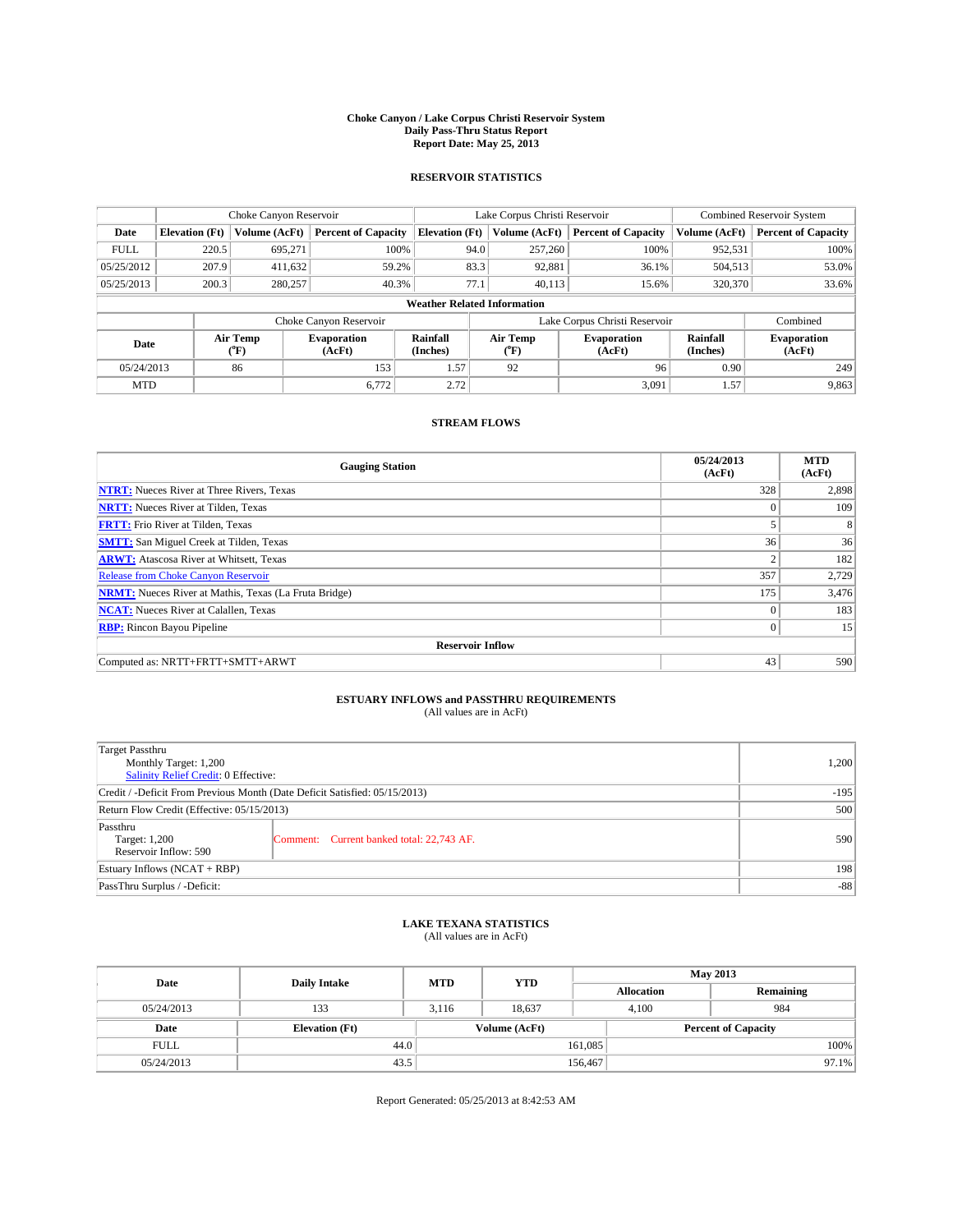#### **Choke Canyon / Lake Corpus Christi Reservoir System Daily Pass-Thru Status Report Report Date: May 26, 2013**

### **RESERVOIR STATISTICS**

|             | Choke Canyon Reservoir |                  |                              |                                    | Lake Corpus Christi Reservoir | <b>Combined Reservoir System</b>                     |               |                              |
|-------------|------------------------|------------------|------------------------------|------------------------------------|-------------------------------|------------------------------------------------------|---------------|------------------------------|
| Date        | <b>Elevation</b> (Ft)  | Volume (AcFt)    | <b>Percent of Capacity</b>   | <b>Elevation (Ft)</b>              | Volume (AcFt)                 | <b>Percent of Capacity</b>                           | Volume (AcFt) | Percent of Capacity          |
| <b>FULL</b> | 220.5                  | 695,271          | 100%                         | 94.0                               | 257,260                       | 100%                                                 | 952,531       | 100%                         |
| 05/26/2012  | 207.9                  | 411,632          | 59.2%                        | 83.3                               | 93,661                        | 36.4%                                                | 505,293       | 53.0%                        |
| 05/26/2013  | 200.5                  | 283,512          | 40.8%                        | 77.2                               | 41,006                        | 15.9%                                                | 324,518       | $34.1\%$                     |
|             |                        |                  |                              | <b>Weather Related Information</b> |                               |                                                      |               |                              |
|             |                        |                  | Choke Canyon Reservoir       |                                    |                               | Lake Corpus Christi Reservoir                        |               | Combined                     |
| Date        |                        | Air Temp<br>(°F) | <b>Evaporation</b><br>(AcFt) | Rainfall<br>(Inches)               | Air Temp<br>("F)              | Rainfall<br><b>Evaporation</b><br>(Inches)<br>(AcFt) |               | <b>Evaporation</b><br>(AcFt) |
| 05/25/2013  |                        | 84               | 91                           | 3.09                               | 92                            | 217                                                  | 0.87          | 308                          |
| <b>MTD</b>  |                        |                  | 6.863                        | 5.81                               |                               | 3,308                                                | 2.44          | 10.171                       |

### **STREAM FLOWS**

| <b>Gauging Station</b>                                       | 05/25/2013<br>(AcFt) | <b>MTD</b><br>(AcFt) |  |  |  |
|--------------------------------------------------------------|----------------------|----------------------|--|--|--|
| <b>NTRT:</b> Nueces River at Three Rivers, Texas             | 4,228                | 7,126                |  |  |  |
| <b>NRTT:</b> Nueces River at Tilden, Texas                   |                      | 109                  |  |  |  |
| <b>FRTT:</b> Frio River at Tilden, Texas                     | 10                   | 18                   |  |  |  |
| <b>SMTT:</b> San Miguel Creek at Tilden, Texas               |                      | 39                   |  |  |  |
| <b>ARWT:</b> Atascosa River at Whitsett, Texas               | 1,745                | 1,927                |  |  |  |
| <b>Release from Choke Canyon Reservoir</b>                   | 200                  | 2,930                |  |  |  |
| <b>NRMT:</b> Nueces River at Mathis, Texas (La Fruta Bridge) | 177                  | 3,652                |  |  |  |
| <b>NCAT:</b> Nueces River at Calallen, Texas                 |                      | 183                  |  |  |  |
| <b>RBP:</b> Rincon Bayou Pipeline                            | $\Omega$             | 15                   |  |  |  |
| <b>Reservoir Inflow</b>                                      |                      |                      |  |  |  |
| Computed as: (NTRT+FRTT+SMTT)-Release From Choke Canyon      | 4,040                | 4,631                |  |  |  |

# **ESTUARY INFLOWS and PASSTHRU REQUIREMENTS**<br>(All values are in AcFt)

| Target Passthru                                                            |        |
|----------------------------------------------------------------------------|--------|
| Monthly Target: 1,200                                                      | 1,200  |
| Salinity Relief Credit: 0 Effective:                                       |        |
| Credit / -Deficit From Previous Month (Date Deficit Satisfied: 05/15/2013) | $-195$ |
| Return Flow Credit (Effective: 05/15/2013)                                 | 500    |
| Passthru                                                                   |        |
| Comment: Current banked total: 22,743 AF.<br>Target: 1,200                 | 1,200  |
| Reservoir Inflow: 4,631                                                    |        |
| Estuary Inflows (NCAT + RBP)                                               | 198    |
| PassThru Surplus / -Deficit:                                               | $-697$ |

## **LAKE TEXANA STATISTICS** (All values are in AcFt)

| Date        | <b>Daily Intake</b>   | <b>MTD</b> | <b>YTD</b>    |                   | <b>May 2013</b>            |  |  |
|-------------|-----------------------|------------|---------------|-------------------|----------------------------|--|--|
|             |                       |            |               | <b>Allocation</b> | Remaining                  |  |  |
| 05/25/2013  | 133                   | 3.248      | 18.770        | 4.100             | 852                        |  |  |
| Date        | <b>Elevation</b> (Ft) |            | Volume (AcFt) |                   | <b>Percent of Capacity</b> |  |  |
| <b>FULL</b> | 44.0                  |            |               | 161,085           | 100%                       |  |  |
| 05/25/2013  | 43.4                  |            |               | 155,551           | 96.6%                      |  |  |

Report Generated: 05/26/2013 at 8:48:08 AM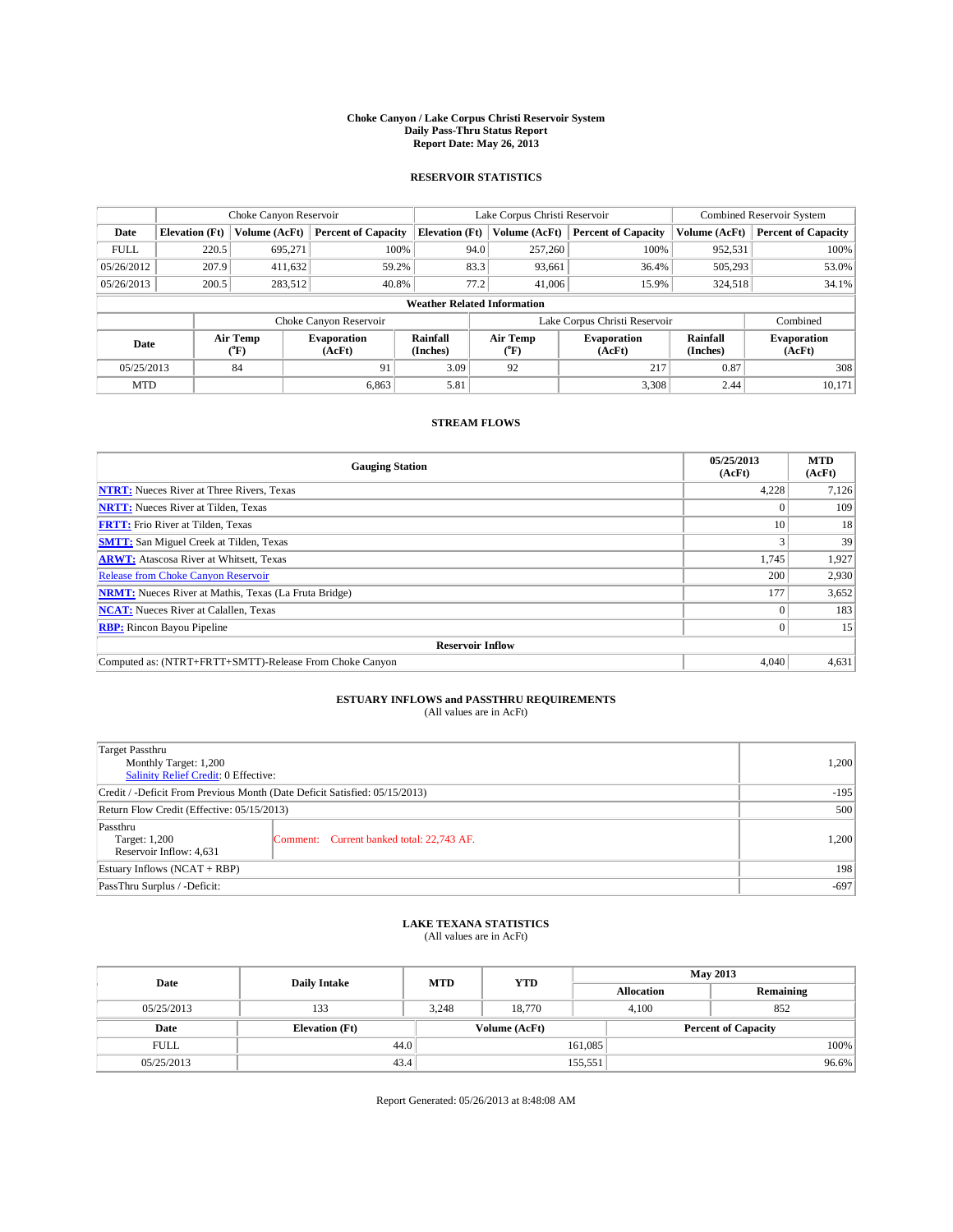#### **Choke Canyon / Lake Corpus Christi Reservoir System Daily Pass-Thru Status Report Report Date: May 27, 2013**

### **RESERVOIR STATISTICS**

|             | Choke Canyon Reservoir |                  |                              |                                    | Lake Corpus Christi Reservoir                    | <b>Combined Reservoir System</b> |                      |                              |
|-------------|------------------------|------------------|------------------------------|------------------------------------|--------------------------------------------------|----------------------------------|----------------------|------------------------------|
| Date        | <b>Elevation</b> (Ft)  | Volume (AcFt)    | <b>Percent of Capacity</b>   | <b>Elevation (Ft)</b>              | Volume (AcFt)                                    | <b>Percent of Capacity</b>       | Volume (AcFt)        | <b>Percent of Capacity</b>   |
| <b>FULL</b> | 220.5                  | 695,271          | 100%                         | 94.0                               | 257,260                                          | 100%                             | 952,531              | 100%                         |
| 05/27/2012  | 207.9                  | 411,061          | 59.1%                        | 83.4                               | 94,108                                           | 36.6%                            | 505,169              | 53.0%                        |
| 05/27/2013  | 200.5                  | 283.824          | 40.8%                        | 77.8                               | 44,694                                           | 17.4%                            | 328,518              | 34.5%                        |
|             |                        |                  |                              | <b>Weather Related Information</b> |                                                  |                                  |                      |                              |
|             |                        |                  | Choke Canyon Reservoir       |                                    |                                                  | Lake Corpus Christi Reservoir    |                      | Combined                     |
| Date        |                        | Air Temp<br>(°F) | <b>Evaporation</b><br>(AcFt) | Rainfall<br>(Inches)               | Air Temp<br><b>Evaporation</b><br>(AcFt)<br>("F) |                                  | Rainfall<br>(Inches) | <b>Evaporation</b><br>(AcFt) |
| 05/26/2013  |                        | 88               | 200                          | 0.02                               | 87                                               | 146                              | 0.00                 | 346                          |
| <b>MTD</b>  |                        |                  | 7.063                        | 5.83                               |                                                  | 3,454                            | 2.44                 | 10,517                       |

### **STREAM FLOWS**

| <b>Gauging Station</b>                                       | 05/26/2013<br>(AcFt) | <b>MTD</b><br>(AcFt) |  |  |  |
|--------------------------------------------------------------|----------------------|----------------------|--|--|--|
| <b>NTRT:</b> Nueces River at Three Rivers, Texas             | 12,069               | 19,195               |  |  |  |
| <b>NRTT:</b> Nueces River at Tilden, Texas                   |                      | 109                  |  |  |  |
| <b>FRTT:</b> Frio River at Tilden, Texas                     |                      | 22                   |  |  |  |
| <b>SMTT:</b> San Miguel Creek at Tilden, Texas               |                      | 39                   |  |  |  |
| <b>ARWT:</b> Atascosa River at Whitsett, Texas               | 1,312                | 3,239                |  |  |  |
| <b>Release from Choke Canyon Reservoir</b>                   |                      | 2,930                |  |  |  |
| <b>NRMT:</b> Nueces River at Mathis, Texas (La Fruta Bridge) | 167                  | 3,819                |  |  |  |
| <b>NCAT:</b> Nueces River at Calallen, Texas                 |                      | 183                  |  |  |  |
| <b>RBP:</b> Rincon Bayou Pipeline                            |                      | 15                   |  |  |  |
| <b>Reservoir Inflow</b>                                      |                      |                      |  |  |  |
| Computed as: (NTRT+FRTT+SMTT)-Release From Choke Canyon      | 12,072               | 16,703               |  |  |  |

# **ESTUARY INFLOWS and PASSTHRU REQUIREMENTS**<br>(All values are in AcFt)

| Target Passthru<br>Monthly Target: 1,200<br>Salinity Relief Credit: 0 Effective: |                                           | 1,200 |
|----------------------------------------------------------------------------------|-------------------------------------------|-------|
| Credit / -Deficit From Previous Month (Date Deficit Satisfied: 05/15/2013)       | $-195$                                    |       |
| Return Flow Credit (Effective: 05/15/2013)                                       |                                           |       |
| Passthru<br>Target: 1,200<br>Reservoir Inflow: 16,703                            | Comment: Current banked total: 22,743 AF. | 1,200 |
| Estuary Inflows $(NCAT + RBP)$                                                   |                                           | 198   |
| PassThru Surplus / -Deficit:                                                     | $-697$                                    |       |

## **LAKE TEXANA STATISTICS** (All values are in AcFt)

| Date        | <b>Daily Intake</b>   | <b>MTD</b> | <b>YTD</b>    |                   | <b>May 2013</b>            |           |  |
|-------------|-----------------------|------------|---------------|-------------------|----------------------------|-----------|--|
|             |                       |            |               | <b>Allocation</b> |                            | Remaining |  |
| 05/26/2013  | 133                   | 3,381      | 18.902        | 4.100             | 719                        |           |  |
| Date        | <b>Elevation</b> (Ft) |            | Volume (AcFt) |                   | <b>Percent of Capacity</b> |           |  |
| <b>FULL</b> | 44.0                  |            |               | 161,085           |                            | 100%      |  |
| 05/26/2013  | 43.4                  |            |               | 155,551           |                            | 96.6%     |  |

Report Generated: 05/27/2013 at 8:42:43 AM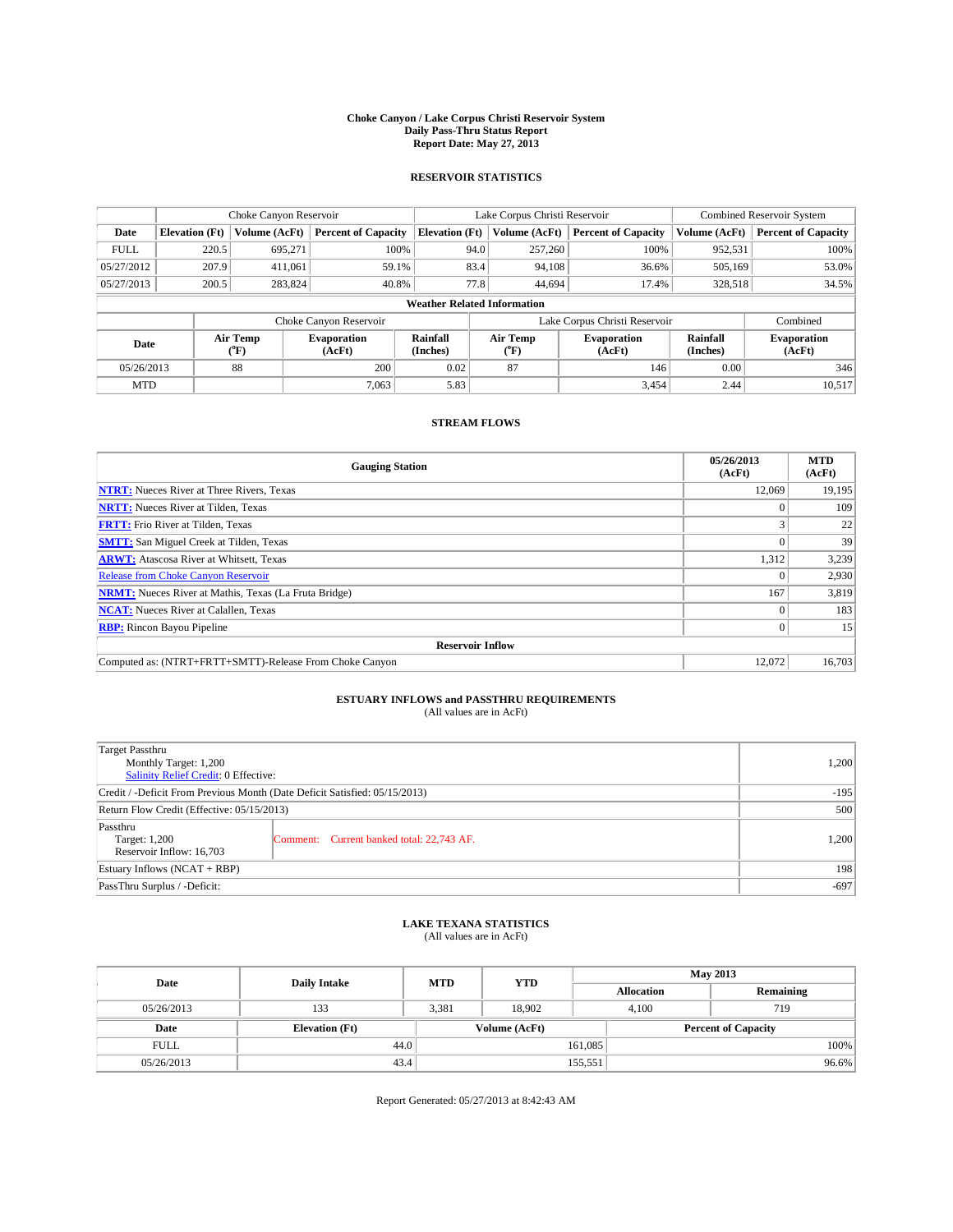#### **Choke Canyon / Lake Corpus Christi Reservoir System Daily Pass-Thru Status Report Report Date: May 28, 2013**

### **RESERVOIR STATISTICS**

|             |                       | Choke Canyon Reservoir |                              |                                    | Lake Corpus Christi Reservoir | <b>Combined Reservoir System</b> |                      |                              |
|-------------|-----------------------|------------------------|------------------------------|------------------------------------|-------------------------------|----------------------------------|----------------------|------------------------------|
| Date        | <b>Elevation</b> (Ft) | Volume (AcFt)          | <b>Percent of Capacity</b>   | <b>Elevation</b> (Ft)              | Volume (AcFt)                 | <b>Percent of Capacity</b>       | Volume (AcFt)        | <b>Percent of Capacity</b>   |
| <b>FULL</b> | 220.5                 | 695,271                | 100%                         | 94.0                               | 257,260                       | 100%                             | 952,531              | 100%                         |
| 05/28/2012  | 207.9                 | 411,251                | 59.1%                        | 83.4                               | 94,220                        | 36.6%                            | 505,471              | 53.1%                        |
| 05/28/2013  | 200.5                 | 282,732                | 40.7%                        | 78.9                               | 52,800                        | 20.5%                            | 335,532              | 35.2%                        |
|             |                       |                        |                              | <b>Weather Related Information</b> |                               |                                  |                      |                              |
|             |                       |                        | Choke Canyon Reservoir       |                                    | Lake Corpus Christi Reservoir | Combined                         |                      |                              |
| Date        |                       | Air Temp<br>(°F)       | <b>Evaporation</b><br>(AcFt) | Rainfall<br>(Inches)               | Air Temp<br>(°F)              | <b>Evaporation</b><br>(AcFt)     | Rainfall<br>(Inches) | <b>Evaporation</b><br>(AcFt) |
| 05/27/2013  |                       | 89                     | 317                          | 0.00                               | 87                            | 140                              | 0.00                 | 457                          |
| <b>MTD</b>  |                       |                        | 7,380                        | 5.83                               |                               | 3,594                            | 2.44                 | 10.974                       |

### **STREAM FLOWS**

| <b>Gauging Station</b>                                       | 05/27/2013<br>(AcFt) | <b>MTD</b><br>(AcFt) |
|--------------------------------------------------------------|----------------------|----------------------|
| <b>NTRT:</b> Nueces River at Three Rivers, Texas             | 5,618                | 24,813               |
| <b>NRTT:</b> Nueces River at Tilden, Texas                   |                      | 109                  |
| <b>FRTT:</b> Frio River at Tilden, Texas                     |                      | 22                   |
| <b>SMTT:</b> San Miguel Creek at Tilden, Texas               |                      | 39                   |
| <b>ARWT:</b> Atascosa River at Whitsett, Texas               | 752                  | 3,991                |
| <b>Release from Choke Canyon Reservoir</b>                   | 36                   | 2,966                |
| <b>NRMT:</b> Nueces River at Mathis, Texas (La Fruta Bridge) | 165                  | 3,984                |
| <b>NCAT:</b> Nueces River at Calallen, Texas                 |                      | 183                  |
| <b>RBP:</b> Rincon Bayou Pipeline                            |                      | 15                   |
| <b>Reservoir Inflow</b>                                      |                      |                      |
| Computed as: (NTRT+FRTT+SMTT)-Release From Choke Canyon      | 5,583                | 22,286               |

# **ESTUARY INFLOWS and PASSTHRU REQUIREMENTS**<br>(All values are in AcFt)

| Target Passthru<br>Monthly Target: 1,200<br>Salinity Relief Credit: 0 Effective: |                                           |       |  |  |
|----------------------------------------------------------------------------------|-------------------------------------------|-------|--|--|
| Credit / -Deficit From Previous Month (Date Deficit Satisfied: 05/15/2013)       |                                           |       |  |  |
| Return Flow Credit (Effective: 05/15/2013)                                       |                                           |       |  |  |
| Passthru<br>Target: 1,200<br>Reservoir Inflow: 22,286                            | Comment: Current banked total: 22,743 AF. | 1,200 |  |  |
| Estuary Inflows $(NCAT + RBP)$                                                   |                                           |       |  |  |
| PassThru Surplus / -Deficit:                                                     |                                           |       |  |  |

## **LAKE TEXANA STATISTICS** (All values are in AcFt)

| Date        | <b>Daily Intake</b>   | <b>MTD</b> | <b>YTD</b>    | <b>May 2013</b>   |                            |           |  |
|-------------|-----------------------|------------|---------------|-------------------|----------------------------|-----------|--|
|             |                       |            |               | <b>Allocation</b> |                            | Remaining |  |
| 05/27/2013  | 133                   | 3,514      | 19.035        | 4,100             |                            | 586       |  |
| Date        | <b>Elevation</b> (Ft) |            | Volume (AcFt) |                   | <b>Percent of Capacity</b> |           |  |
| <b>FULL</b> | 44.0                  |            |               | 161,085           |                            | 100%      |  |
| 05/27/2013  | 43.4                  |            |               | 155,551           |                            | 96.6%     |  |

Report Generated: 05/28/2013 at 8:08:55 AM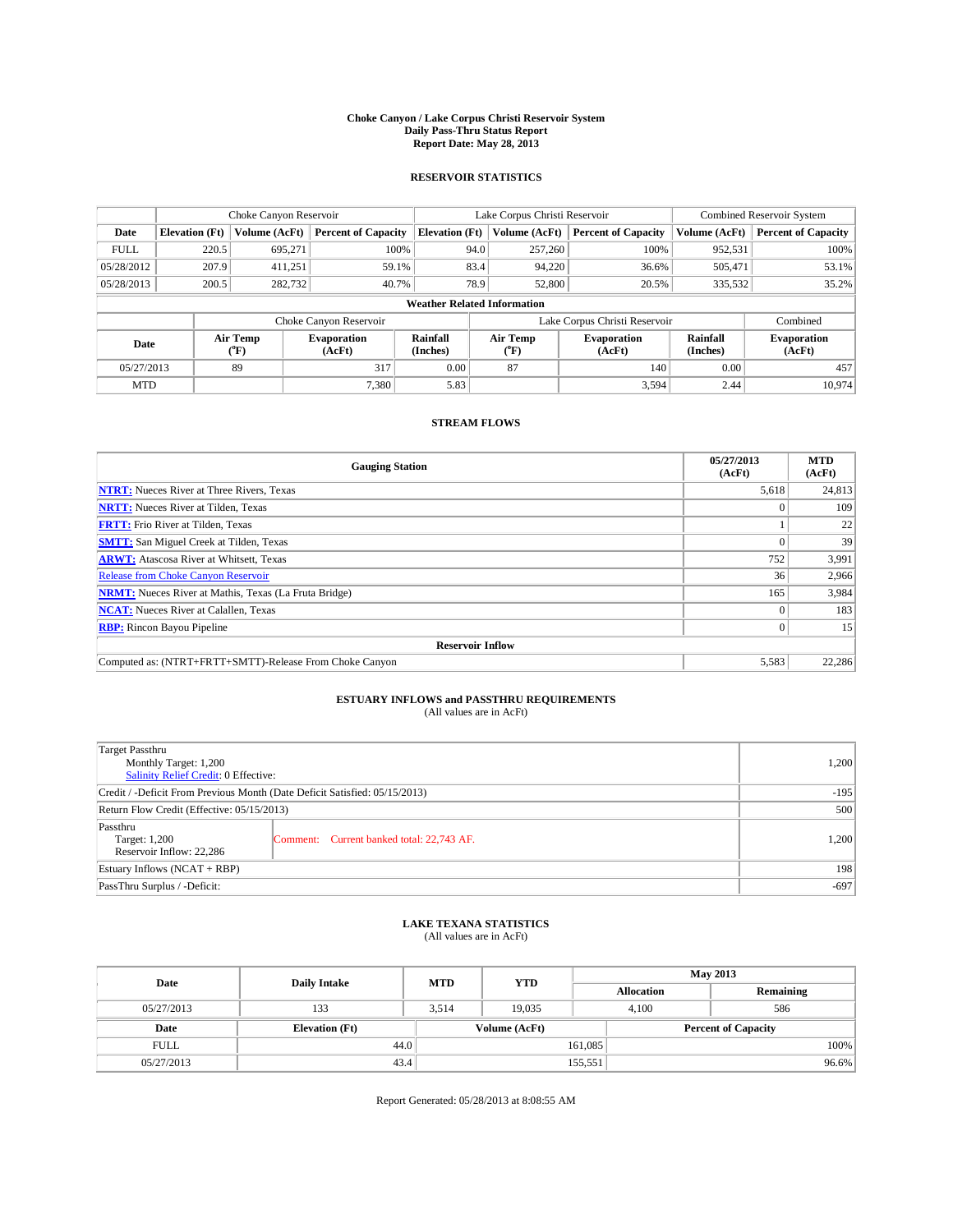#### **Choke Canyon / Lake Corpus Christi Reservoir System Daily Pass-Thru Status Report Report Date: May 29, 2013**

### **RESERVOIR STATISTICS**

|             |                       | Choke Canyon Reservoir |                              |                                    | Lake Corpus Christi Reservoir | <b>Combined Reservoir System</b> |               |                              |
|-------------|-----------------------|------------------------|------------------------------|------------------------------------|-------------------------------|----------------------------------|---------------|------------------------------|
| Date        | <b>Elevation</b> (Ft) | Volume (AcFt)          | <b>Percent of Capacity</b>   | <b>Elevation</b> (Ft)              | Volume (AcFt)                 | <b>Percent of Capacity</b>       | Volume (AcFt) | <b>Percent of Capacity</b>   |
| <b>FULL</b> | 220.5                 | 695,271                | 100%                         | 94.0                               | 257,260                       | 100%                             | 952,531       | 100%                         |
| 05/29/2012  | 207.8                 | 410,298                | 59.0%                        | 83.4                               | 94,333                        | 36.7%                            | 504,631       | 53.0%                        |
| 05/29/2013  | 200.5                 | 283,356                | 40.8%                        | 79.7                               | 58,850                        | 22.9%                            | 342,206       | 35.9%                        |
|             |                       |                        |                              | <b>Weather Related Information</b> |                               |                                  |               |                              |
|             |                       |                        | Choke Canyon Reservoir       |                                    | Lake Corpus Christi Reservoir |                                  |               |                              |
| Date        | Air Temp<br>(°F)      |                        | <b>Evaporation</b><br>(AcFt) | Rainfall<br>(Inches)               | Air Temp<br>(°F)              | <b>Evaporation</b><br>(AcFt)     |               | <b>Evaporation</b><br>(AcFt) |
| 05/28/2013  |                       | 91                     | 309                          | 0.00                               | 88                            | 191                              | 0.00          | 500                          |
| <b>MTD</b>  |                       |                        | 7,689                        | 5.83                               |                               | 3,785                            | 2.44          | 11.474                       |

### **STREAM FLOWS**

| <b>Gauging Station</b>                                       | 05/28/2013<br>(AcFt) | <b>MTD</b><br>(AcFt) |
|--------------------------------------------------------------|----------------------|----------------------|
| <b>NTRT:</b> Nueces River at Three Rivers, Texas             | 393                  | 25,206               |
| <b>NRTT:</b> Nueces River at Tilden, Texas                   |                      | 109                  |
| <b>FRTT:</b> Frio River at Tilden, Texas                     |                      | 23                   |
| <b>SMTT:</b> San Miguel Creek at Tilden, Texas               |                      | 39                   |
| <b>ARWT:</b> Atascosa River at Whitsett, Texas               | 252                  | 4,243                |
| Release from Choke Canyon Reservoir                          | 58                   | 3,023                |
| <b>NRMT:</b> Nueces River at Mathis, Texas (La Fruta Bridge) | 179                  | 4,163                |
| <b>NCAT:</b> Nueces River at Calallen, Texas                 |                      | 183                  |
| <b>RBP:</b> Rincon Bayou Pipeline                            | 0                    | 15                   |
| <b>Reservoir Inflow</b>                                      |                      |                      |
| Computed as: (NTRT+FRTT+SMTT)-Release From Choke Canyon      | 336                  | 22,622               |

# **ESTUARY INFLOWS and PASSTHRU REQUIREMENTS**<br>(All values are in AcFt)

| Target Passthru<br>Monthly Target: 1,200<br>Salinity Relief Credit: 0 Effective: |                                           |       |  |  |
|----------------------------------------------------------------------------------|-------------------------------------------|-------|--|--|
| Credit / -Deficit From Previous Month (Date Deficit Satisfied: 05/15/2013)       |                                           |       |  |  |
| Return Flow Credit (Effective: 05/15/2013)                                       | 500                                       |       |  |  |
| Passthru<br>Target: 1,200<br>Reservoir Inflow: 22,622                            | Comment: Current banked total: 22,743 AF. | 1,200 |  |  |
| Estuary Inflows $(NCAT + RBP)$                                                   |                                           |       |  |  |
| PassThru Surplus / -Deficit:                                                     |                                           |       |  |  |

## **LAKE TEXANA STATISTICS** (All values are in AcFt)

| Date        | <b>Daily Intake</b>   | <b>MTD</b> | <b>YTD</b>    | <b>May 2013</b>   |                            |           |  |
|-------------|-----------------------|------------|---------------|-------------------|----------------------------|-----------|--|
|             |                       |            |               | <b>Allocation</b> |                            | Remaining |  |
| 05/28/2013  | 132                   | 3.646      | 19.167        | 4.100             |                            | 454       |  |
| Date        | <b>Elevation</b> (Ft) |            | Volume (AcFt) |                   | <b>Percent of Capacity</b> |           |  |
| <b>FULL</b> | 44.0                  |            |               | 161,085           |                            | 100%      |  |
| 05/28/2013  | 43.3                  |            |               | 154,639           |                            | 96.0%     |  |

Report Generated: 05/29/2013 at 8:17:27 AM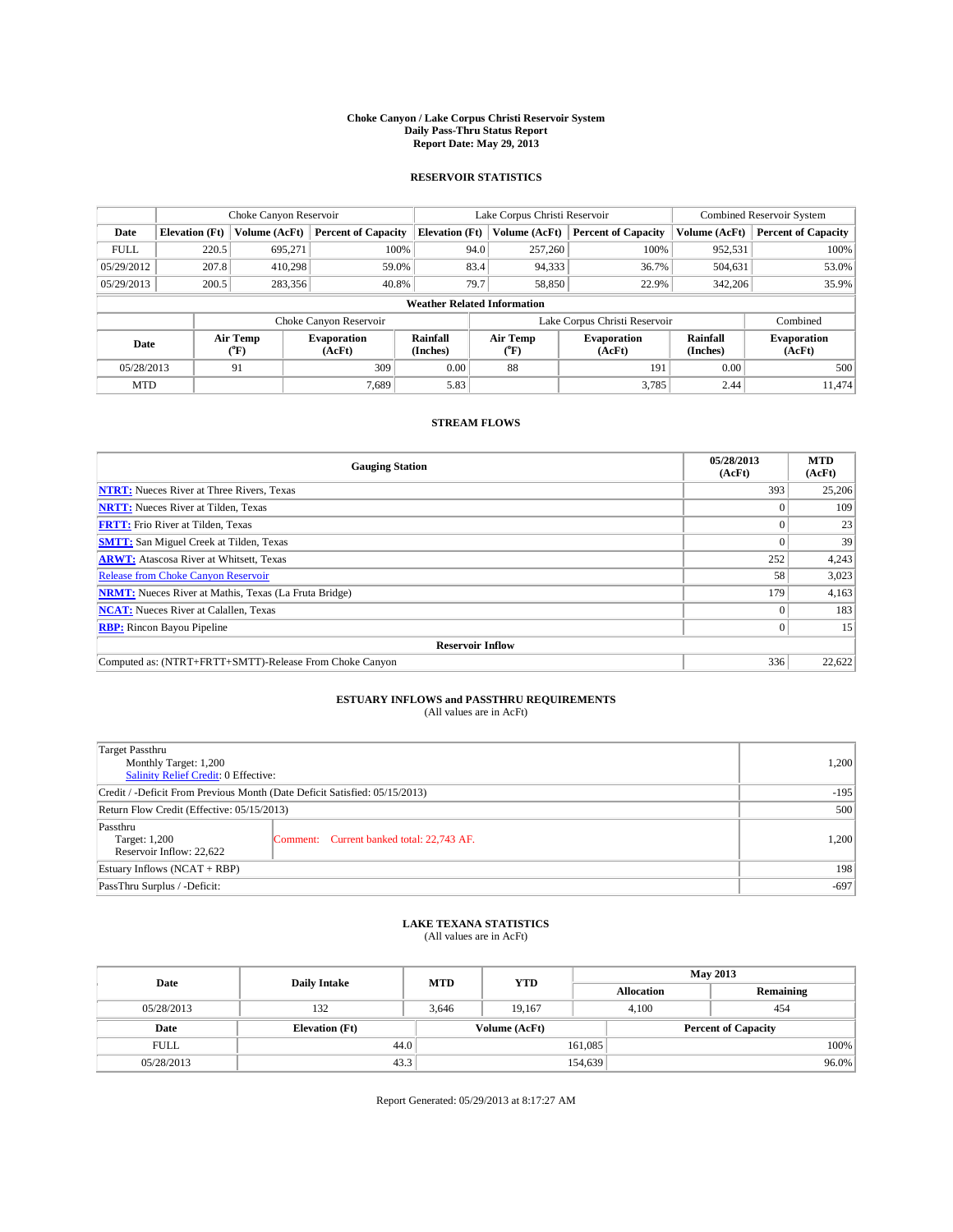#### **Choke Canyon / Lake Corpus Christi Reservoir System Daily Pass-Thru Status Report Report Date: May 30, 2013**

### **RESERVOIR STATISTICS**

|             |                       | Choke Canyon Reservoir |                              |                                    | Lake Corpus Christi Reservoir | <b>Combined Reservoir System</b> |                      |                              |
|-------------|-----------------------|------------------------|------------------------------|------------------------------------|-------------------------------|----------------------------------|----------------------|------------------------------|
| Date        | <b>Elevation</b> (Ft) | Volume (AcFt)          | <b>Percent of Capacity</b>   | <b>Elevation</b> (Ft)              | Volume (AcFt)                 | <b>Percent of Capacity</b>       | Volume (AcFt)        | <b>Percent of Capacity</b>   |
| <b>FULL</b> | 220.5                 | 695,271                | 100%                         | 94.0                               | 257,260                       | 100%                             | 952,531              | 100%                         |
| 05/30/2012  | 207.8                 | 410,108                | 59.0%                        | 83.3                               | 93,661                        | 36.4%                            | 503,769              | 52.9%                        |
| 05/30/2013  | 200.4                 | 282,263                | 40.6%                        |                                    | 79.9<br>60.222                | 23.4%                            | 342,485              | 36.0%                        |
|             |                       |                        |                              | <b>Weather Related Information</b> |                               |                                  |                      |                              |
|             |                       |                        | Choke Canyon Reservoir       |                                    | Lake Corpus Christi Reservoir |                                  | Combined             |                              |
| Date        |                       | Air Temp<br>(°F)       | <b>Evaporation</b><br>(AcFt) | Rainfall<br>(Inches)               | Air Temp<br>(°F)              | <b>Evaporation</b><br>(AcFt)     | Rainfall<br>(Inches) | <b>Evaporation</b><br>(AcFt) |
| 05/29/2013  |                       | 87                     | 245                          | 0.00                               | 85                            | 147                              | 0.00                 | 392                          |
| <b>MTD</b>  |                       |                        | 7,934                        | 5.83                               |                               | 3,932                            | 2.44                 | 11,866                       |

### **STREAM FLOWS**

| <b>Gauging Station</b>                                       | 05/29/2013<br>(AcFt) | <b>MTD</b><br>(AcFt) |
|--------------------------------------------------------------|----------------------|----------------------|
| <b>NTRT:</b> Nueces River at Three Rivers, Texas             | 407                  | 25,612               |
| <b>NRTT:</b> Nueces River at Tilden, Texas                   |                      | 109                  |
| <b>FRTT:</b> Frio River at Tilden, Texas                     |                      | 23                   |
| <b>SMTT:</b> San Miguel Creek at Tilden, Texas               |                      | 39                   |
| <b>ARWT:</b> Atascosa River at Whitsett, Texas               | 113                  | 4,356                |
| Release from Choke Canyon Reservoir                          | 58                   | 3,081                |
| <b>NRMT:</b> Nueces River at Mathis, Texas (La Fruta Bridge) | 195                  | 4,357                |
| <b>NCAT:</b> Nueces River at Calallen, Texas                 |                      | 183                  |
| <b>RBP:</b> Rincon Bayou Pipeline                            | 0                    | 15                   |
| <b>Reservoir Inflow</b>                                      |                      |                      |
| Computed as: (NTRT+FRTT+SMTT)-Release From Choke Canyon      | 350                  | 22,971               |

# **ESTUARY INFLOWS and PASSTHRU REQUIREMENTS**<br>(All values are in AcFt)

| Target Passthru<br>Monthly Target: 1,200<br>Salinity Relief Credit: 0 Effective: |                                           |       |  |  |
|----------------------------------------------------------------------------------|-------------------------------------------|-------|--|--|
| Credit / -Deficit From Previous Month (Date Deficit Satisfied: 05/15/2013)       |                                           |       |  |  |
| Return Flow Credit (Effective: 05/15/2013)                                       |                                           |       |  |  |
| Passthru                                                                         |                                           | 500   |  |  |
| Target: 1,200                                                                    | Comment: Current banked total: 22,743 AF. | 1,200 |  |  |
| Reservoir Inflow: 22,971                                                         |                                           |       |  |  |
| Estuary Inflows $(NCAT + RBP)$                                                   |                                           |       |  |  |
| PassThru Surplus / -Deficit:                                                     |                                           |       |  |  |

## **LAKE TEXANA STATISTICS** (All values are in AcFt)

| Date        | <b>Daily Intake</b>   | <b>MTD</b> | <b>YTD</b>    | <b>May 2013</b>   |                            |           |      |
|-------------|-----------------------|------------|---------------|-------------------|----------------------------|-----------|------|
|             |                       |            |               | <b>Allocation</b> |                            | Remaining |      |
| 05/29/2013  | 133                   | 3,779      | 19.300        |                   | 4,100<br>321               |           |      |
| Date        | <b>Elevation</b> (Ft) |            | Volume (AcFt) |                   | <b>Percent of Capacity</b> |           |      |
| <b>FULL</b> | 44.0                  |            |               | 161,085           |                            |           | 100% |
| 05/29/2013  | 43.2                  |            |               | 153,730           |                            | 95.4%     |      |

Report Generated: 05/30/2013 at 8:32:44 AM